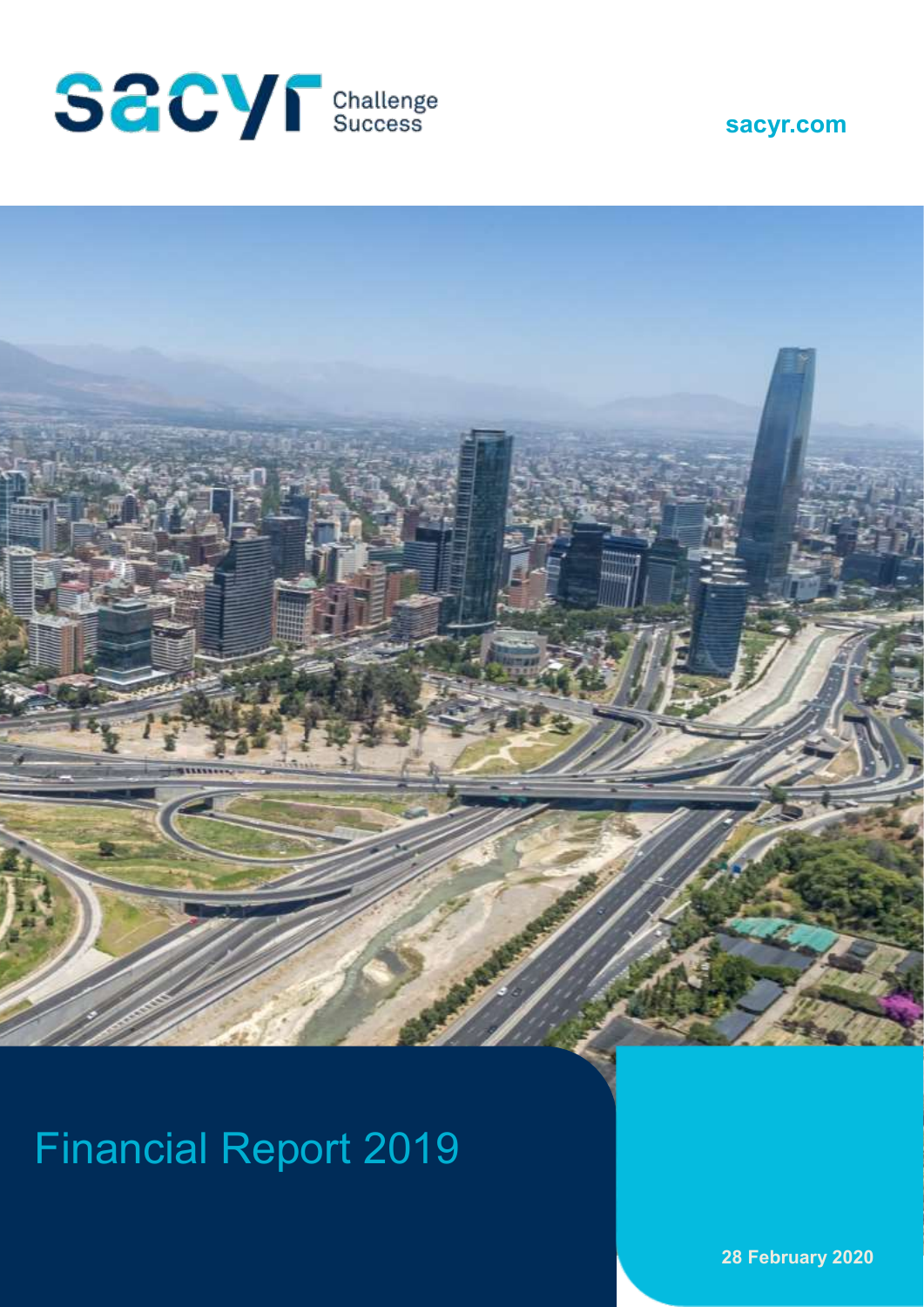## **SACYF**

| L.              | Highlights 2019                   | $\overline{2}$ |
|-----------------|-----------------------------------|----------------|
| $\mathbf{II}$ . | <b>Income Statement</b>           | 9              |
| Ш.              | <b>Backlog</b>                    | 13             |
| IV.             | <b>Consolidated Balance Sheet</b> | 15             |
| V.              | Performance by Business Area      | 18             |
| VI.             | <b>Stock Market Performance</b>   | 42             |
| VII.            | <b>Significant Holdings</b>       | 42             |
|                 | VIII. Appendices                  | 43             |

### **Notes**

The interim financial information presented in this document has been prepared in accordance with International Financial Reporting Standards (IFRS). This information is unaudited and may be modified in the future. This document does not constitute an offer, invitation or recommendation to acquire, sell or exchange shares or to make any kind of investment. Sacyr is not responsible for damage or loss of any kind arising from any use of this document or its content.

In order to comply with the Guidelines on Alternative Performance Measures (2015/1415en) published by the European Securities and Markets Authority (ESMA), the key Alternative Performance Measures (APMs) used in preparing the financial statements are included in the Appendix at the end of this document. Sacyr considers that this additional information improves the comparability, reliability and comprehensibility of its financial information.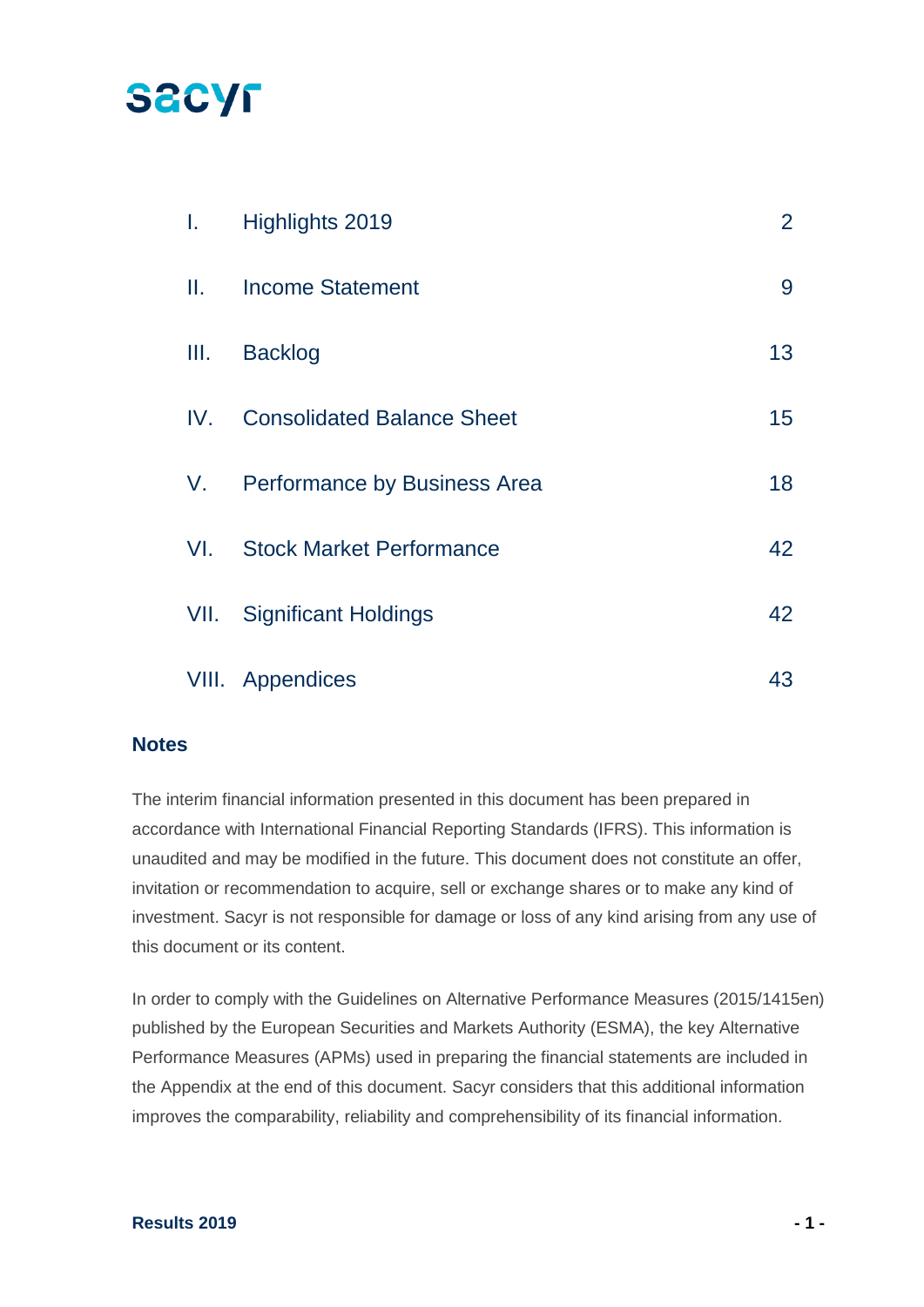## **I. Highlights 2019**

## **Corporate**

### **Shareholder Remuneration**

During 2019, the group continued the agreed shareholder remuneration strategy, with the payment of two scrip dividends.

- In the first, distributed in February, shareholders could either: (i) sell Sacyr their rights to receive free shares at a guaranteed fixed price of 0.051 euros gross per right, or (ii) receive one new share for every 35 existing shares held.
- In the second, paid in July, shareholders could either: (i) sell Sacyr their rights to receive free shares at a guaranteed fixed price of 0.054 euros gross per right, or (ii) receive one new share for every 39 existing shares held.

In 2019, the total remuneration received by shareholders increased by 2% compared to the remuneration received in 2018.

After the close, continuing the company's shareholder remuneration strategy, the group paid out another scrip dividend. Shareholders could either sell the company their rights to receive free shares for a guaranteed fixed amount of 0.056 euros gross per share or receive one new share for every 46 existing shares held.

### **Divestment and Asset Rotation**

The year 2019 has been a very important year for the group in terms of divestment and asset rotation, with cash proceeds of more than 400 million euros. The following are some of the main transactions:

- In February, Sacyr disposed of its entire holding in Itínere Infraestructuras for 202 million euros.
- In June, Sacyr completed the sale of 49% of its special vehicle that holds interests in seven concession assets in Chile to Toesca Infraestructuras SC Fondo de Inversión.

### **Results 2019 - 2 -**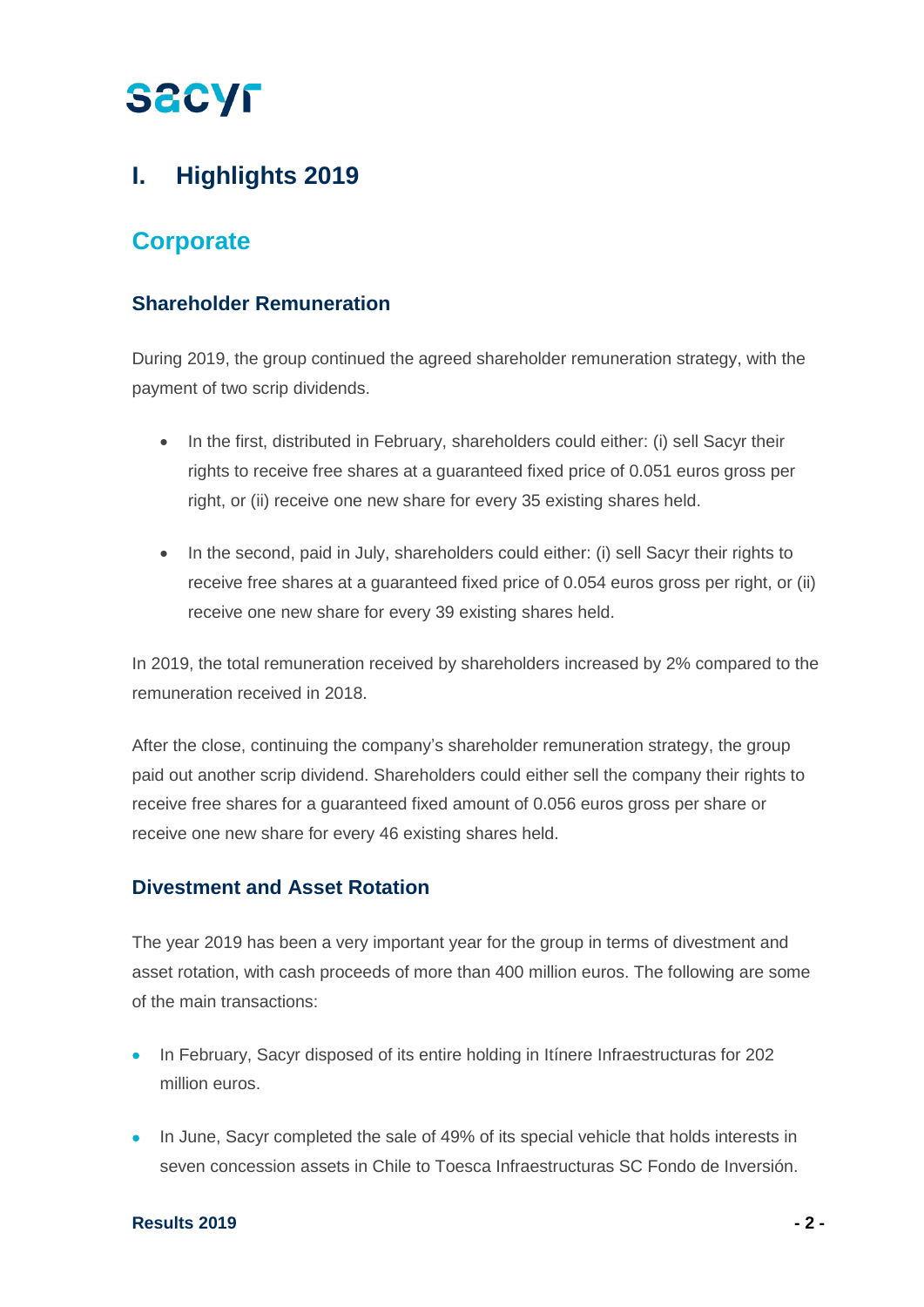

The total amount of the transaction was 440 million euros (including debt). Given that the group still holds 51% of said company, for accounting purposes the sale was recorded as described below:

- Capital gains on disposal: the gains are not recognised in the income statement but are booked as a positive adjustment in equity.
- Cash flow statement: the sale is not recorded under divestments but is recognised under cash flows from financing activities (equity instruments).

In the net debt chart, however, the sale is included in disinvestments in order to show more clearly the overall trend in net debt.

- During the last quarter of the year, as part of its policy of rotating mature assets, Sacyr completed the sale of nine power plants located in southern Spain for a total of approximately 150 million euros, including debt. Sacyr Industrial will retain the operation and maintenance of these plants.
- During the last quarter of the year, Sacyr completed the sale of water assets and certain properties it held in Portugal for 70 million euros.

After the close:

Sacyr sold 95% of the "Guadalmedina toll road" for approximately 455 million euros, including debt. The transaction was divided into two parts:

- (i) The first part, for the 47.5% of the asset, where the agreement for the sale and purchase was announced in October 2019, and the sale was completed after the close, in 2020.
- (ii) The second part, for another 47.5% of the asset, with the sale and purchase agreement signed after the close and will be materialised in 2020 when the conditions precedent to the agreement are satisfactory fulfilled.

With this transaction, the Sacyr Group maintains a 5% interest in the Spanish assets and will operate and manage the related concession.

#### **Results 2019 - 3 -**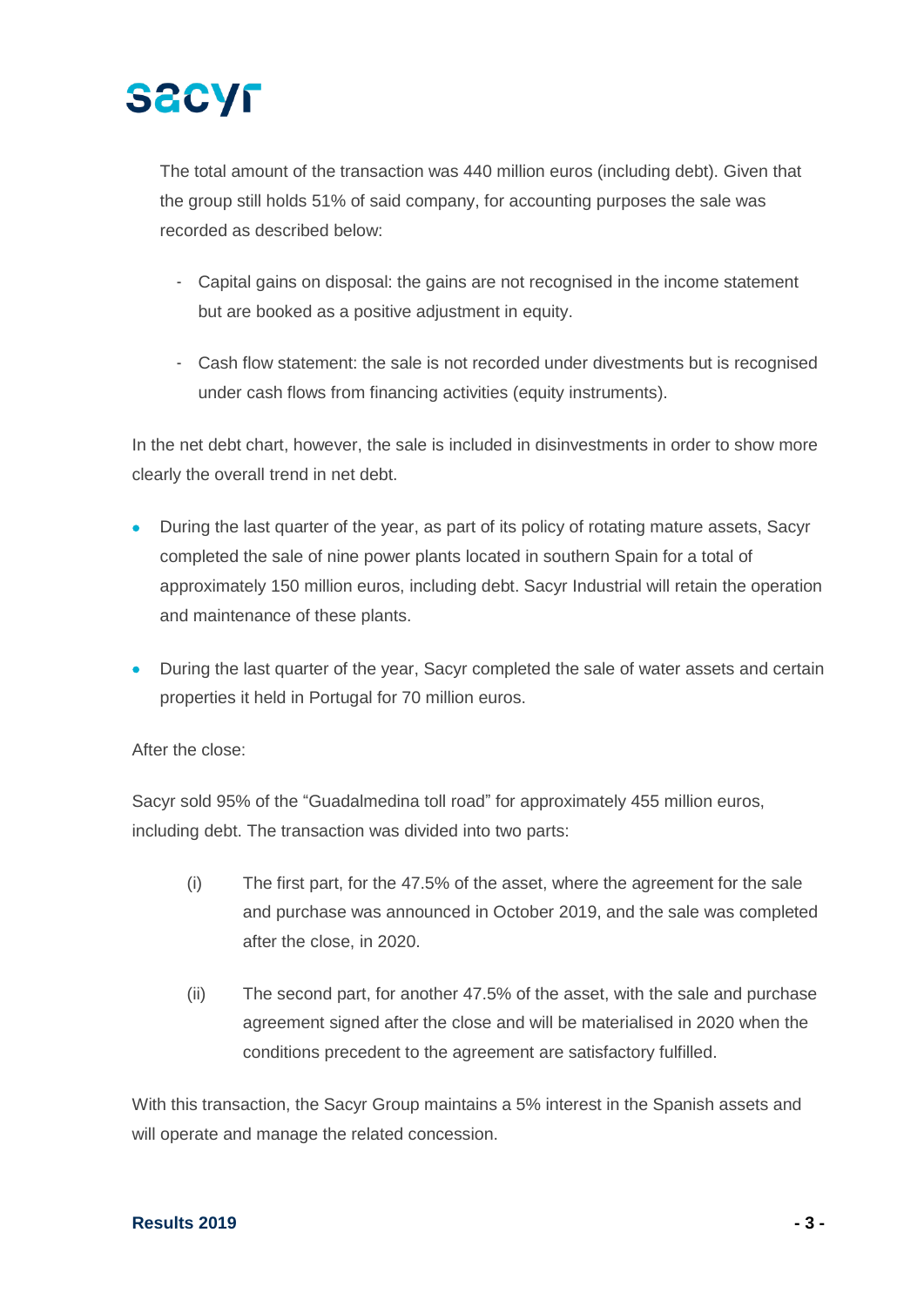

## **Capital Markets**

### • **Issue of 175 million euros of convertible bonds**

In April, Sacyr successfully issued 175 million euros of five-year convertible bonds with an annual fixed interest rate of 3.75% and a conversion premium of 35% with respect to the closing price on the day of issue.

The issue, originally planned to be 150 million euros, was well received on the market. The deal was several times oversubscribed, with orders received from more than 65 investors in 13 different countries.

These figures bear out investor confidence in Sacyr's strategy and the group's solid performance since the last time it borrowed in the convertible bonds market.

### • **Redemption of 250 million euros of convertible bonds.**

In May the group redeemed a total of 250 million euros of convertible bonds maturing on 8 May 2019. The bonds accrued an annual coupon of 4%.

### **Panama**

In March, Sacyr settled the second and last tranche of the advanced payments, amounting approximately 125 million euros. This second payment marks the completion of the repayment of advances to the Panama Canal Authority.

However, the GUPC group is still awaiting the resolution of approximately 5,200 million dollars in claims in various arbitration processes at the International Chamber of Commerce (ICC) in Miami. A positive impact on cash is expected at the end of each arbitration proceeding.

From the standpoint of operations, in June the GUPC consortium, led by Sacyr, completed the three-year maintenance period for the third set of locks of the Panama Canal. In these 36 months, nearly 6,500 vessels have sailed through the new Canal, which has registered an availability of 99.97%, surpassing the contractual obligation to reach 99.6%. Furthermore, there have been no incidents during this time attributable to GUPC. The vessels that sail through the neopanamax locks represent 51% of the Canal's revenues

### **Results 2019 - 4 -**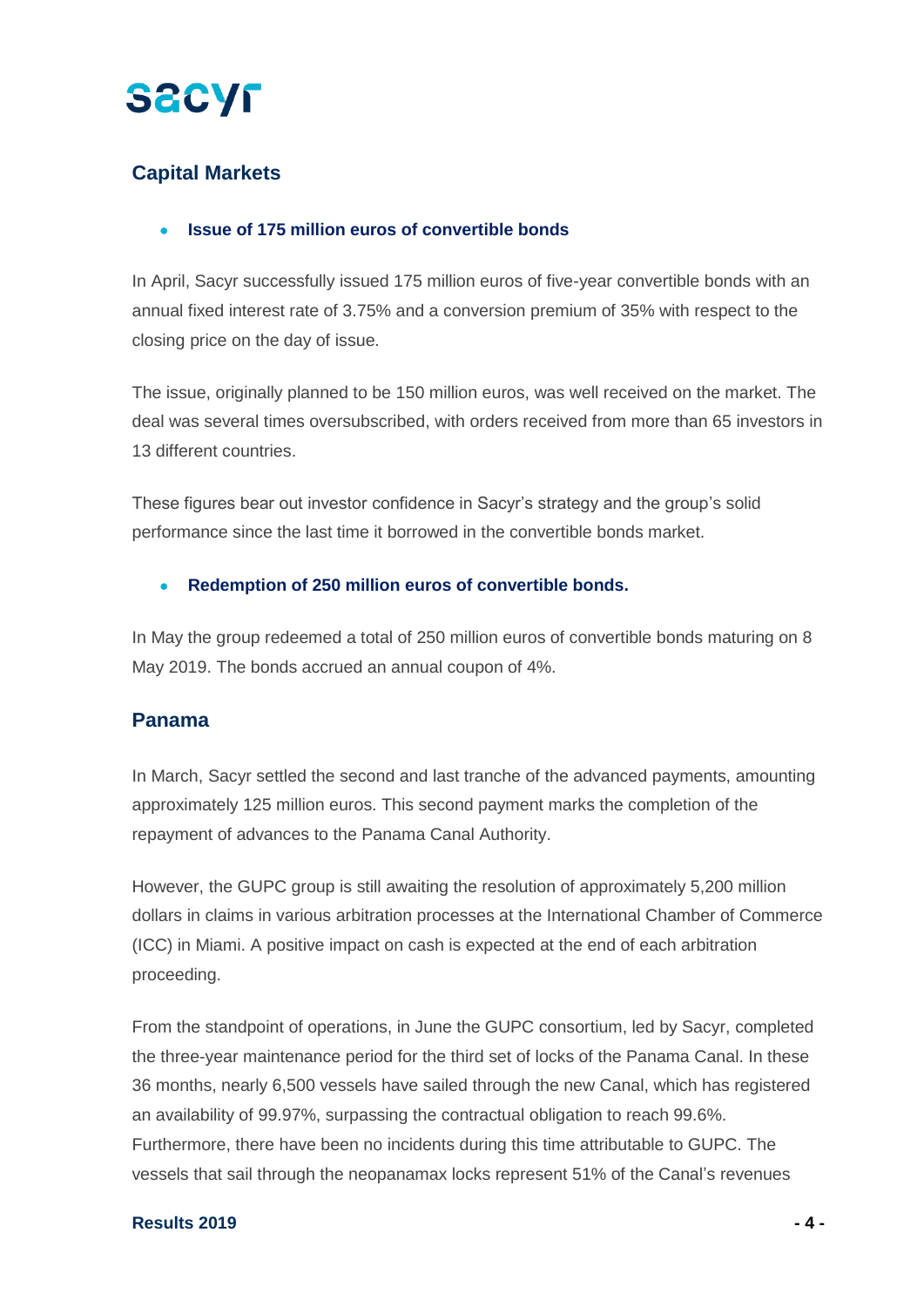# **SACYF**

from tolls, due to their greater cargo capacity. The larger size of vessels represents 3.4 times more tonnes per transit compared to the original locks. The Canal offers a daily average transit rate of around 7.5 vessels in the neopanamax locks, but as many as 12 vessels have sailed through in a single day.

### **"Sacyr Concessions" Investor Day**

In June, Sacyr showcased its concessions business, with the aim of giving greater visibility to this area, which is the driver and focus of the Sacyr Group's growth. The presentation covered the business's main strategic lines, value creation, growth opportunities, business valuation, etc., with the aim of increasing this area's visibility in the market. All this information is available on our website ([http://www.sacyr.com/es\\_es/canales/canal](http://www.sacyr.com/es_es/canales/canal-accionistas-e-inversores/informacion-economico-financiera/investor-day/)[shareholders-e-inversores/informacion-economico-financiera/investor-day/\)](http://www.sacyr.com/es_es/canales/canal-accionistas-e-inversores/informacion-economico-financiera/investor-day/).

The concession business strategy rests on three fundamental pillars: (i) vertical integration to generate value at all stages in the life cycle of a concession (opportunity selection, consortium formation, bid preparation, award, design, financing, construction and operation), (ii) optimisation of the financial strategy and (iii) asset rotation.

Sacyr Concessions is the fourth ranked developer of greenfield projects and is the world's seventh largest transport infrastructure concessionaire, according to the prestigious journal *Public Works Financing*.

The percent contribution of concession assets to the group's EBITDA has been increasing. At 31 December 2019, more than 538 million euros came from concession assets, which is 80% of the group's total EBITDA.

### **Active management of the interest in Repsol**

During 2019, the Sacyr Group continued to actively manage its investment in Repsol. To maximise its investment, which is fully protected by three financial derivative structures, it has closed the economic exposure of 22.5 million euros of options, resulting in a cash inflow of more than 70 million euros.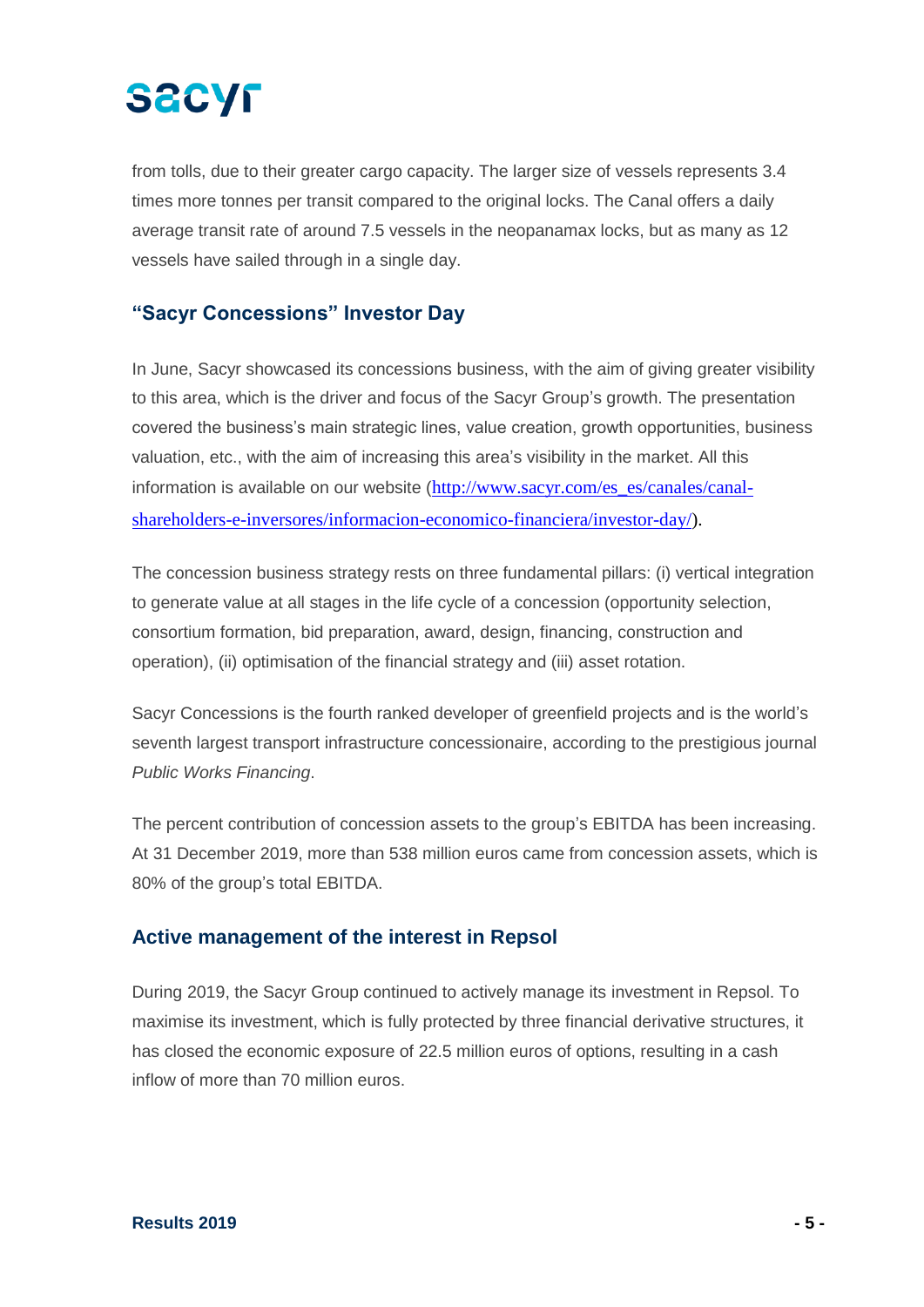## **Consolidation in Strategic Markets**

### **CHILE**

- Sacyr has been awarded the construction and operation of the "**Ruta 66 - Camino de la Fruta"** toll road in Chile, with an approximate backlog, between construction and operation, of more than 3,000 million euros and an investment of 519 million euros.
- Sacyr has been awarded the concession for the new "**Los Vilos – La Serena"** segment of Route 5 in Chile, which is expected to add 1,195 million euros to the backlog.
- Sacyr has been awarded the construction of two new hospitals, "**Provincia Cordillera" and "Sótero del Río"**, both in Chile, for a combined total of 481 million euros.
- Sacyr has been awarded the expansion and operation of the "**Chacalluta Airport"** in Chile, which will add an estimated 264 million euros to the backlog.

### **Uruguay**

• Sacyr has been awarded the construction and operation of the "**Ferrocarril Central"** in Uruguay, with a backlog of approximately 2,200 million euros and an 18 year concession term, with a construction budget of more than 735 million euros.

### **Paraguay**

• Sacyr has been awarded the operation and maintenance of "**Routes 2 and 7"** in Paraguay for a term of 27 years.

### **Peru**

• Sacyr has been awarded the construction of the "**Moquegua 1 and Moquegua 3"** hydroelectric plants for a total of approximately 102 million euros.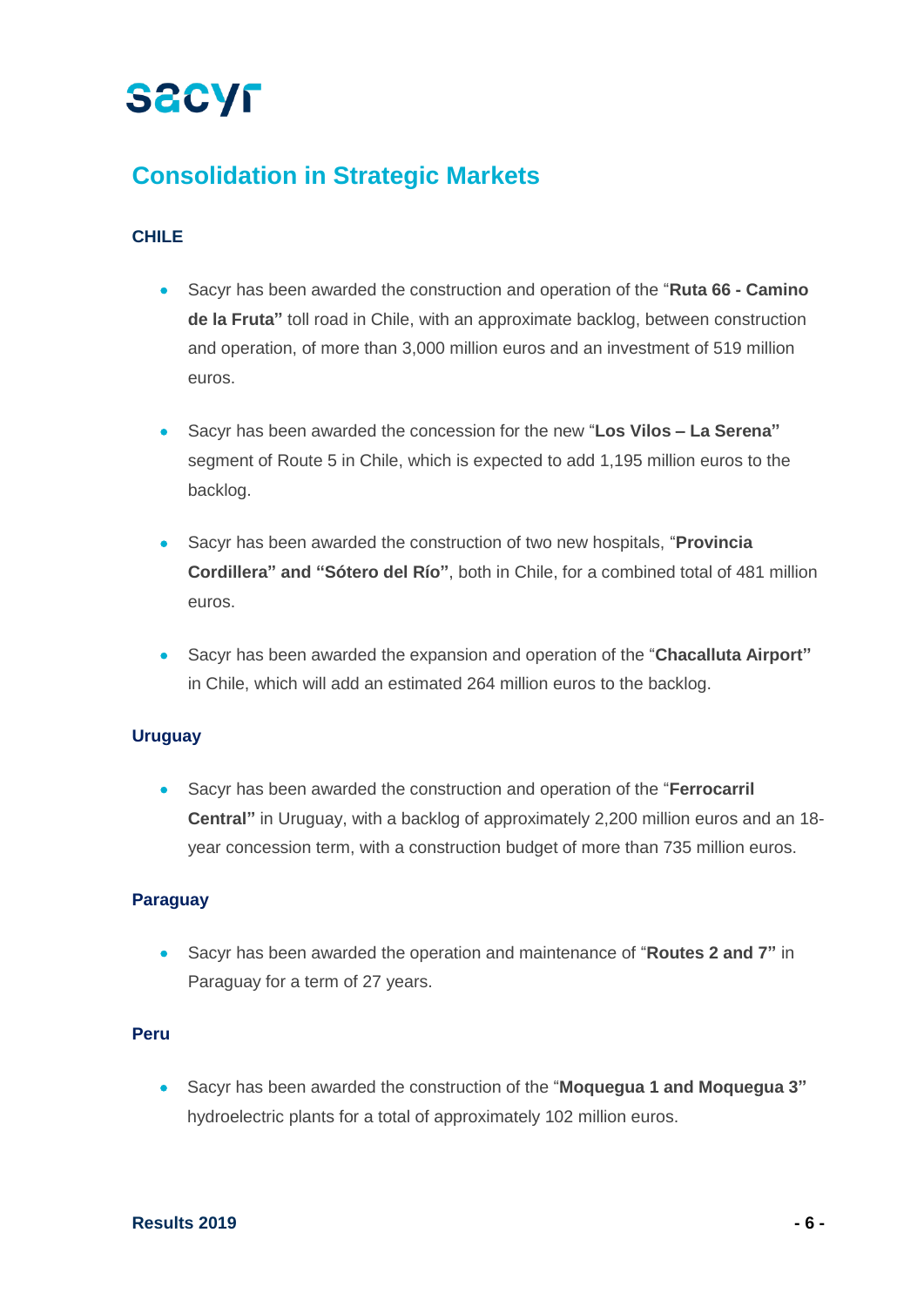- Sacyr has been awarded various contracts for the construction and start-up of the "**Quellaveco mine"** in Peru
- Sacyr has been awarded the management and upkeep of **two road corridors** in Peru for a combined total of 18 million euros.

### **Mexico:**

• Sacyr has been awarded the contract for supplementary services in "**Tláhuac General Hospital"** in Mexico.

### **USA**

• Sacyr has been awarded the rebuilding and expansion of the "**IH35E interstate highway"** in Texas, with a budget of 102 million euros.

### **Australia**

• Sacyr has been selected to expand the "**Neerabup water purification plant"** in Australia.

### **Italy**

• Sacyr has been awarded the remodelling of the "**Mangiagalli and Regina Elena Polyclinic Hospital"** in Milan for approximately 155 million euros.

### **Portugal**

• Sacyr has been awarded the construction of a stretch of the "**Portuguese highspeed train system"** for 130 million euros.

### **United Kingdom**

• Sacyr has been awarded the contract to extend the "**Edinburgh tram"**, with a total budget of 120 million euros.

### **Spain**

• Sacyr has been awarded **street cleaning and waste collection services in Santa Cruz de Tenerife** for a total of approximately 142 million euros.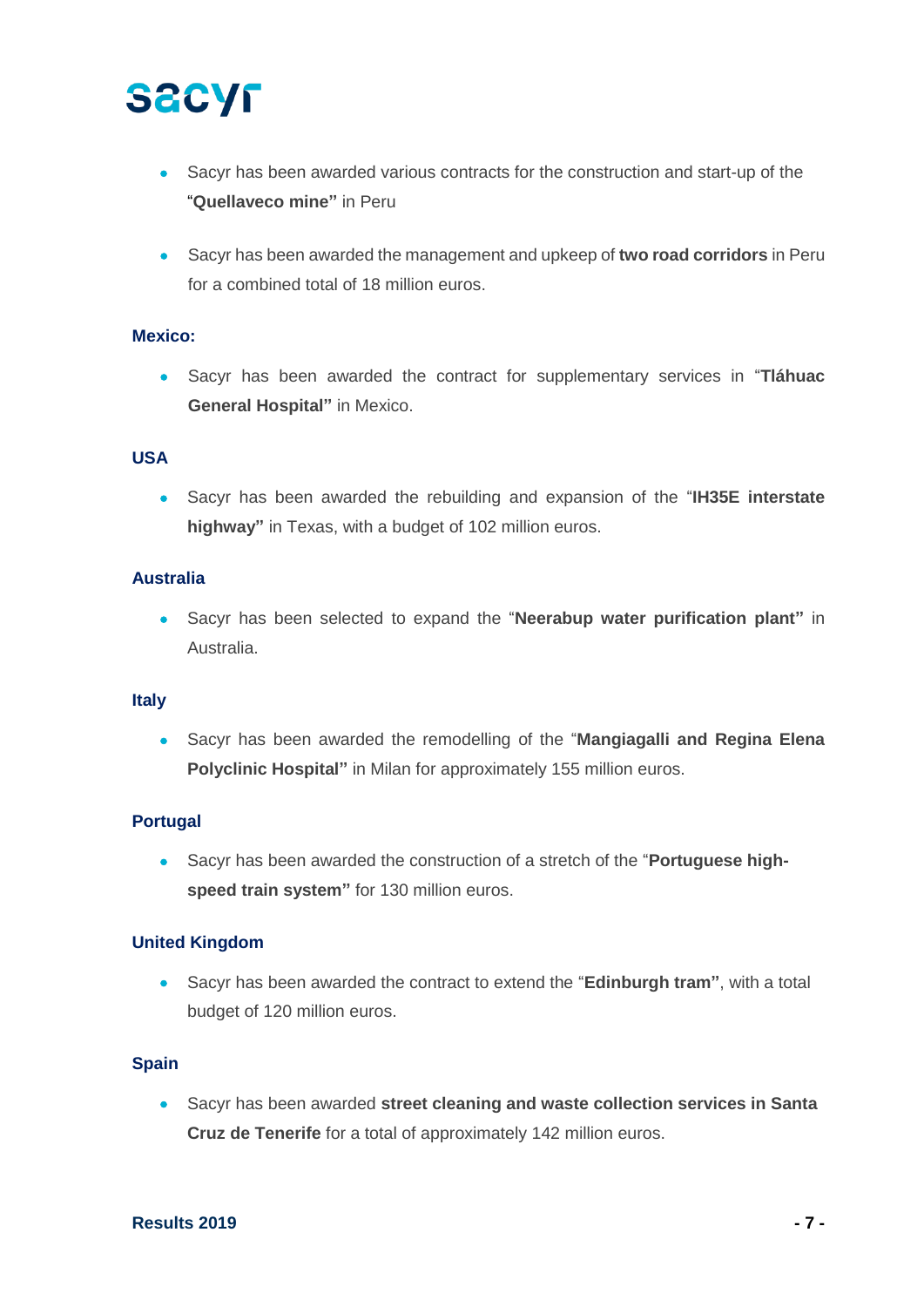- Sacyr has been awarded new **residential construction** contracts in various cities for a total of 125 million euros.
- Sacyr has been awarded the construction of the "**Los Arejos – Níjar"** section of the high-speed train line in Almería for a total of approximately 98 million euros.
- Sacyr has been awarded various maintenance, electrification and construction contracts on various **railway lines** for 96 million euros.
- Sacyr has been awarded the cleaning contract for **Terminals 1 and 2 of Barcelona Airport** for 70 million euros and the cleaning contract for "**Adolfo Suarez Madrid – Barajas Airport"**, Phase IV, lot 1, for a total of 34 million euros.
- Sacyr has been awarded **street cleaning, beach cleaning, urban waste collection and other contracts in the municipality of Teide, Gran Canaria** for a total of 55 million euros and a 15-year term.
- Sacyr has been awarded the construction of the new building linking **Terminals 1 and 2 of Tenerife South Airport** in the Canary Islands for a total of approximately 44 million euros.
- Sacyr has been awarded the construction and maintenance of the **Madrid–León high-speed rail** lines for a total of approximately 43 million euros.

### **Projects awarded after the end of the reporting period:**

- Sacyr Engineering and Infrastructures has been awarded, by the Texas Department of Transportation (TxDOT), the contract to build a 13.2-kilometre relief **"Route for the US59 road"** in Diboll, Texas, United States.

- Sacyr Engineering and Infrastructures has been awarded the construction contract to upgrade **"Route F-20 Nogales – Puchuncavi"** in the Valparaiso region of Chile.

- A consortium in which the Sacyr Group is a participant has been awarded the **"A3 Naples – Pompeii – Salerno motorway"** concession in Italy. The 52-kilometre-long project entails no demand risk, as any variations in traffic will be offset via tolls.

### **Results 2019 - 8 -**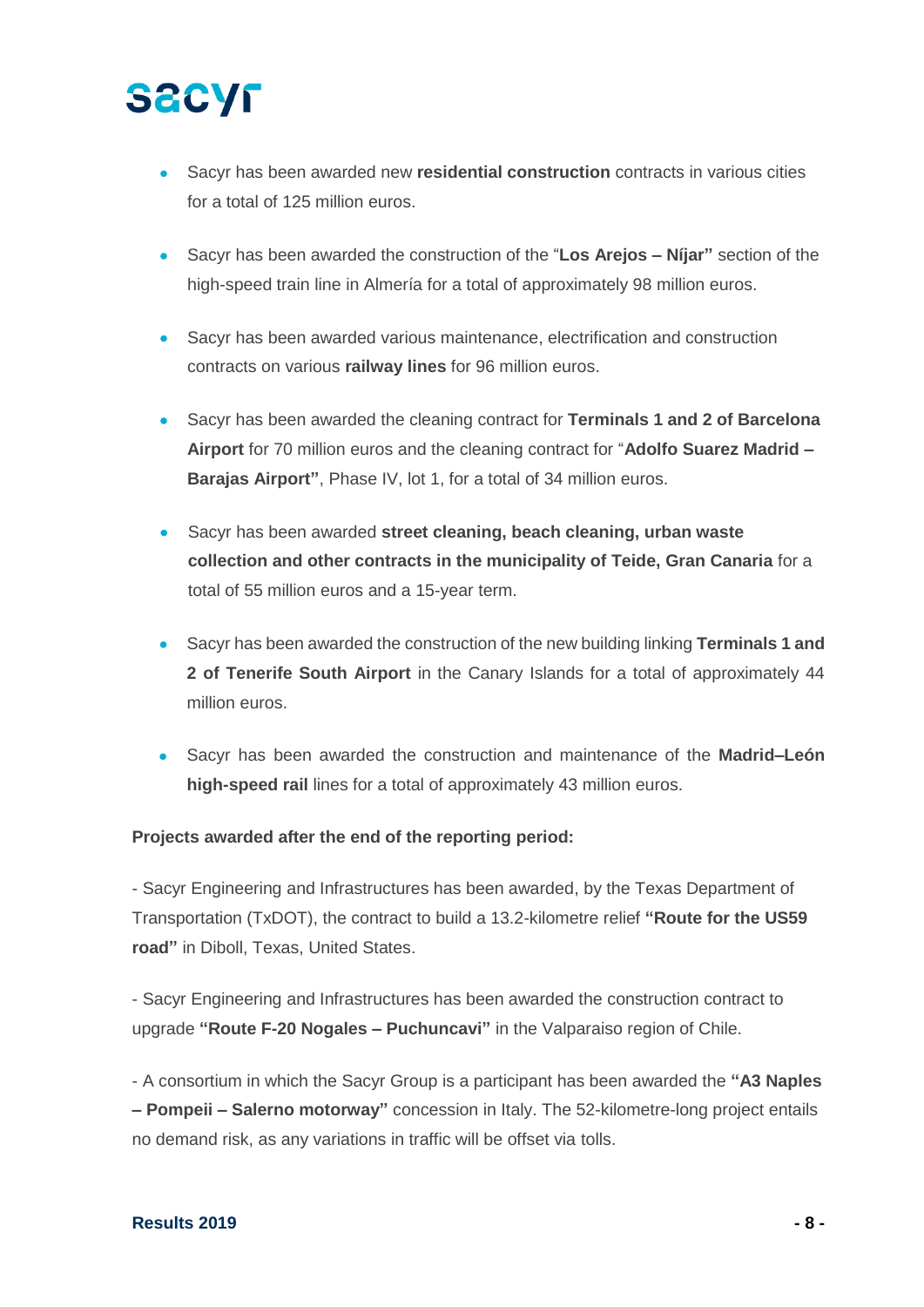## **II. Income Statement**

The results at 31 December 2019 show the same operational strength as the Sacyr Group has shown in recent quarters. The group's increasing focus on the concession business has made Sacyr a strong company, with stable, predictable revenue and substantial cashgenerating capacity.

| <b>CONSOLIDATED INCOME STATEMENT</b>               |              |              |             |
|----------------------------------------------------|--------------|--------------|-------------|
| (Thousand of Euros)                                | 2019         | 2018         | % Chg 19/18 |
|                                                    |              |              |             |
| <b>Revenue</b>                                     | 4,169,467    | 3,795,717    | 9.8%        |
| Other income                                       | 367,192      | 322,391      | 13.9%       |
| <b>Total operating income</b>                      | 4,536,659    | 4,118,108    | 10.2%       |
| <b>External and Operating Expenses</b>             | $-3,856,901$ | $-3,574,819$ | 7.9%        |
| <b>EBITDA</b>                                      | 679,758      | 543,289      | 25.1%       |
| Depreciation and amortisation expense              | $-254, 126$  | $-138,030$   | 84.1%       |
| Trade Provisions and non recurring items           | 15,350       | $-40,376$    | $-138.0%$   |
| <b>NET OPERATING PROFIT</b>                        | 440,982      | 364,883      | 20.9%       |
| <b>Financial results</b>                           | $-315,920$   | $-247,260$   | 27.8%       |
| Forex results                                      | 5,798        | 48.206       | $-88.0%$    |
| Results from equity accounted subsidiaries         | $-259,841$   | 200.979      | $-229.3%$   |
| Provisions for financial investments               | 11,317       | $-57,600$    | n.a.        |
| Change in value on financial instruments           | $-112,682$   | $-11,140$    | n.a.        |
| Results from sales of non current assets           | 46,486       | $-12,544$    | n.a.        |
| <b>PROFIT BEFORE TAX</b>                           | $-183,860$   | 285,525      | n.a.        |
| Corporate Tax                                      | $-89,327$    | $-77,098$    | 15.9%       |
| <b>RESULT FROM CONTINUING OPERATIONS</b>           | $-273,187$   | 208,427      | n.a.        |
| RESULT FROM COMPANIES WITH DISCONTINUED OPERATIONS | $\Omega$     | $\mathbf 0$  | n.a.        |
| <b>CONSOLIDATED RESULT</b>                         | $-273,187$   | 208,427      | n.a.        |
| <b>Minorities</b>                                  | $-24.546$    | $-58,030$    | $-57.7%$    |
| <b>NET ATTRIBUTABLE PROFIT</b>                     | $-297,733$   | 150,398      | n.a.        |
|                                                    |              |              |             |
| <b>Gross margin</b>                                | 16.3%        | 14.3%        |             |

- At 31 December 2019, revenue totalled 4,169 million euros, up 10% on the previous year.
- EBITDA grew 25% compared to the previous year, reaching 680 million euros.
- The EBITDA from concession assets in the four business areas (infrastructure, waste treatment plants, water treatment plants, and power plants) amounted to 538 million euros, which represents 80% of total EBITDA.
- Net operating profit (EBIT) increased by 21% to 441 million euros.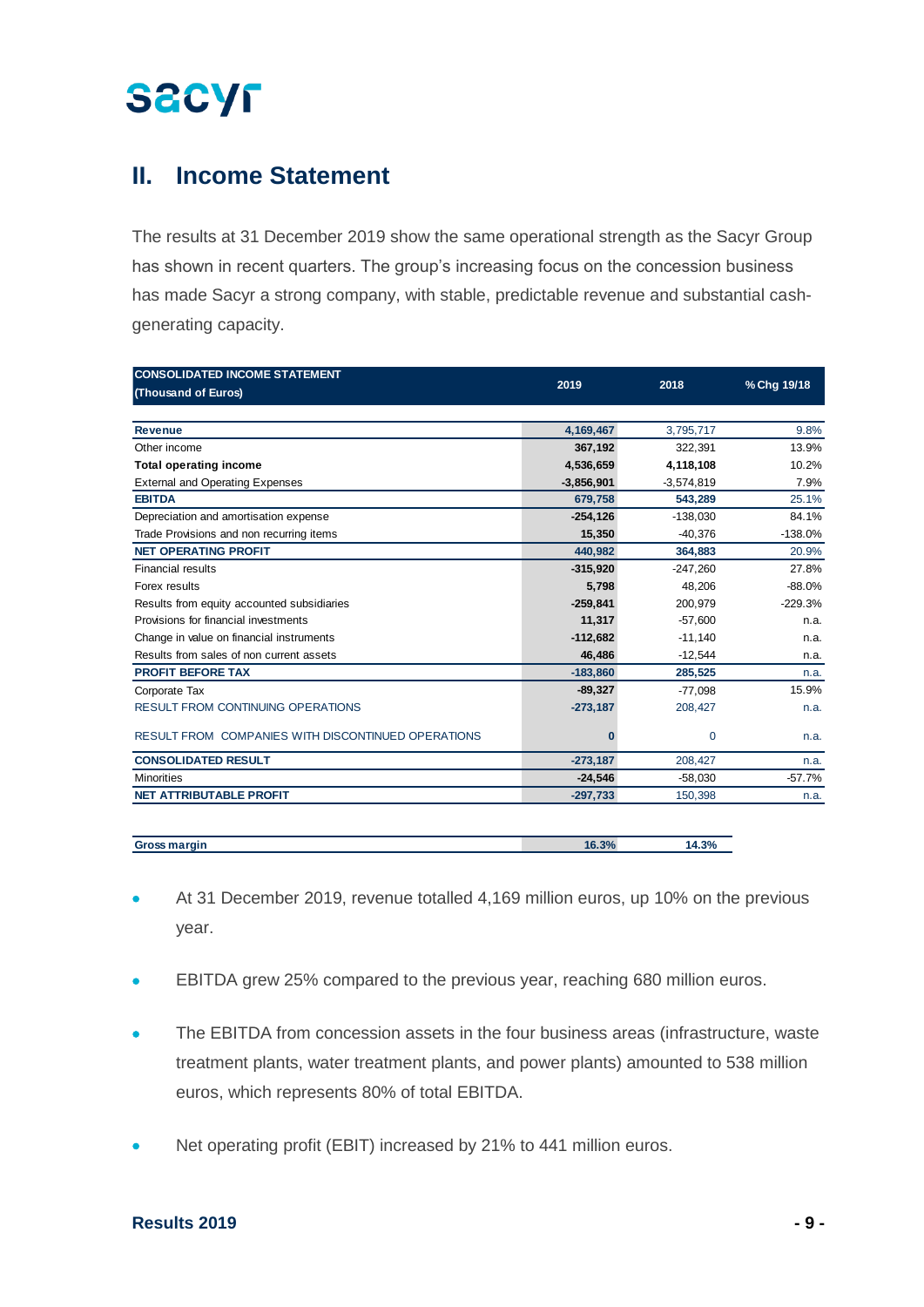- The EBITDA margin was 16.3%, compared to 14.3% the previous year, up 200 basis points.
- The net profit of the businesses at 31 December 2019 was 120 million euros, 47% more than the previous year.
- The operating cash flow at 31 December 2019 came to 510 million euros, representing growth of 24%.

### **Impact of Repsol**

On 2 December, Repsol informed the market, via a "Significant Information", of a correction to the book value of certain assets, with an estimated impact of approximately -4,800 million euros after tax. This writedown affects mainly hydrocarbon exploration and production assets in the United States and Canada as a result of the fall in expected future gas prices.

On 14 February, Repsol announced, via "Privileged Information", that it was setting aside a provision of 837 million euros after the arbitration court issued a second partial ruling in the arbitration proceedings brought against Repsol by the Chinese companies Sinopec and its British subsidiary, Addax, in relation to the purchase by the Asian group of 49% of the British subsidiary of the Canadian group Talisman (TSEUK).

As a result of all the above, Repsol reported a net loss of -3,816 million euros.

As the Sacyr Group accounts for its stake in Repsol using the equity method, an extraordinary loss of -272 million euro had to be recognised in the income statement. Repsol's contribution to Sacyr's net profit was -354 million euros.

After this impact, the book value of the investment was adjusted to 13.93 euros per share, which is the market value at 31 December 2019.

This impairment in no way affects the good operating performance of the businesses nor the strategy set by the company, nor does it have any impact on the group's cash, as it is an accounting adjustment. Sacyr's shareholder remuneration strategy remains unchanged after this impact.

#### **Results 2019 - 10 -**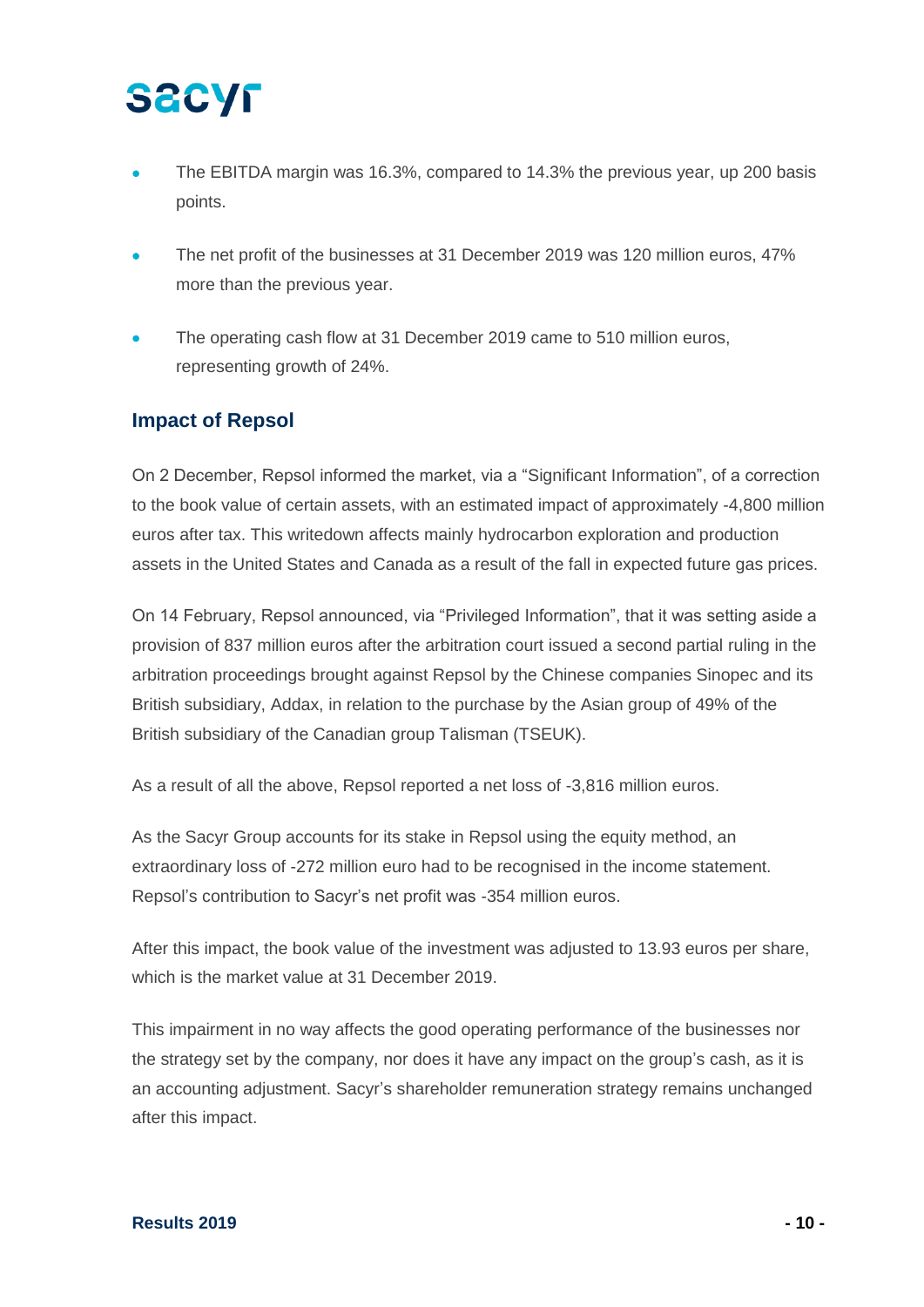### **IFRS 16**

The entry into effect of IFRS 16, the new accounting standard on leases, requires that lessees recognise a "right-of-use asset" in their balance sheet. The standard lays down the principles for recognising, measuring, presenting and disclosing leases and requires all lessees to use a single accounting model, like the one currently used for finance leases under IAS 17. The main changes that have affected the group are summarised below:

| <b>P&amp;L ADJUSTMENTS</b>   |                    |  |  |  |
|------------------------------|--------------------|--|--|--|
| Thousands of euros           | <b>New Effects</b> |  |  |  |
| Less Lease Expense           | 19,936             |  |  |  |
| <b>EBITDA Increase</b>       | 19,936             |  |  |  |
| <b>Amortisation Increase</b> | (17, 712)          |  |  |  |
| <b>EBIT</b>                  | 2,224              |  |  |  |
| Financial Expense Increase   | (3,588)            |  |  |  |
| Forex                        | (114               |  |  |  |
| <b>Financial Result</b>      | (3,702)            |  |  |  |
| <b>Results Before Tax</b>    | (1, 478)           |  |  |  |
| Corporate Tax                | 39:                |  |  |  |
| <b>Results After Tax</b>     | (1, 0)             |  |  |  |

### **Revenue**

### **Revenue has grown 10%**

Solid business performance allowed the group to post revenue of 4,169 million euros, 10% more than the previous year. The group's international turnover also increased by 10% during the year.

Sacyr Concessions grew 27%, buoyed by the increase in construction revenue (+38%), thanks to the progress in executing the contracts awarded most recently, and concession revenue (+18%). The Engineering and Infrastructure division grew 21%, continuing the solid trend of recent quarters. This growth is driven by the pace of revenues from major projects in the different strategic markets in which the division operates (Italy, Colombia, Chile, Mexico, Peru, Uruguay, United States, Portugal, Paraguay, United Kingdom, Spain and others). Revenue from Sacyr Services rose 6%, reflecting the start of new projects

### **Results 2019 - 11 -**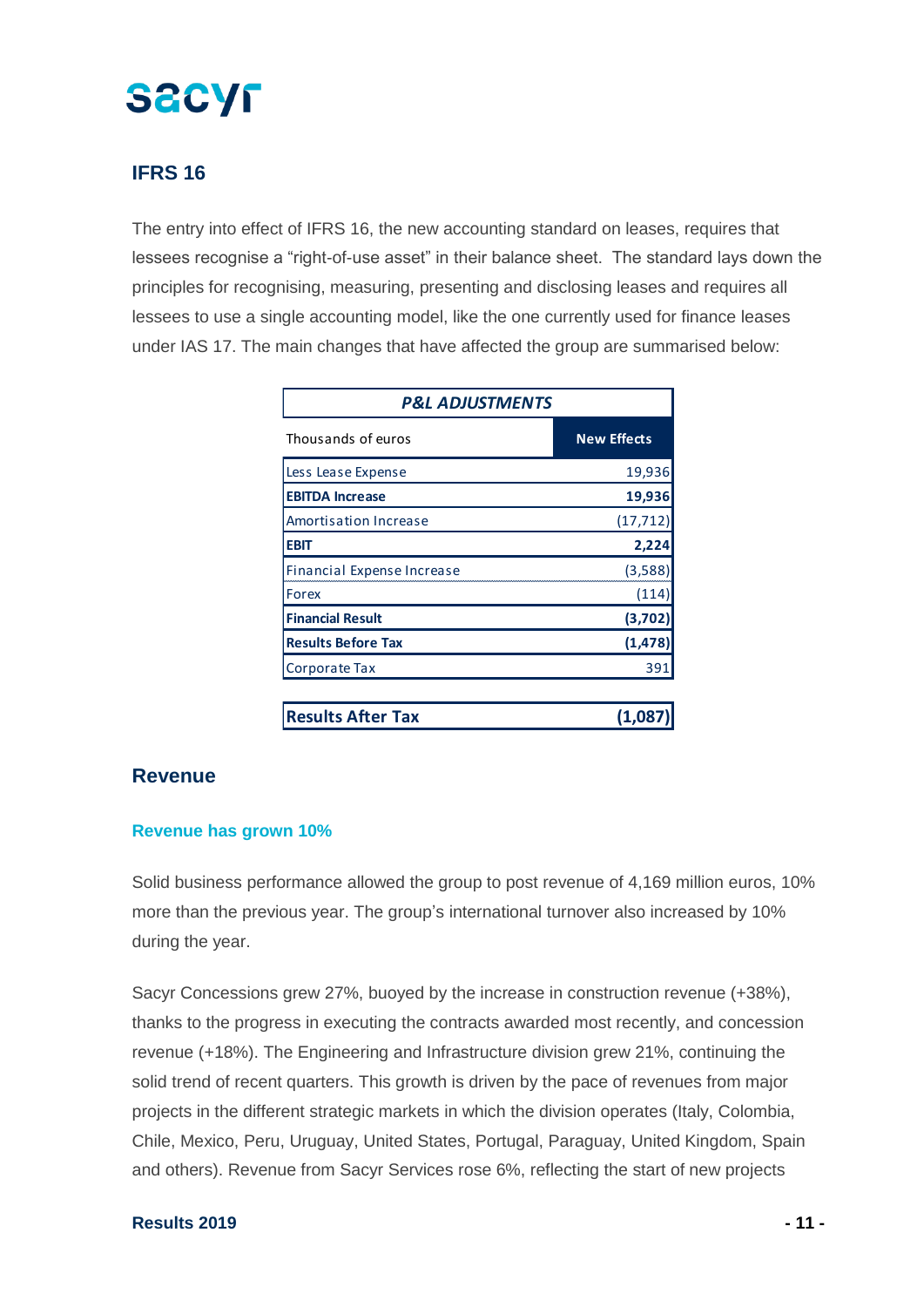awarded in previous quarters, while revenue from Sacyr Industrial were down 33% due to the completion of major projects that were already at an advanced stage of execution.

| <b>REVENUE (Thousands of Euros)</b> | <b>Dec-19</b> | $Dec-18$   | $%$ Chq<br>19/18 |
|-------------------------------------|---------------|------------|------------------|
| SACYR ENGINEERING & INFRASTRUCTURES | 2,074,173     | 1,713,022  | 21%              |
| <b>SACYR CONCESSIONS</b>            | 1,007,077     | 793.268    | 27%              |
| Revenue from concessions            | 510,595       | 432.243    | 18%              |
| Revenue from construction           | 496,482       | 361.025    | 38%              |
| <b>SACYR SERVICES</b>               | 1,136,575     | 1,075,310  | 6%               |
| <b>SACYR INDUSTRIAL</b>             | 352,389       | 526.722    | $-33%$           |
| Holding y Adjustment                | $-400.747$    | $-312.604$ |                  |
| <b>REVENUE</b>                      | 4,169,467     | 3,795,717  | 10%              |

## **EBITDA**

### **EBITDA has grown 25%**

The focus on profitability and cash generation as a strategic objective for the group is clearly reflected in the growth of EBITDA during 2019, with an increase of 25% compared to the previous year. The increase was 22% in Sacyr Concessions, 15% in Sacyr Services and 50% in Sacyr Engineering and Infrastructures. The decline in EBITDA in the Industrial division was due to the completion of major projects from the backlog.

The growth in consolidated EBITDA brought the group's EBITDA margin to 16.3%, an improvement of 200 basis points compared to the previous year.

| <b>EBITDA</b> (Thousands of Euros)  | $Dec-19$  | Dec-18    | $%$ Chq<br>19/18 |
|-------------------------------------|-----------|-----------|------------------|
| SACYR ENGINEERING & INFRASTRUCTURES | 253,086   | 168.440   | 50%              |
| <b>SACYR CONCESSIONS</b>            | 330,543   | 271,950   | 22%              |
| <b>SACYR SERVICES</b>               | 108,906   | 94.721    | 15%              |
| SACYR INDUSTRIAL                    | 23,126    | 36.342    | $-36%$           |
| Holding y Adjustment                | $-35,903$ | $-28,165$ |                  |
| <b>EBITDA</b>                       | 679.758   | 543.289   | 25%              |
| Ebitda Margin (%)                   | 16.3%     | 14.3%     |                  |

## **Operating Profit (EBIT)**

Net operating profit reached 441 million euros, 21% more than in 2018.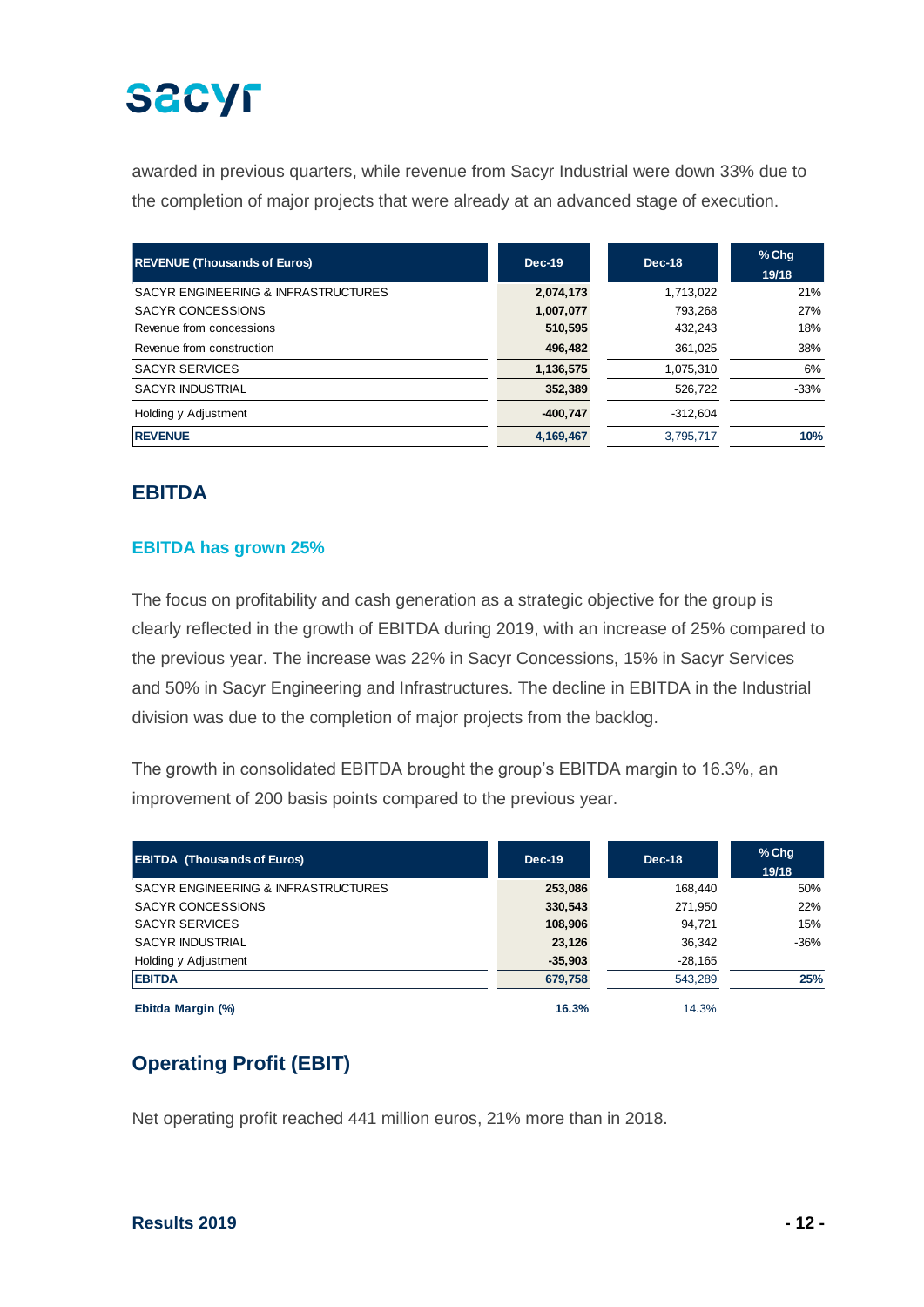

### **Financial Results**

At 31 December 2019, the group posted a net financial expense of -316 million euros. The nominal interest rate at 31 December 2019 was 3.9%.

### **Results from equity-accounted subsidiaries**

As explained earlier, due to the loss reported by Repsol, the total recorded under this heading of the income statement amounted to -259 million euros, of which -272 million euros relate to our stake in Repsol. Repsol's book value amount at 31 December 2019 was 13.93 euros per share.

Repsol's contribution to Sacyr's profit was -354 million euros.

### **Net Profit**

Net profit at 31 December 2019 came to -298 million euros, affected, as mentioned above, by the accounting effect of the impairment loss on the investment in Repsol and its contribution to the Sacyr Group's earnings.

Even so, the net profit of the business areas increased by +47%, reaching 120 million euros.

## **III. Backlog**

At 31 December 2019, Sacyr has a backlog of 42,965 million euros, an increase of 3% compared to December the previous year, which is significant given the group's strong rate of revenues growth.

The Sacyr Group continues to strengthen its strategic position in key markets. The international backlog already accounts for 77% of the total backlog, thanks to the success in winning various contracts. The group has increased its presence in Latin America, with various projects in Chile, Peru, Uruguay, Mexico, and Brazil; in the United States, specifically in Texas and Florida; and in Europe, with the projects awarded in the United Kingdom, Portugal and Italy. There has also been a marked increase in the number of contracts awarded in Spain.

### **Results 2019 - 13 -**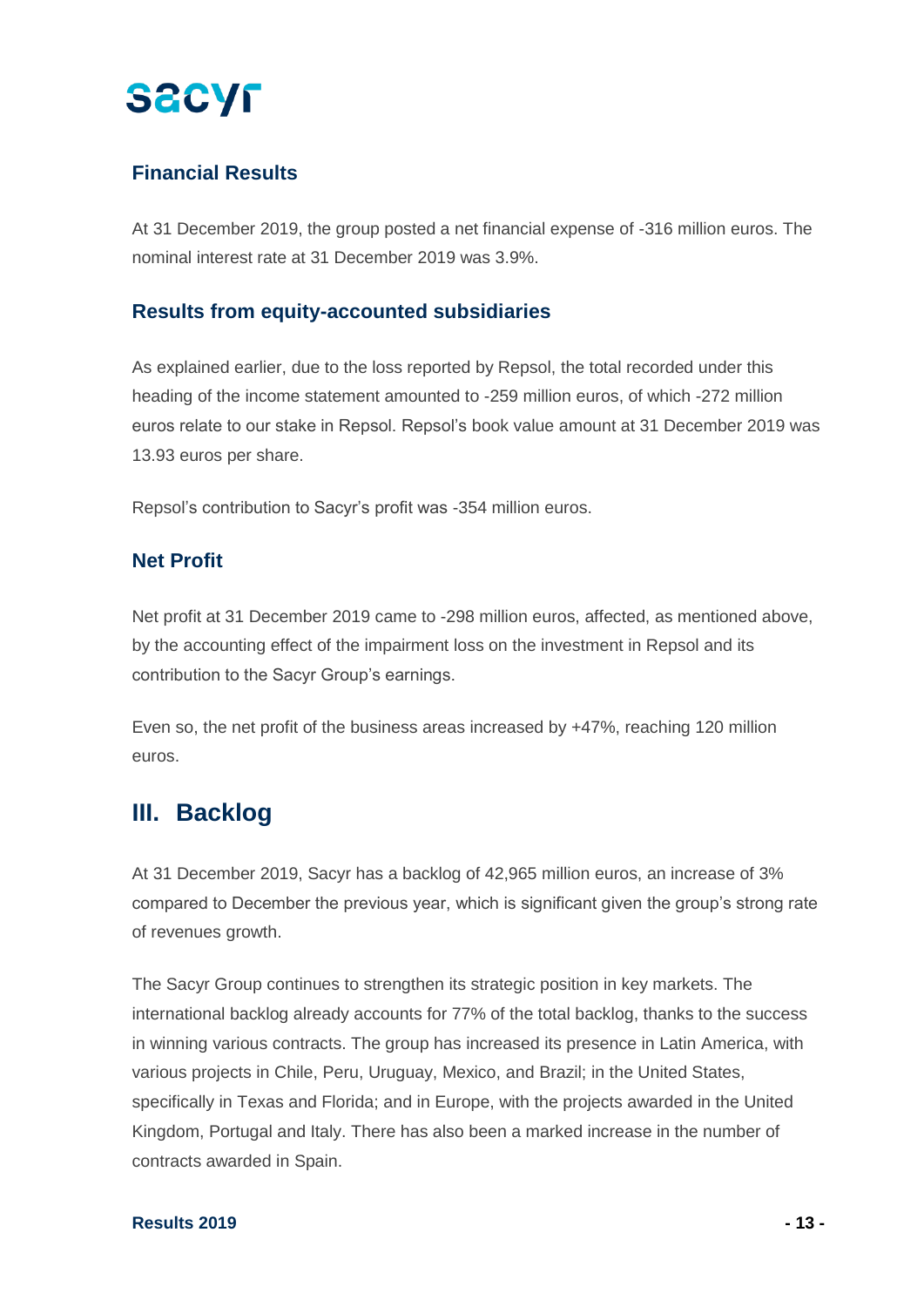| <b>BACKLOG (Thousands of euros)</b> | $Dec-19$ | <b>International</b> | <b>Spain</b> | % Internat. |
|-------------------------------------|----------|----------------------|--------------|-------------|
| SACYR ENGINEERING & INFRASTRUCTURES | 7,134    | 6,263                | 872          | 88%         |
| SACYR CONCESSIONS                   | 30,028   | 25,215               | 4,813        | 84%         |
| <b>SACYR SERVICES</b>               | 5,124    | 1,181                | 3,943        | 23%         |
| <b>SACYR INDUSTRIAL</b>             | 679      | 284                  | 395          | 42%         |
| <b>TOTAL</b>                        | 42,965   | 32,943               | 10,022       |             |
|                                     |          |                      |              |             |
| <b>Backlog December 2018</b>        | 41,674   |                      |              |             |
|                                     |          |                      |              |             |
| Change 2019/2018                    | 3%       |                      |              |             |

In the Engineering and Infrastructures business, international projects account for 88% of the total backlog. The division's geographic exposure is concentrated in the United States, Chile, Italy, Peru, Colombia, Paraguay, Mexico, Brazil, the United Kingdom, Qatar, Uruguay and Portugal, among others.

In Concessions, Sacyr's international presence is steadily increasing, with a focus on the group's strategic markets. At 31 December 2019, the international backlog already accounted for 84% of the total Concessions backlog. Sacyr Concessions operates in Italy, Chile, Colombia, Uruguay, Paraguay, Peru, Portugal and Ireland, as well as in Spain.

The Services division is present in the domestic market, with contracts in Spain for environmental projects (municipal services, waste treatment, etc.), multiservices (infrastructure maintenance, dependent-person care services, facility management, etc.) and water projects. In addition to this domestic business, some 23% of the division's backlog is located outside Spain, including Australia, Chile, Colombia and Peru, among others, largely through contracts for the operation and maintenance of water concessions, infrastructure conservation, and waste collection and transport.

Sacyr Industrial, meanwhile, is present in Australia, Oman, Bolivia, Peru and Ecuador, as well as Spain, with various projects in oil & gas, electricity infrastructure, power plants, cement plants, desalination plants and waste treatment facilities. It now has a backlog of projects totalling 679 million euros, 42% of which is located abroad.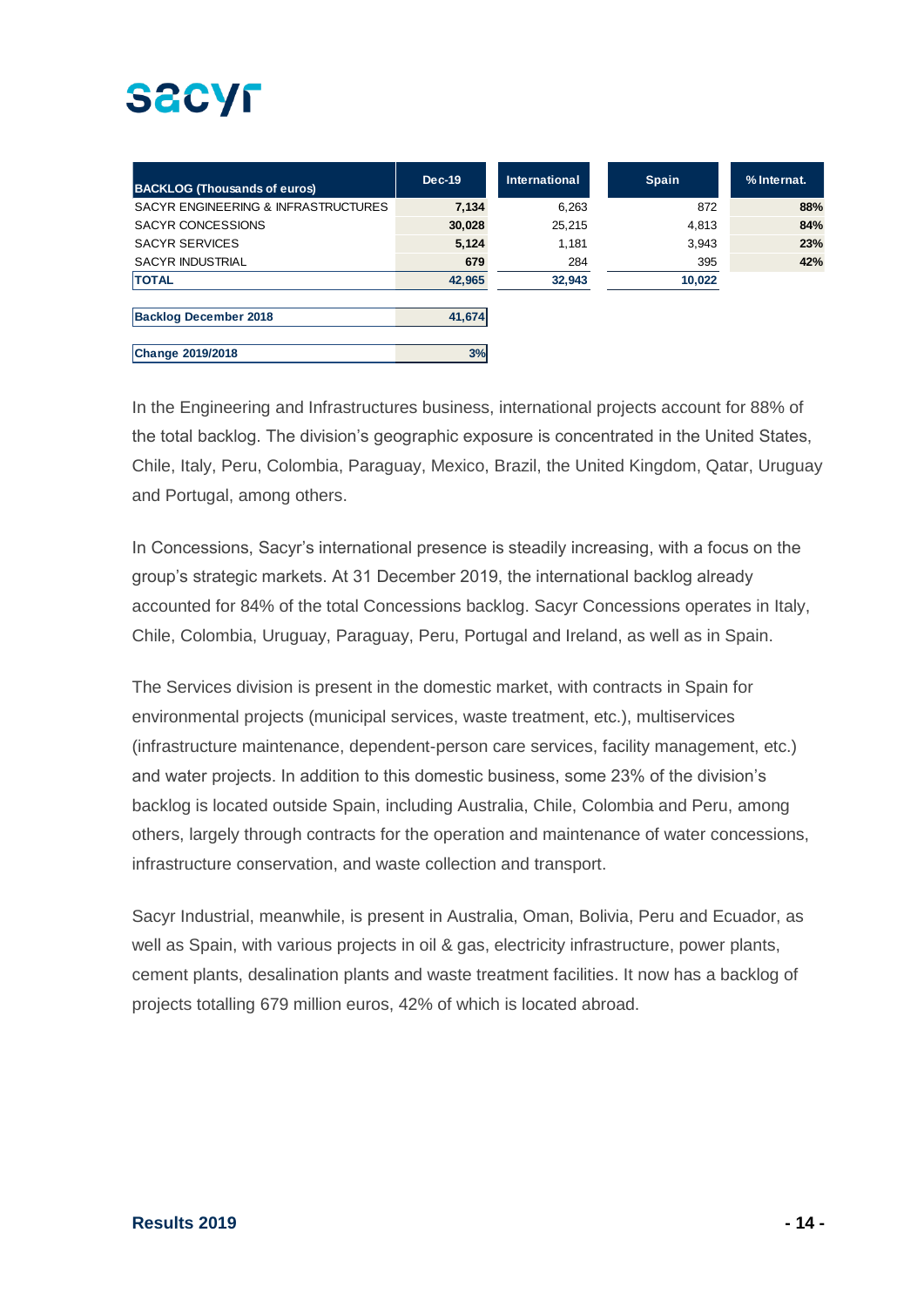## **IV. Consolidated Balance Sheet**

| <b>BALANCE SHEET</b><br>(Thousands of Euros)                     | <b>DEC. 2019</b> | <b>DEC. 2018</b> | Chg 19/18   |
|------------------------------------------------------------------|------------------|------------------|-------------|
| <b>NON CURRENT ASSETS</b>                                        | 9,309,908        | 8,895,503        | 414,405     |
| <b>Intangible Assets</b>                                         | 21,572           | 25,901           | $-4,329$    |
| <b>Concessions Investments</b>                                   | 876,679          | 1,353,656        | $-476,977$  |
| <b>Fixed Assets</b>                                              | 334,175          | 441,230          | $-107,055$  |
| Right of use over leased assets                                  | 135,052          | 0                | 135,052     |
| <b>Financial Assets</b>                                          | 3,174,682        | 3,335,804        | $-161, 122$ |
| Receivables from concession assets                               | 4,576,454        | 3,552,834        | 1,023,620   |
| Other non Current Assets                                         | 94,967           | 19,444           | 75,523      |
| Goodwill                                                         | 96,327           | 166,633          | $-70,306$   |
| <b>CURRENT ASSETS</b>                                            | 4,597,115        | 4,954,307        | $-357,192$  |
| Non current assets held for sale                                 | 347,254          | 362,172          | $-14,918$   |
| Inventories                                                      | 241,321          | 209,331          | 31,990      |
| Receivables from concession assets                               | 328,912          | 293,238          | 35,674      |
| Accounts Receivable                                              | 1,990,911        | 1,974,908        | 16,003      |
| <b>Financial Assets</b>                                          | 76,821           | 124,446          | $-47,625$   |
| Cash                                                             | 1,611,896        | 1,990,212        | $-378,316$  |
| <b>ASSETS = LIABILITIES</b>                                      | 13,907,023       | 13,849,810       | 57,213      |
|                                                                  |                  |                  |             |
| <b>EQUITY</b>                                                    | 1,190,370        | 1,507,190        | $-316,820$  |
| Shareholder's Equity                                             | 825,198          | 1,145,833        | $-320,635$  |
| Minority Interests                                               | 365,172          | 361,358          | 3,814       |
| <b>NON CURRENT LIABILITIES</b>                                   | 8,178,417        | 7,915,873        | 262,544     |
| <b>Financial Debt</b>                                            | 5,070,098        | 5,061,232        | 8,866       |
| Financial Instruments at fair value                              | 209,410          | 105,917          | 103,493     |
| Lease Obligations                                                | 90,296           | 0                | 90,296      |
| Provisions                                                       | 214,396          | 313,917          | $-99,521$   |
| Other non current Liabilities                                    | 976,775          | 817,365          | 159,410     |
| Other hedged debt                                                | 1,617,442        | 1,617,442        | $\mathbf 0$ |
| <b>CURRENT LIABILITIES</b>                                       | 4,538,236        | 4,426,746        | 111,490     |
| Liabilities associated with the non current assets held for sale | 227,543          | 170,236          | 57,307      |
| <b>Financial Debt</b>                                            | 931,869          | 1,097,331        | $-165,462$  |
| Financial Instruments at fair value                              | 20,555           | 18,953           | 1,602       |
| Lease Obligations                                                | 38,338           | 0                | 38,338      |
| <b>Trade Accounts Payable</b>                                    | 2,466,050        | 2,431,138        | 34,912      |
| <b>Operating Provisions</b>                                      | 204,108          | 157,225          | 46,883      |
| Other current liabilities                                        | 649,773          | 551,863          | 97,910      |

For the purposes of the Consolidated Balance Sheet, due to Sacyr's divestment of the Autopista del Guadalmedina concession asset, the group now accounts for this asset as held for sale.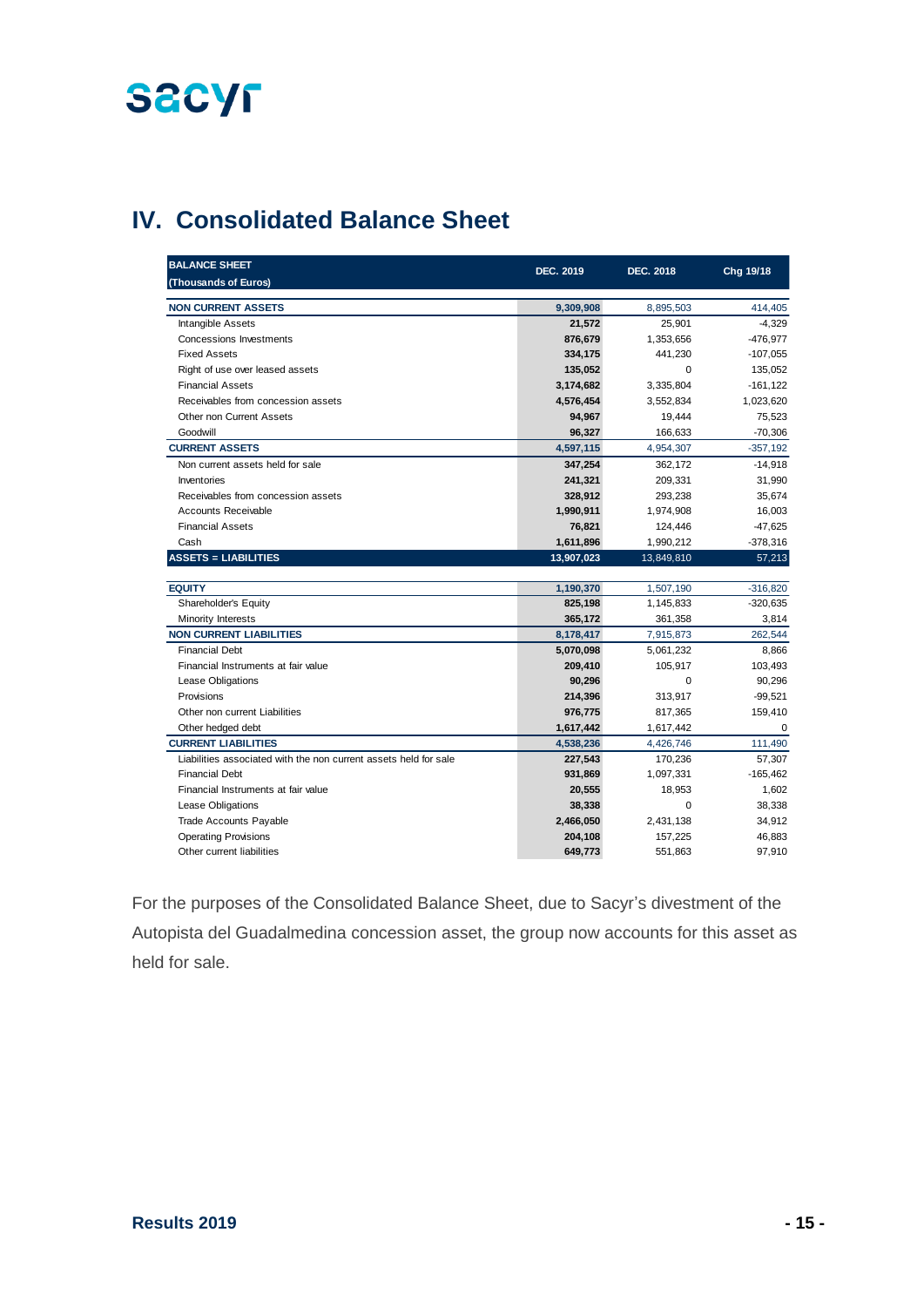## **Net Financial Debt**

The group's net debt amounts to 4,315 million euros. The breakdown of the debt and the changes with respect to December 2018 are as follows:

| € Million                         | 2019  | 2018  | Var    |
|-----------------------------------|-------|-------|--------|
| <b>Project Finance</b>            | 3,467 | 2.907 | 560    |
| Bank Borrowings (operating lines) | 145   | 461   | $-316$ |
| Capital Markets (Bonds + ECP)     | 703   | 677   | 26     |
|                                   |       |       |        |
| <b>Net Debt</b>                   | 4,315 | 4,045 | 270    |

**Bank Debt:** the group's bank debt stands at 145 million euros, consisting mainly of operating credit lines used by the group in its various businesses. This amount includes the bank debt of each of the group's business areas and the debt of the holding company.

**Capital Market:** at 31 December 2019, the holding company has financial liabilities totalling 703 million euros, mainly in respect of:

- The 175 million euros of five-year convertible bonds issued in April.
- The European Commercial Paper (ECP) programmes.
- The European Medium-Term Note (EMTN) programme.

This funding is used by the parent company, in its financial management and coordination activities as the group's controlling company, to meet the needs of the various business areas.

**Project Finance:** This amounts to 3,467 million euros and consists of very long-term project finance. This debt is repaid out of the cash flows generated by the projects themselves.

The changes in 2019 net debt were as follows: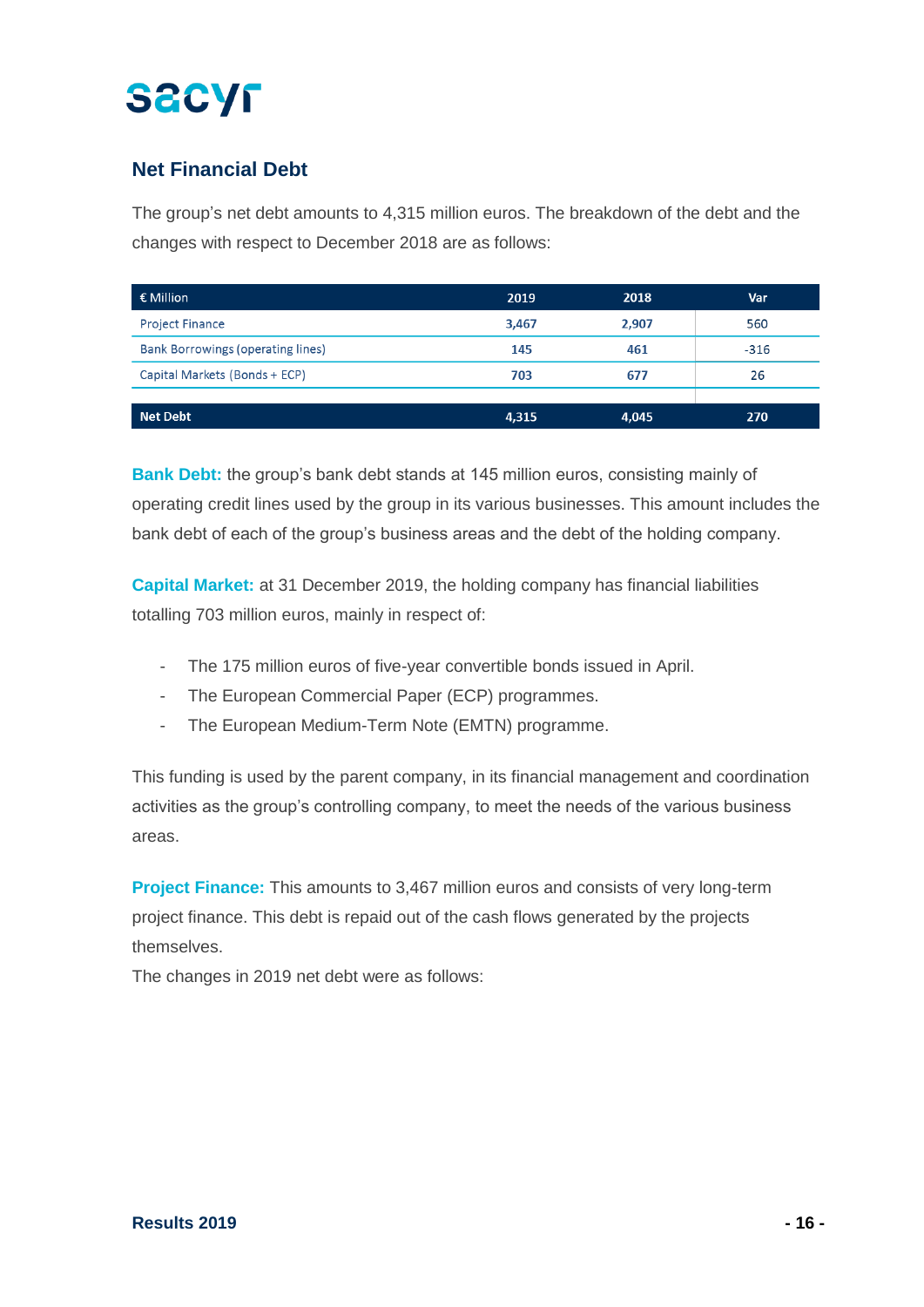

## Net Debt Evolution (€ Million)

**Investments:** The increase in debt due to net investment was 963 million euros. The breakdown is as follows:

**- Gross investment:** At 31 December 2019, gross investment amounts to 1,254 million euros, of which 210 million euros relate to equity invested in concession assets (190 million euros in Sacyr Concessions and 20 million euros in Sacyr Services).

**- Divestments:** at 31 December 2019, the divestments amount to 416 million euros, which includes the sale of 15.5% of the stake in ItÍnere, the sale of 49% of the special purpose vehicle holding the interests in seven concession assets in Chile, the disposal of nine power plants belonging to the Industrial division and the sale of various water concession assets and properties in Portugal.

**- Return of advanced payments (Panama):** In March, Sacyr settled the second and last tranche of advanced payments in the amount of approximately 125 million euros. This second payment marks the completion of the return of advances to the Panama Canal Authority.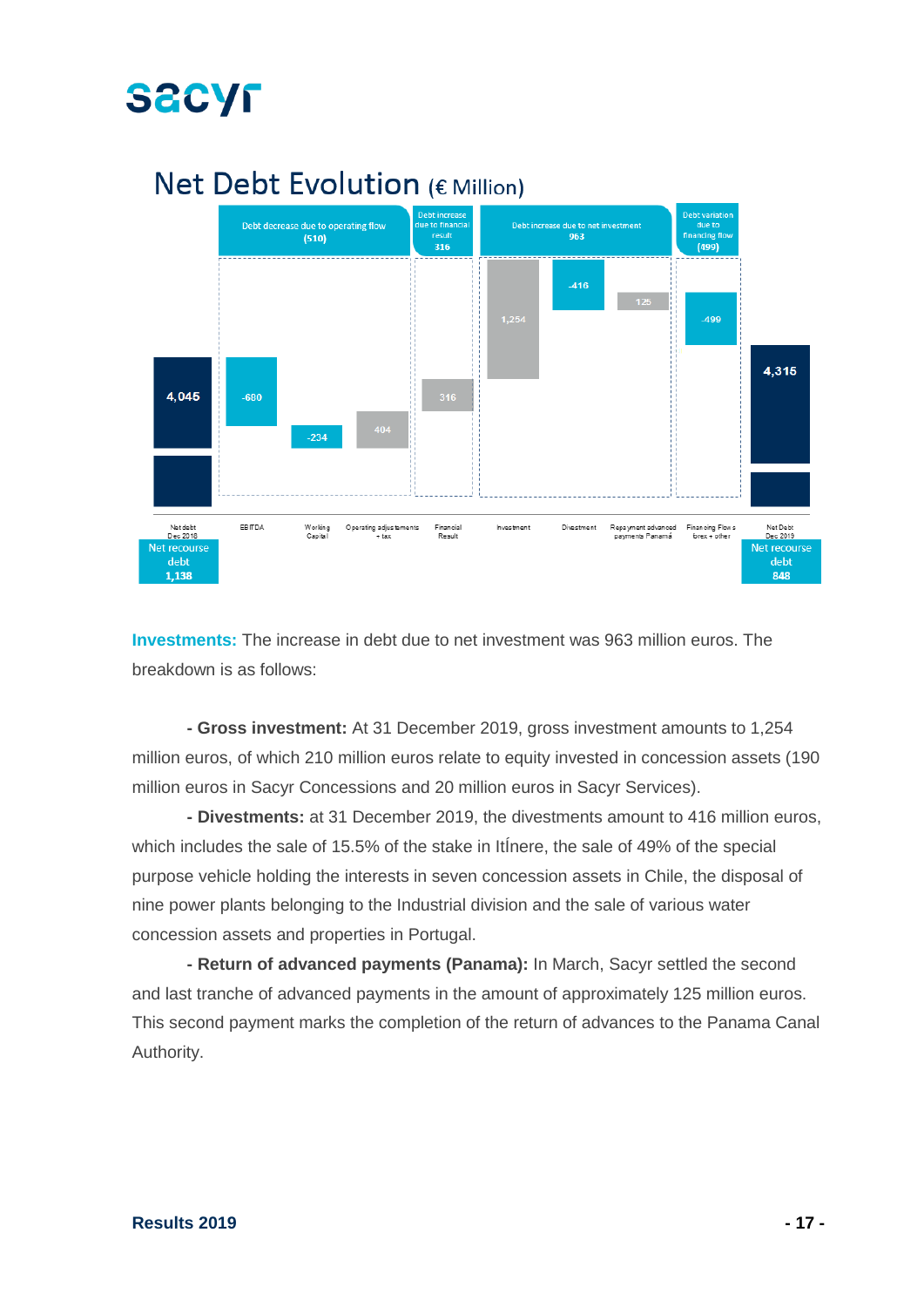

## **sacyr.com**

## **V. Performance by business area**

| <b>CONSOLIDATED INCOME STATEMENT AS OF DECEMBER 2019</b> |                                                  |                                    |                                 |                            |                                 |              |
|----------------------------------------------------------|--------------------------------------------------|------------------------------------|---------------------------------|----------------------------|---------------------------------|--------------|
| (Thousands of Euros)                                     | <b>Sacyr Eng &amp;</b><br><b>Infrastructures</b> | <b>Sacyr</b><br><b>Concessions</b> | <b>Sacyr</b><br><b>Services</b> | <b>Sacyr</b><br>Industrial | Holding &<br><b>Adjustments</b> | <b>TOTAL</b> |
|                                                          |                                                  |                                    |                                 |                            |                                 |              |
| <b>Revenue</b>                                           | 2,074,173                                        | 1,007,077                          | 1,136,575                       | 352,389                    | $-400,747$                      | 4,169,467    |
| Other income                                             | 286,173                                          | 31,891                             | 39,069                          | 27,379                     | $-17,320$                       | 367,192      |
| <b>Total operating income</b>                            | 2,360,346                                        | 1,038,968                          | 1,175,644                       | 379,768                    | $-418,067$                      | 4,536,659    |
| <b>External and Operating Expenses</b>                   | $-2,107,260$                                     | $-708,425$                         | $-1,066,738$                    | $-356,642$                 | 382,164                         | $-3,856,901$ |
| <b>EBITDA</b>                                            | 253,086                                          | 330,543                            | 108,906                         | 23,126                     | $-35,903$                       | 679,758      |
| Depreciation and amortisation expense                    | $-68,395$                                        | $-50,783$                          | $-50,908$                       | $-79,447$                  | $-4,593$                        | $-254,126$   |
| Trade Provisions and non recurring items                 | $-945$                                           | $-2,774$                           | 2,370                           | $-3,413$                   | 20,112                          | 15,350       |
| <b>NET OPERATING PROFIT</b>                              | 183,746                                          | 276,986                            | 60,368                          | $-59,734$                  | $-20,384$                       | 440,982      |
| <b>Financial results</b>                                 | $-64,252$                                        | $-161,624$                         | $-20,012$                       | $-4,220$                   | $-65,812$                       | $-315,920$   |
| Forex results                                            | $-10,211$                                        | $-8,991$                           | $-633$                          | $-2,499$                   | 28,132                          | 5,798        |
| Results from equity accounted subsidiaries               | 2,655                                            | 6,152                              | 7,910                           | $-12$                      | $-276,546$                      | $-259,841$   |
| Provisions for financial investments                     | $-16$                                            | 1,245                              | $-20$                           | -5                         | 10,113                          | 11,317       |
| Change in value on financial instruments                 | 0                                                | $-19,096$                          | $-1,485$                        | $-600$                     | $-91,501$                       | $-112,682$   |
| Results from sales of non current assets                 | 5,000                                            | 4,525                              | $-312$                          | 39,095                     | $-1,822$                        | 46,486       |
| PROFIT BEFORE TAX                                        | 116,922                                          | 99,197                             | 45,816                          | $-27,975$                  | $-417,820$                      | $-183,860$   |
| Corporate Tax                                            | $-43,953$                                        | $-25,542$                          | $-15,305$                       | $-3,863$                   | $-664$                          | $-89,327$    |
| RESULT FROM CONTINUING OPERATIONS                        | 72,969                                           | 73,655                             | 30,511                          | $-31,838$                  | $-418,484$                      | $-273,187$   |
| RESULT FROM COMPANIES WITH DISCONTINUED OPERATIONS       | $\overline{0}$                                   | 0                                  | $\overline{0}$                  | $\overline{0}$             | $\Omega$                        |              |
| <b>CONSOLIDATED RESULT</b>                               | 72,969                                           | 73,655                             | 30,511                          | $-31,838$                  | $-418,484$                      | $-273,187$   |
| <b>Minorities</b>                                        | $-38,411$                                        | $-28,826$                          | 31                              | 42,295                     | 365                             | $-24,546$    |
| <b>NET ATTRIBUTABLE PROFIT</b>                           | 34,558                                           | 44,829                             | 30,542                          | 10,457                     | $-418,119$                      | $-297,733$   |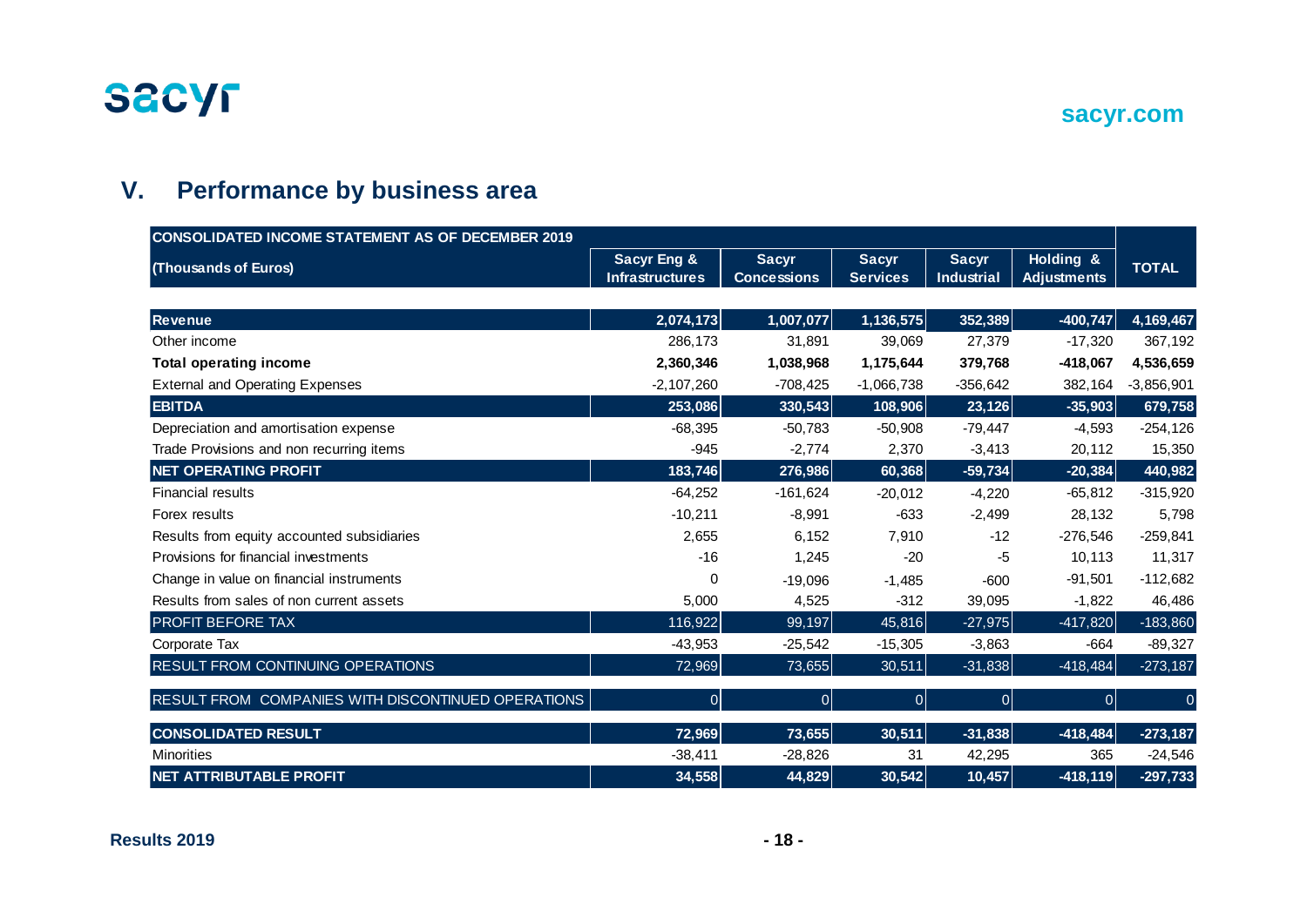

## **sacyr.com**

| <b>CONSOLIDATED INCOME STATEMENT AS OF DECEMBER 2018</b> |                                       |                                    |                                 |                                   |                                 |              |  |
|----------------------------------------------------------|---------------------------------------|------------------------------------|---------------------------------|-----------------------------------|---------------------------------|--------------|--|
| (Thousands of Euros)                                     | Sacyr Eng &<br><b>Infrastructures</b> | <b>Sacyr</b><br><b>Concessions</b> | <b>Sacyr</b><br><b>Services</b> | <b>Sacyr</b><br><b>Industrial</b> | Holding &<br><b>Adjustments</b> | <b>TOTAL</b> |  |
|                                                          |                                       |                                    |                                 |                                   |                                 |              |  |
| <b>Revenue</b>                                           | 1,713,022                             | 793,268                            | 1,075,310                       | 526,722                           | $-312,604$                      | 3,795,717    |  |
| Other income                                             | 242,041                               | 40,434                             | 49,345                          | 4,872                             | $-14,301$                       | 322,391      |  |
| <b>Total operating income</b>                            | 1,955,063                             | 833,701                            | 1,124,655                       | 531,594                           | $-326,905$                      | 4,118,108    |  |
| <b>External and Operating Expenses</b>                   | $-1,786,623$                          | $-561,752$                         | $-1,029,934$                    | $-495,252$                        | 298,741                         | $-3,574,819$ |  |
| <b>EBITDA</b>                                            | 168,440                               | 271,950                            | 94,721                          | 36,342                            | $-28,165$                       | 543,289      |  |
| Depreciation and amortisation expense                    | $-35,272$                             | $-49,223$                          | $-41,599$                       | $-9,752$                          | $-2,184$                        | $-138,030$   |  |
| Trade Provisions and non recurring items                 | $-11,913$                             | 25,667                             | $-10,648$                       | 624                               | $-44,107$                       | $-40,376$    |  |
| <b>NET OPERATING PROFIT</b>                              | 121,255                               | 248,393                            | 42,474                          | 27,215                            | $-74,455$                       | 364,883      |  |
| <b>Financial results</b>                                 | $-59,045$                             | $-152,530$                         | $-12,555$                       | $-5.978$                          | $-17,152$                       | $-247,260$   |  |
| Forex results                                            | 25,960                                | $-8,208$                           | 146                             | $-1,681$                          | 31,989                          | 48,206       |  |
| Results from equity accounted subsidiaries               | 1,144                                 | 7,990                              | 8,817                           | $-11$                             | 183,040                         | 200,979      |  |
| Provisions for financial investments                     | $-33$                                 | $-4,703$                           | $-125$                          | $-7$                              | $-52.732$                       | $-57,600$    |  |
| Change in value on financial instruments                 | 0                                     | $-19,632$                          | $-3,495$                        | $-773$                            | 12.760                          | $-11,140$    |  |
| Results from sales of non current assets                 | 2,768                                 | $-7,594$                           | 1,156                           | $-1,275$                          | $-7,599$                        | $-12,544$    |  |
| <b>PROFIT BEFORE TAX</b>                                 | 92,049                                | 63,717                             | 36,418                          | 17,490                            | 75,851                          | 285,525      |  |
| Corporate Tax                                            | $-39,293$                             | $-18,952$                          | $-9,244$                        | $-2,021$                          | $-7,587$                        | $-77,098$    |  |
| RESULT FROM CONTINUING OPERATIONS                        | 52,757                                | 44,764                             | 27,174                          | 15,469                            | 68,264                          | 208,427      |  |
| RESULT FROM COMPANIES WITH DISCONTINUED OPERATIONS       | 0                                     | 0                                  | $\Omega$                        | 0                                 | 0                               | $\Omega$     |  |
| <b>CONSOLIDATED RESULT</b>                               | 52,757                                | 44,764                             | 27,174                          | 15,469                            | 68,264                          | 208,427      |  |
| <b>Minorities</b>                                        | $-27,185$                             | $-29,167$                          | 2,320                           | $-4,434$                          | 437                             | $-58,030$    |  |
| <b>NET ATTRIBUTABLE PROFIT</b>                           | 25,572                                | 15,597                             | 29,494                          | 11,035                            | 68,700                          | 150,398      |  |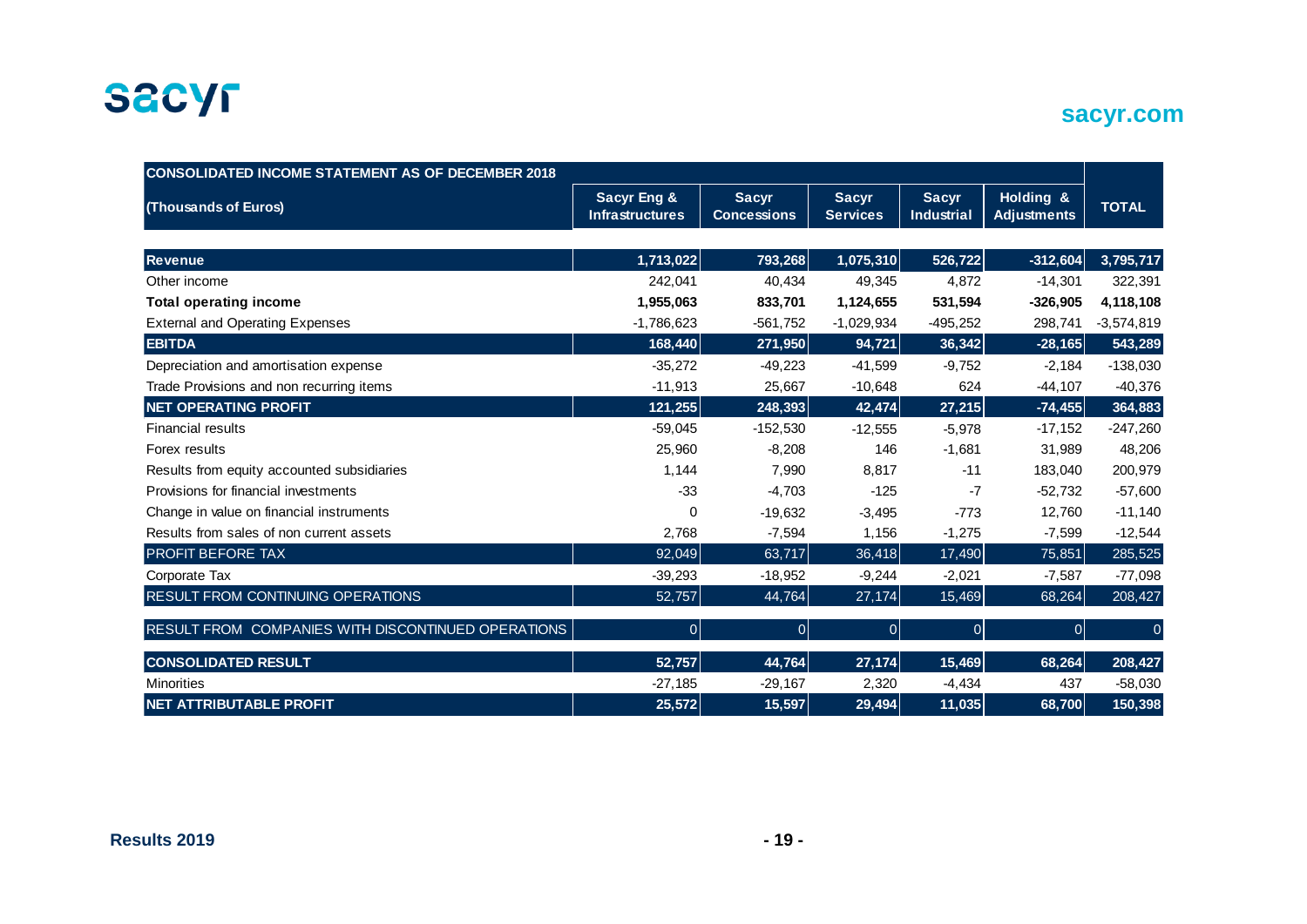## **sacyr.com**

| <b>CONSOLIDATED BALANCE SHEET AS OF DECEMBER 2019</b>            |                                       |                                    |                                 |                            |                          |              |
|------------------------------------------------------------------|---------------------------------------|------------------------------------|---------------------------------|----------------------------|--------------------------|--------------|
| (Thousands of Euros)                                             | Sacyr Eng &<br><b>Infrastructures</b> | <b>Sacyr</b><br><b>Concessions</b> | <b>Sacyr</b><br><b>Services</b> | <b>Sacyr</b><br>Industrial | Holding &<br>adjustments | <b>TOTAL</b> |
| <b>NON CURRENT ASSETS</b>                                        | 2,348,757                             | 3,685,571                          | 804,944                         | 40,468                     | 2,430,168                | 9,309,908    |
| <b>Intangible Assets</b>                                         | 87                                    | 96                                 | 18,017                          | 214                        | 3,158                    | 21,572       |
| Concessions Investments                                          | 663                                   | 711,021                            | 144,448                         | $\mathbf 0$                | 20,547                   | 876,679      |
| <b>Fixed Assets</b>                                              | 154,093                               | 2,649                              | 161,302                         | 6,976                      | 9,155                    | 334,175      |
| Right of use over leased assets                                  | 30,062                                | 1,408                              | 79,868                          | 9,196                      | 14,518                   | 135,052      |
| <b>Financial Assets</b>                                          | 205,318                               | 559,109                            | 82,525                          | 24,082                     | 2,303,648                | 3,174,682    |
| Receivables for concession assets                                | 1,958,528                             | 2,397,715                          | 220,211                         | 0                          | $\mathbf 0$              | 4,576,454    |
| Other non Current Assets                                         | 6                                     | 13,571                             | 2,248                           | $\mathbf 0$                | 79,142                   | 94,967       |
| Goodwill                                                         | $\mathbf 0$                           | 2                                  | 96,325                          | $\mathbf 0$                | $\mathbf 0$              | 96,327       |
| <b>CURRENT ASSETS</b>                                            | 2,953,701                             | 1,344,077                          | 604,094                         | 259,187                    | $-563,944$               | 4,597,115    |
| Non current assets held for sale                                 | 0                                     | 347,254                            | 0                               | $\mathbf 0$                | 0                        | 347,254      |
| Inventories                                                      | 165,335                               | 370                                | 14,596                          | 885                        | 60,135                   | 241,321      |
| Receivables for concession assets                                | 447                                   | 310,486                            | 17,978                          | $\mathbf 0$                | $\mathbf{1}$             | 328,912      |
| <b>Accounts Receivable</b>                                       | 1,577,155                             | 196,979                            | 337,329                         | 128,221                    | $-248,773$               | 1,990,911    |
| <b>Financial Assets</b>                                          | 133,468                               | 65,664                             | 164,908                         | 101,424                    | $-388,643$               | 76,821       |
| Cash                                                             | 1,077,296                             | 423,324                            | 69,283                          | 28,657                     | 13,336                   | 1,611,896    |
| <b>ASSETS = LIABILITIES</b>                                      | 5,302,458                             | 5,029,648                          | 1,409,038                       | 299,655                    | 1,866,224                | 13,907,023   |
| <b>Equity</b>                                                    | 574,767                               | 882,854                            | 424,652                         | 96,938                     | $-788,841$               | 1,190,370    |
| Shareholder's Equity                                             | 463,973                               | 621,336                            | 414,250                         | 97,725                     | $-772,086$               | 825,198      |
| <b>Minority Interests</b>                                        | 110,794                               | 261,518                            | 10,402                          | $-787$                     | $-16,755$                | 365,172      |
| <b>NON CURRENT LIABILITIES</b>                                   | 2,029,878                             | 3,234,266                          | 579,385                         | 35,125                     | 2,299,763                | 8,178,417    |
| <b>Financial Debt</b>                                            | 1,788,254                             | 2,304,744                          | 333,349                         | 6,416                      | 637,335                  | 5,070,098    |
| Financial Instruments at fair value                              | 1,055                                 | 116,675                            | 1,464                           | $\mathbf 0$                | 90,216                   | 209,410      |
| Lease Obligations                                                | 15,055                                | 833                                | 54,016                          | 6,349                      | 14,043                   | 90,296       |
| Provisions                                                       | 28,185                                | 50,948                             | 97,174                          | 7,696                      | 30,393                   | 214,396      |
| Other non current Liabilities                                    | 197,329                               | 761,066                            | 93,382                          | 14,664                     | $-89,666$                | 976,775      |
| Other hedged debt                                                | $\mathbf 0$                           | $\mathbf 0$                        | $\mathbf 0$                     | $\mathbf 0$                | 1,617,442                | 1,617,442    |
| <b>CURRENT LIABILITIES</b>                                       | 2,697,813                             | 912,528                            | 405,001                         | 167,592                    | 355,302                  | 4,538,236    |
| Liabilities associated with the non current assets held for sale | $\mathbf 0$                           | 227,543                            | 0                               | $\mathbf 0$                | 0                        | 227,543      |
| <b>Financial Debt</b>                                            | 71,944                                | 403,116                            | 61,805                          | 23,333                     | 371,671                  | 931,869      |
| Financial instruments at fair value                              | 119                                   | 18,900                             | 1,536                           | $\mathbf 0$                | $\mathbf 0$              | 20,555       |
| Lease Obligations                                                | 14,364                                | 472                                | 19,781                          | 2,913                      | 808                      | 38,338       |
| <b>Trade Accounts Payable</b>                                    | 2,075,186                             | 85,196                             | 159,385                         | 108,725                    | 37,558                   | 2,466,050    |
|                                                                  |                                       |                                    |                                 |                            |                          |              |
| <b>Operating Provisions</b>                                      | 56,810                                | 7,739                              | 20,321                          | 5,191                      | 114,047                  | 204,108      |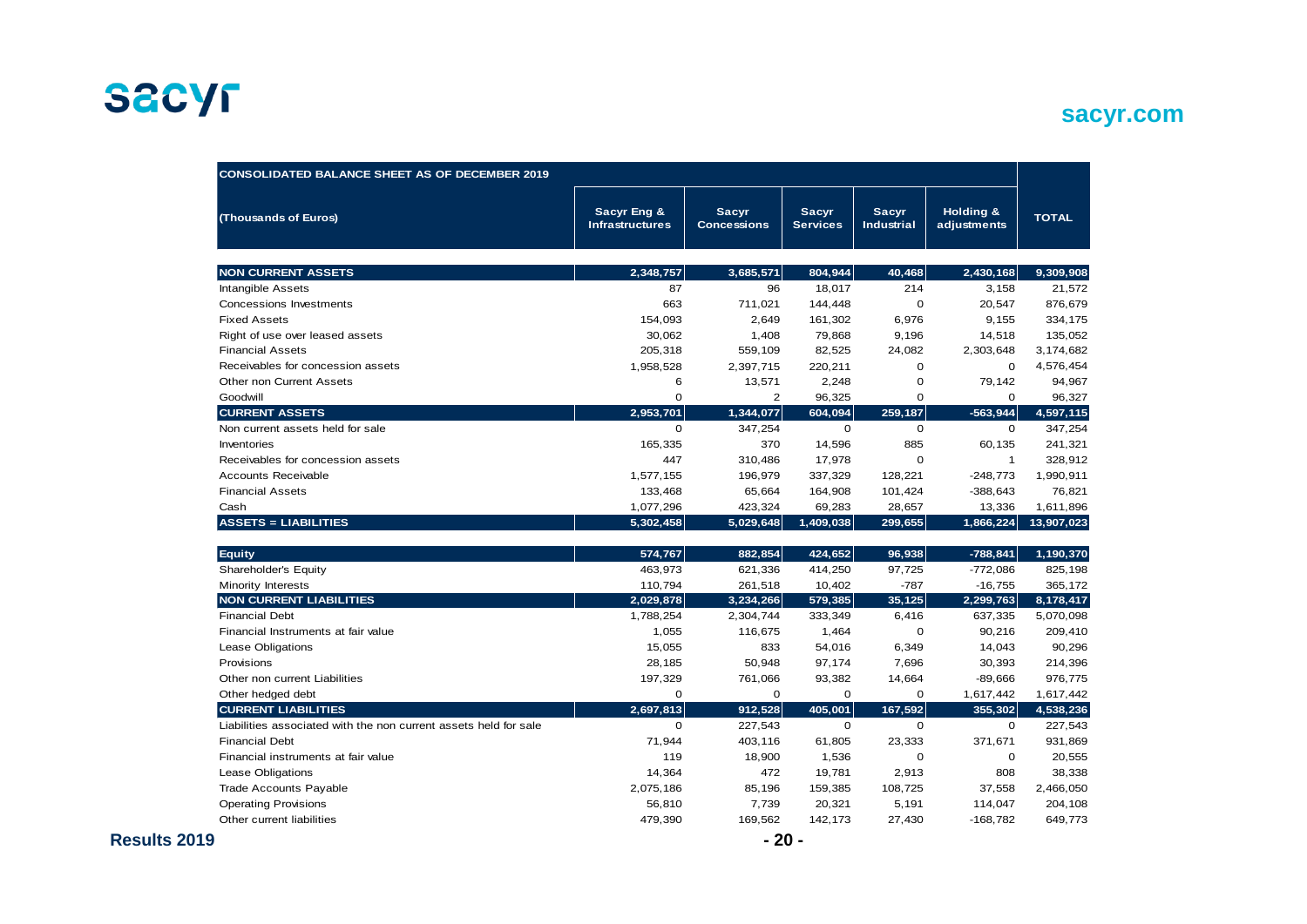

## **sacyr.com**

| <b>CONSOLIDATED BALANCE SHEET AS OF DECEMBER 2018</b>            |                                       |                                    |                                 |                                   |                          |              |  |
|------------------------------------------------------------------|---------------------------------------|------------------------------------|---------------------------------|-----------------------------------|--------------------------|--------------|--|
| (Thousands of Euros)                                             | Sacyr Eng &<br><b>Infrastructures</b> | <b>Sacyr</b><br><b>Concessions</b> | <b>Sacyr</b><br><b>Services</b> | <b>Sacyr</b><br><b>Industrial</b> | Holding &<br>adjustments | <b>TOTAL</b> |  |
| <b>NON CURRENT ASSETS</b>                                        | 1,777,267                             | 3,432,587                          | 906,566                         | 192,451                           | 2,586,632                | 8,895,503    |  |
| <b>Intangible Assets</b>                                         | 500                                   | 86                                 | 20,858                          | 1,186                             | 3,271                    | 25,901       |  |
| Concessions Investments                                          | 40,123                                | 1,029,214                          | 284,319                         | $\mathbf 0$                       | $\mathbf 0$              | 1,353,656    |  |
| <b>Fixed Assets</b>                                              | 153,857                               | 3,777                              | 190,625                         | 89,544                            | 3,427                    | 441,230      |  |
| <b>Financial Assets</b>                                          | 180,035                               | 457,878                            | 84,066                          | 33,891                            | 2,579,934                | 3,335,804    |  |
| Receivables for concession assets                                | 1,402,752                             | 1,924,736                          | 225,345                         | $\Omega$                          | $\Omega$                 | 3,552,834    |  |
| Other non Current Assets                                         | 0                                     | 16,895                             | 2,548                           | 0                                 | 0                        | 19,444       |  |
| Goodwill                                                         | $\mathbf 0$                           | $\mathbf 0$                        | 98,804                          | 67,829                            | 0                        | 166,633      |  |
| <b>CURRENT ASSETS</b>                                            | 3.204.853                             | 1,068,773                          | 557,188                         | 343,376                           | $-219,883$               | 4,954,307    |  |
| Non current assets held for sale                                 | $\Omega$                              | 201,589                            | $\Omega$                        | $\mathbf 0$                       | 160,583                  | 362,172      |  |
| Inventories                                                      | 161,273                               | 306                                | 13,031                          | 15,400                            | 19,321                   | 209,331      |  |
| Receivables for concession assets                                | 271                                   | 288,888                            | 4,079                           | $\Omega$                          | $\mathbf 0$              | 293,238      |  |
| <b>Accounts Receivable</b>                                       | 1,537,038                             | 176,060                            | 354,833                         | 203,142                           | $-296, 164$              | 1,974,908    |  |
| <b>Financial Assets</b>                                          | 91,704                                | 10,924                             | 113,030                         | 37,548                            | $-128,760$               | 124,446      |  |
| Cash                                                             | 1,414,567                             | 391,006                            | 72,215                          | 87,286                            | 25,137                   | 1,990,212    |  |
| <b>ASSETS = LIABILITIES</b>                                      | 4,982,120                             | 4,501,360                          | 1,463,753                       | 535,827                           | 2,366,750                | 13,849,810   |  |
| <b>EQUITY</b>                                                    | 457,227                               | 878,911                            | 393,320                         | 138,670                           | $-360,937$               | 1,507,190    |  |
| Shareholder's Equity                                             | 409,579                               | 611,325                            | 386,586                         | 95,563                            | $-357,220$               | 1,145,833    |  |
| Minority Interests                                               | 47,648                                | 267,586                            | 6,733                           | 43,108                            | $-3,717$                 | 361,358      |  |
| <b>NON CURRENT LIABILITIES</b>                                   | 1,955,450                             | 3,127,414                          | 623,484                         | 136,041                           | 2,073,484                | 7,915,873    |  |
| <b>Financial Debt</b>                                            | 1,720,758                             | 2,284,492                          | 405,062                         | 92,078                            | 558,842                  | 5,061,232    |  |
| Financial Instruments at fair value                              | $\Omega$                              | 93,610                             | 11,307                          | 1,000                             | $\Omega$                 | 105,917      |  |
| Provisions                                                       | 24,481                                | 46,309                             | 102,111                         | 20,039                            | 120,978                  | 313,917      |  |
| Other non current Liabilities                                    | 210,211                               | 703,004                            | 105,004                         | 22,925                            | $-223,779$               | 817,365      |  |
| Other hedged debt                                                | $\mathbf 0$                           | $\mathbf 0$                        | $\mathbf 0$                     | $\mathbf 0$                       | 1,617,442                | 1,617,442    |  |
| <b>CURRENT LIABILITIES</b>                                       | 2,569,443                             | 495,036                            | 446,949                         | 261,115                           | 654,203                  | 4,426,746    |  |
| Liabilities associated with the non current assets held for sale | $\Omega$                              | $\Omega$                           | $\Omega$                        | 0                                 | 170,236                  | 170,236      |  |
| <b>Financial Debt</b>                                            | 160,621                               | 274,073                            | 74,685                          | 27,803                            | 560,149                  | 1,097,331    |  |
| Financial instruments at fair value                              | $\Omega$                              | 17,152                             | 1,483                           | 318                               | $\Omega$                 | 18,953       |  |
| <b>Trade Accounts Payable</b>                                    | 1,996,846                             | 29,126                             | 158,208                         | 203,460                           | 43,498                   | 2,431,138    |  |
| <b>Operating Provisions</b>                                      | 61,625                                | 9,455                              | 26,322                          | 6,502                             | 53,321                   | 157,225      |  |
| Other current liabilities                                        | 350,350                               | 165,230                            | 186,252                         | 23,033                            | $-173,001$               | 551,863      |  |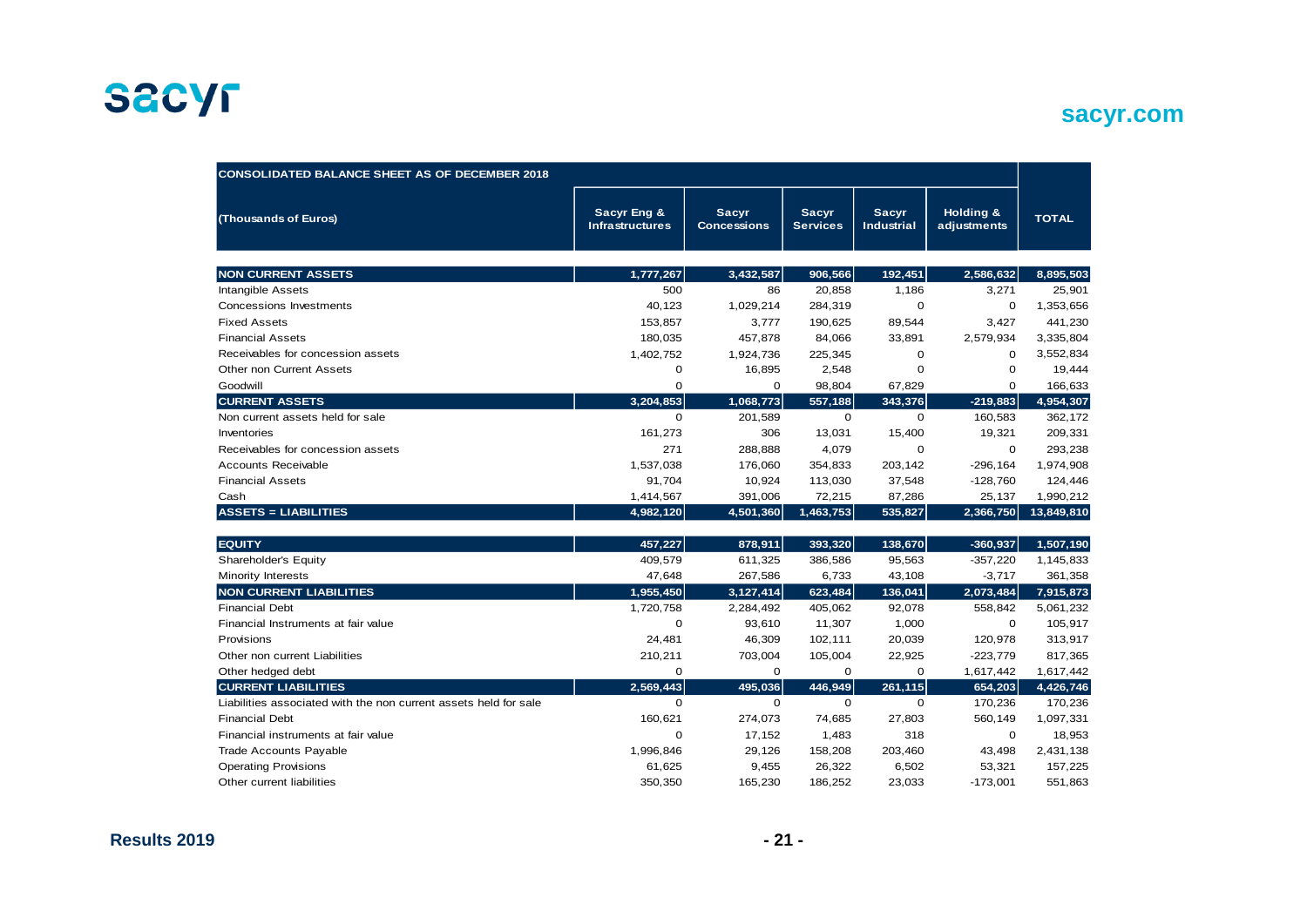## **SACYR CONCESSIONS**

| (Thousands of euros)        | <b>Dec 2019</b> | <b>Dec 2018</b> | % Chg |
|-----------------------------|-----------------|-----------------|-------|
|                             |                 |                 |       |
| <b>Revenue</b>              | 1,007,077       | 793,268         | 27%   |
| <b>Construction revenue</b> | 496,482         | 361,025         | 38%   |
| <b>Concessions revenue</b>  | 510,595         | 432,243         | 18%   |
| <b>EBITDA</b>               | 330,543         | 271,950         | 22%   |
| <b>EBITDA Margin</b>        | 64.7%           | 62.9%           |       |

- At 31 December 2019, revenue from the concessions business totalled 1,007 million euros, representing growth of 27% compared to the previous year, supported by concession revenue and construction revenue.
- Construction revenue grew 38% compared to the previous year, thanks to progress in some of the largest projects currently in backlog. This growth is attributable mainly to the following concessions: Rumichaca Pasto, Montes de María and Pamplona-Cúcuta in Colombia; Pirámides-Tulancingo and Hospital de Tláhuac in Mexico; Rutas del Litoral in Uruguay; and Los Vilos – La Serena and Ruta de la Fruta in Chile.
- Concession revenue contributed 511 million euros to total revenue at 31 December 2019, up 18% compared to the previous year. These good results are attributable to growth in operating revenue, the commissioning of Tepual and Chacalluta airports in Chile and the positive evolution of the traffic.
- The growth in revenue has been accompanied by growth in EBITDA. At 31 December 2019, EBITDA amounted to 331 million euros, an increase of 22% compared to the 272 million euros posted the previous year. The EBITDA margin of the concessions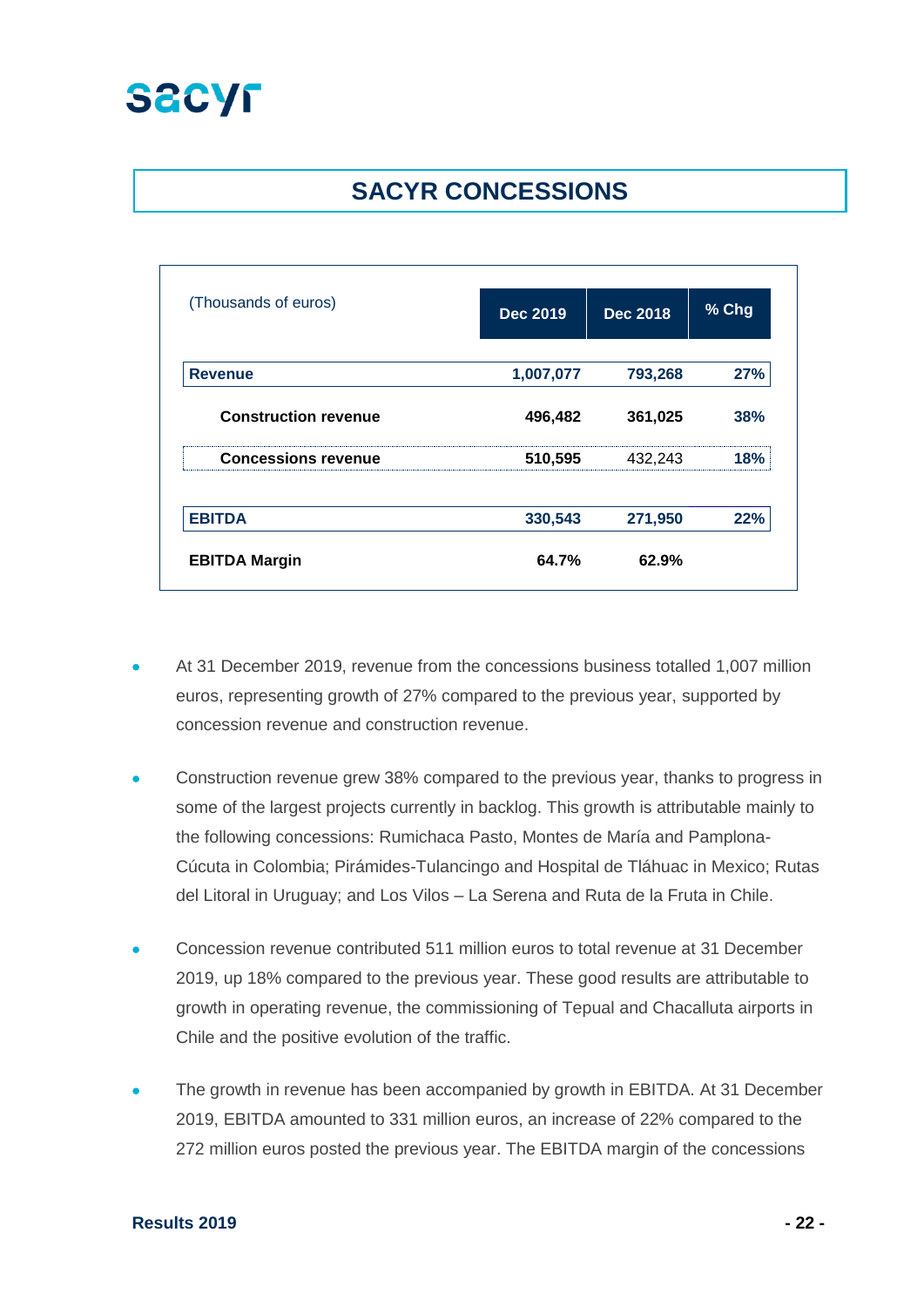

business was 64.7%, an improvement of 1.8 percentage points compared to the previous year.

• The following table shows revenue breakdown by asset:

| € Thousands                                                                              | 2019             | 2018            | Chg. (%)             |
|------------------------------------------------------------------------------------------|------------------|-----------------|----------------------|
| AUTOVÍA DEL TURIA                                                                        | 14,446           | 13,779          | 4.8%                 |
| <b>AUTOVÍA NOROESTE C.A.R.M.</b>                                                         | 6,713            | 6,705           | 0.1%                 |
| <b>VIASTUR</b>                                                                           | 8,084            | 7,364           | 9.8%                 |
| <b>PALMA MANACOR</b>                                                                     | 12,064           | 11,449          | 5.4%                 |
| AUTOVÍA DEL BARBANZA                                                                     | 10,119           | 9,674           | 4.6%                 |
| <b>AUTOVÍA DEL ERESMA</b>                                                                | 7,217            | 7,135           | 1.2%                 |
| AUTOVÍA DEL ARLANZÓN                                                                     | 33,806           | 37,662          | $-10.2%$             |
| <b>INTERCAMBIADOR DE MONCLOA</b>                                                         | 13,249           | 12,971          | 2.1%                 |
| INTERCAMBIADOR DE PLAZA ELÍPTICA                                                         | 6,780            | 6,872           | $-1.3%$              |
| <b>AUTOPISTA DE GUADALMEDINA</b>                                                         | 17,605           | 16,309          | 7.9%                 |
| <b>HOSPITAL DE PARLA</b>                                                                 | 13,070           | 13,399          | $-2.5%$              |
| HOSPITAL DE COSLADA                                                                      | 13,942           | 13,763          | 1.3%                 |
| <b>PARKING ROMERO</b>                                                                    | 161              | ٠               | n/a                  |
| <b>PARKING VELARDE</b><br><b>PARKING ESPLANDIU</b>                                       | 459<br>106       |                 | n/a<br>n/a           |
| <b>PARKING ENCARNACIÓN</b>                                                               | 2,824            |                 | n/a                  |
| <b>PARKING MILENIO</b>                                                                   | 275              |                 | n/a                  |
| <b>HOLDINGS</b>                                                                          | 15,241           | 1,319           | n/a                  |
| <b>SPAIN</b>                                                                             | 176,162          | 158,399         | 11.2%                |
| <b>HOLDINGS</b>                                                                          | 1,295            | 1,286           | 0.7%                 |
| <b>IRELAND</b>                                                                           |                  | 1,286           |                      |
|                                                                                          | 1,295            |                 | 0.7%<br>0.9%         |
| <b>HOLDINGS</b>                                                                          | 885              | 877             |                      |
| <b>PORTUGAL</b>                                                                          | 885              | 877             | 0.9%                 |
| SOCIEDAD PARKING SIGLO XXI                                                               | 597              | 392             | 52.3%                |
| <b>RUTAS DEL DESIERTO - ACCESOS A IQUIQUE</b>                                            | 19,030           | 19,147          | $-0.6%$              |
| <b>VALLES DEL BIO BIO - CONCEPCIÓN CABRERO</b><br>VALLES DEL DESIERTO - VALLENAR CALDERA | 32,786           | 36,914          | $-11.2%$<br>$-21.4%$ |
| <b>RUTA 43 - LIMARI</b>                                                                  | 15,784<br>13,277 | 20,069          | 47.5%                |
| <b>HOSPITAL ANTOFAGASTA</b>                                                              | 34,769           | 9,003<br>38,149 | $-8.9%$              |
| SERENA VALLENAR - RUTAS DEL ALGARROBO                                                    | 30,455           | 28,712          | 6.1%                 |
| <b>AEROPUERTO DEL SUR S.A.</b>                                                           | 7,377            | 4,402           | 67.6%                |
| <b>AEROPUERTO ARICA</b>                                                                  | 3,416            |                 | n/a                  |
| <b>HOLDINGS</b>                                                                          | 2,410            | 2,010           | 19.9%                |
| <b>CHILE</b>                                                                             | 159,901          | 158,797         | 0.7%                 |
| <b>CONVIAL SIERRA NORTE</b>                                                              | 39,349           | 29,845          | 31.8%                |
| <b>HOLDINGS</b>                                                                          | 231              |                 | n/a                  |
| <b>PERU</b>                                                                              | 39,579           | 29,845          | 32.6%                |
| <b>MONTES DE MARÍA</b>                                                                   | 24,499           | 16,675          | 46.9%                |
| <b>RUMICHACA</b>                                                                         | 50,696           | 30,713          | 65.1%                |
| <b>PAMPLONA-CÚCUTA</b>                                                                   | 20,122           | 18,963          | 6.1%                 |
| <b>HOLDINGS</b>                                                                          | 998              | 3,459           | $-71.1%$             |
| <b>COLOMBIA</b>                                                                          | 96,315           | 69,810          | 38.0%                |
| <b>RUTAS DEL LITORAL</b>                                                                 | 7,953            | 3,002           | 165.0%               |
| <b>HOLDIINGS</b>                                                                         | 218              | 43              | 407.2%               |
| <b>URUGUAY</b>                                                                           | 8,171            | 3,045           | 168.4%               |
| <b>RUTAS DEL ESTE</b>                                                                    | 9,708            | 5,474           | 77.3%                |
| <b>PARAGUAY</b>                                                                          | 9,708            | 5,474           | 77.3%                |
| <b>HOSPITAL TLAHUAC</b>                                                                  | 5,226            | 668             | 682.8%               |
| AUTOVIA PIRÁMIDES TULANCINGO PACHUCA                                                     | 12,488           | 3,563           | 250.5%               |
| <b>HOLDINGS</b>                                                                          | 863              | 478             | 80.5%                |
| <b>MEXICO</b>                                                                            | 18,578           | 4,709           | 294.5%               |
| TOTAL WITHOUT CONSTRUCTION REVENUES                                                      | 510,595          | 432,243         | 18.1%                |
| <b>CONSTRUCTION REVENUES</b>                                                             | 496,481          | 361,025         | 37.5%                |
| <b>TOTAL</b>                                                                             | 1,007,076        | 793,268         | 27.0%                |
|                                                                                          |                  |                 |                      |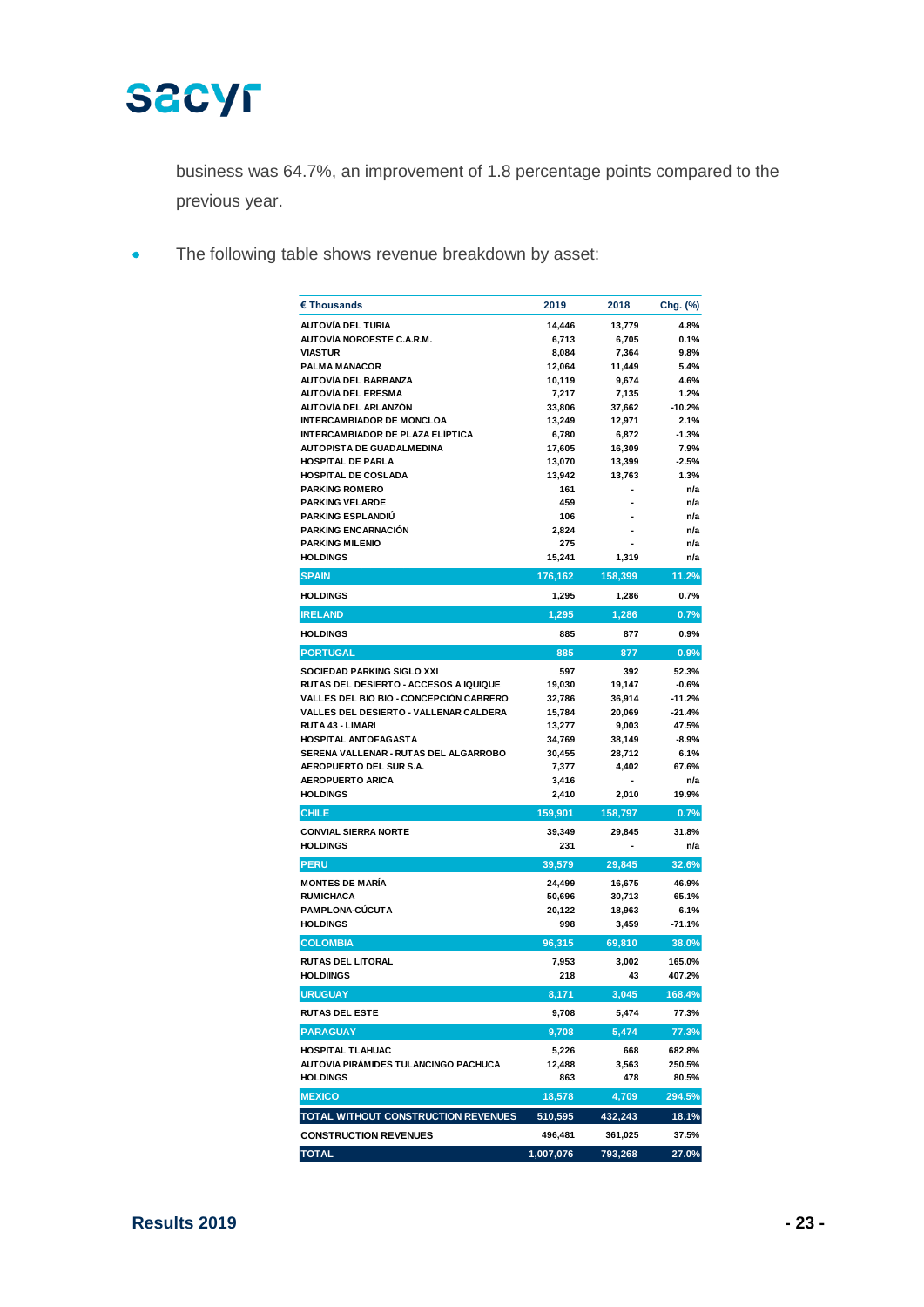

## **Traffic Figures**

Traffic increased both internationally and in Spain. Internationally, Rutas del Este (Paraguay) posted traffic growth of 6%, Desarrollo Vial al Mar (Colombia) 5%, the N6 Galway-Ballinasloe (Ireland) 5% and the Valles del Bio-Bio motorway (Chile) nearly 6%, while in Spain the Málaga – Las Pedrizas motorway had traffic growth of 5%.

The traffic data are shown in the following table:

|                                     | 2019   | 2018     | CHG.    |
|-------------------------------------|--------|----------|---------|
| <b>SHADOW TOLL HIGHWAY SPAIN</b>    |        |          |         |
|                                     |        |          |         |
| - AUTOVIA DEL NOROESTE              | 12,774 | 12,642   | 1.0%    |
| - Ma-15 PALMA-MANACOR               | 26,379 | 25,515   | 3.4%    |
| - AS-II OVIEDO-GIJÓN (VIASTUR)      | 24,027 | 23,357   | 2.9%    |
| - AUTURSA CV-35                     | 40,522 | 39,392   | 2.9%    |
| - ERESMA                            | 8,021  | 8,013    | 0.1%    |
| - BARBANZA                          | 14,116 | 13,840   | 2.0%    |
| - ARLANZON                          | 22,630 | 22,248   | 1.7%    |
| <b>TOLL HIGHWAY SPAIN</b>           |        |          |         |
| - AP-46 MÁLAGA - LAS PEDRIZAS       | 13,722 | 13,116   | 4.6%    |
| <b>TOLL HIGHWAY OTHER COUNTRIES</b> |        |          |         |
| - N6 GALWAY-BALLINASLOE             | 14,061 | 13,370   | 5.2%    |
| - VALLES DEL DESIERTO               | 4,849  | 4,747    | 2.1%    |
| - RUTAS DEL DESIERTO                | 7,033  | 6,908    | 1.8%    |
| - RUTAS DEL ALGARROBO               | 4,505  | 4,393    | 2.5%    |
| - VALLES DEL BIO-BIO                | 7,622  | 7,231    | 5.4%    |
| - RUTA DE LIMARÍ                    | 5,004  | $\Omega$ | n/a     |
| - MONTES DE MARÍA                   | 3,082  | 3,004    | 2.6%    |
| - UNIÓN VIAL DEL SUR                | 5,649  | 6,140    | $-8.0%$ |
| - DESARROLLO VIAL AL MAR            | 7,917  | 7,529    | 5.2%    |
| - RUTAS DEL ESTE                    | 15,279 | 14,369   | 6.3%    |

## **ACCUMULATED ADT**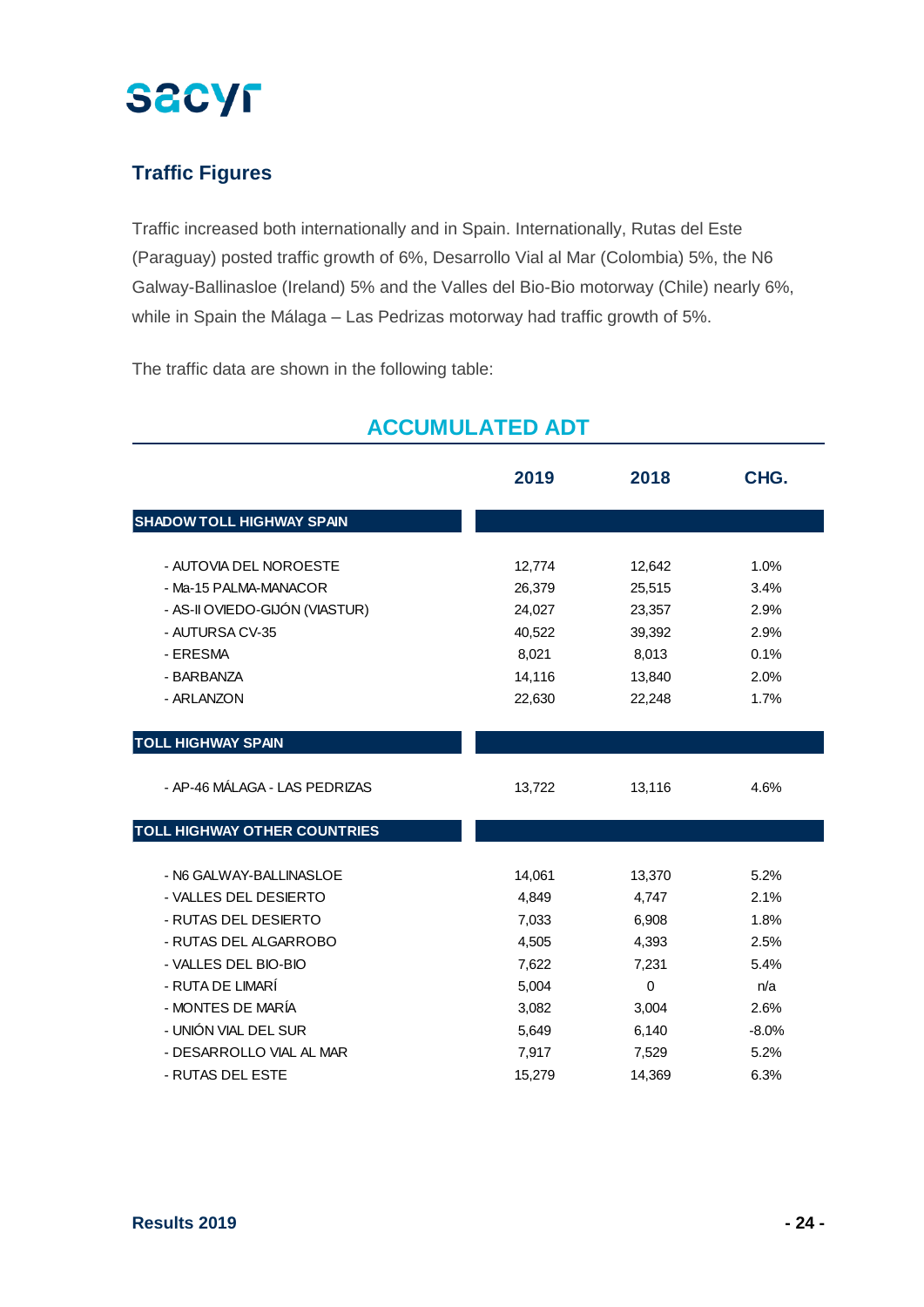### **Procurement and Backlog**

At 31 December 2019, Sacyr Concessions had a total backlog of 30,028 million euros. The international backlog accounted for 84% of this total.

Below are some of the projects awarded in 2019:

• Sacyr Concessions was awarded the concession for the **upgrade of "Route 66 Camino de La Fruta"** in Chile, aimed at modernising access to the country's two most important ports, Valparaiso and San Antonio, in the Valparaiso region. This project requires an investment of 575 million dollars (approximately 519 million euros). The project has an estimated backlog of 2,695 million euros.

The 142 km long project will benefit the inhabitants of the communes of Malloa, San Vicente de Tagua Tagua, Peumo, Las Cabras, San Pedro, Santo Domingo and San Antonio, through which the motorway passes, and will facilitate the flow of trucks towards the port of San Antonio.

The route will include split-level intersections, improvements to existing structures and road surfaces, third lanes in certain sections, drainage, signalling and road safety works, lighting, walkways, rest areas, cycle paths and toll booths, among other things.

• Sacyr Concessions was awarded the "**Ferrocarril Central" de Uruguay** project. The contract includes the remodelling and operation of the rail corridor linking the capital Montevideo to Paso de los Toros in the department of Tacuarembó in northern Uruguay.

Over 270 kilometres long, this railway corridor will cross the entire country, with estimated future revenues of 2,200 million euros and a contract term of 18 years.

• Sacyr Concessions was awarded the concession for the new **"Los Vilos-La Serena" stretch of the Route 5 motorway** in Chile, which also includes a stretch of urban highway between La Serena and Coquimbo.

With a budgeted investment of 447 million euros and an estimated backlog value of 864 million euros, the project covers a total of 245 kilometres, starting north of Los Vilos and ending with the intercity stretch south of Coquimbo, plus another 16

### **Results 2019 - 25 -**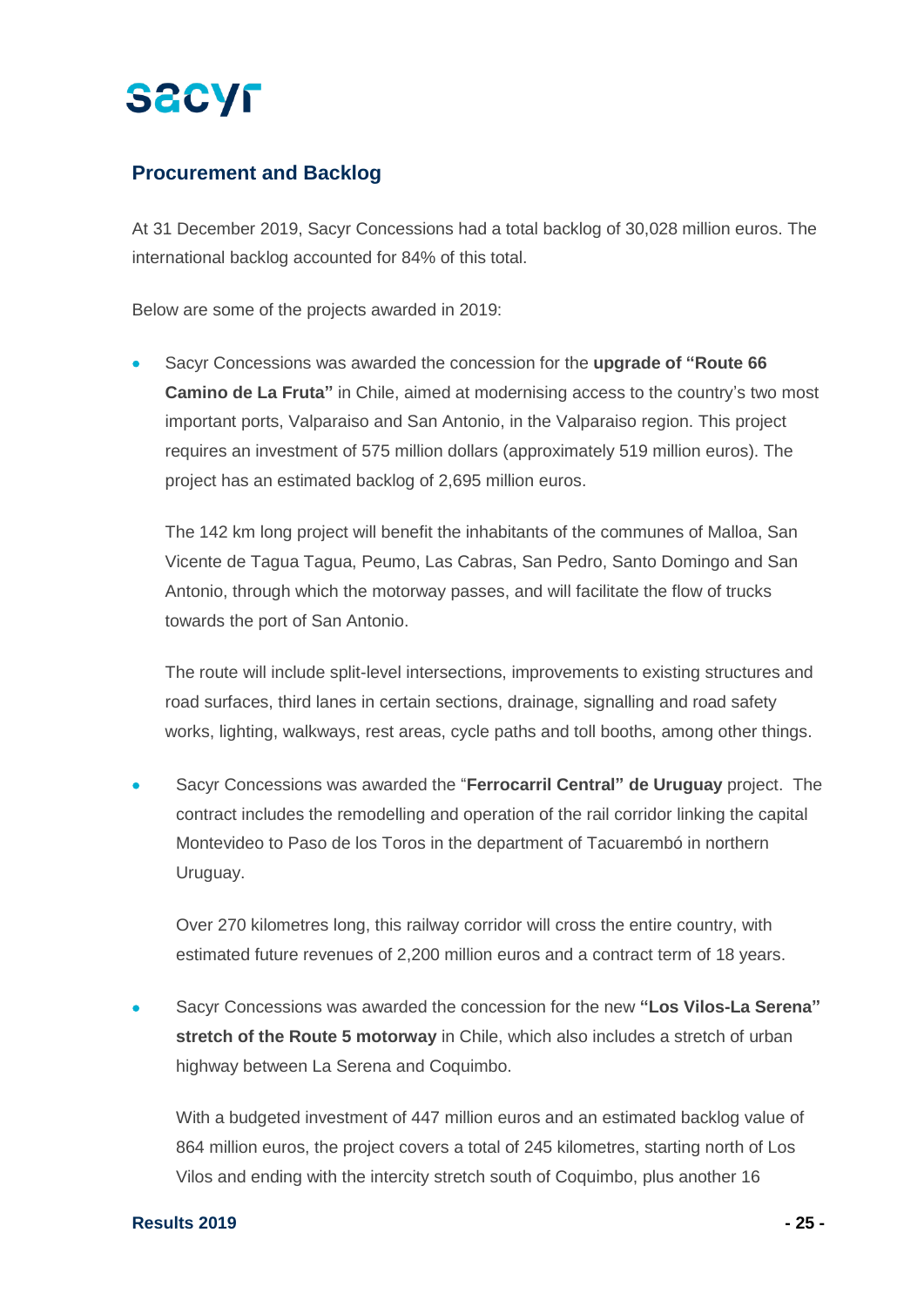

kilometres of urban road connecting with the La Serena-Vallenar segment of the Route 5 concession, which is also operated by Sacyr Concessions. The concession is scheduled to have a maximum term of 30 years. The project involves the construction, maintenance and operation of this segment of Route 5 North, with upgrade works throughout the route.

• Sacyr Concessions has been awarded the new "**Chacalluta de Arica" airport concession in Chile"**, with a planned investment of 74 million euros, estimated backlog value of 203 million euros and a concession term of 20 years. The project involves expanding and upgrading the existing air terminal, doubling its size, to allow it to handle more than 1.1 million passengers per year.

After the close:

A consortium in which the Sacyr Group is a participant has been awarded with the **"A3 Napoles – Pompeya – Salerno"** motorway concession in Italy. The concession is 52 kilometres long.

### **Significant Milestones**

### **Financial closings for concession assets**

• **Sacyr signs 840 million euros financing deal for Américo Vespucio Oriente motorway**

Sacyr and its partner in the Américo Vespucio Oriente (AVO I) toll motorway in Chile have closed the financing of the concession with a group of local banks, which will provide 840 million euros to carry out the work on the Santiago de Chile urban corridor.

In volume terms, this is Sacyr's biggest project in Chile, where the group's business has acquired considerable size, both in construction and in concessions, on a par, for example, with countries such as Spain. This 9.3-km motorway is one of the largest projects currently under construction in Chile. It is expected to come into operation in 2022 and will cut travel time considerably, benefiting nearly 750,000 people in the city of Santiago.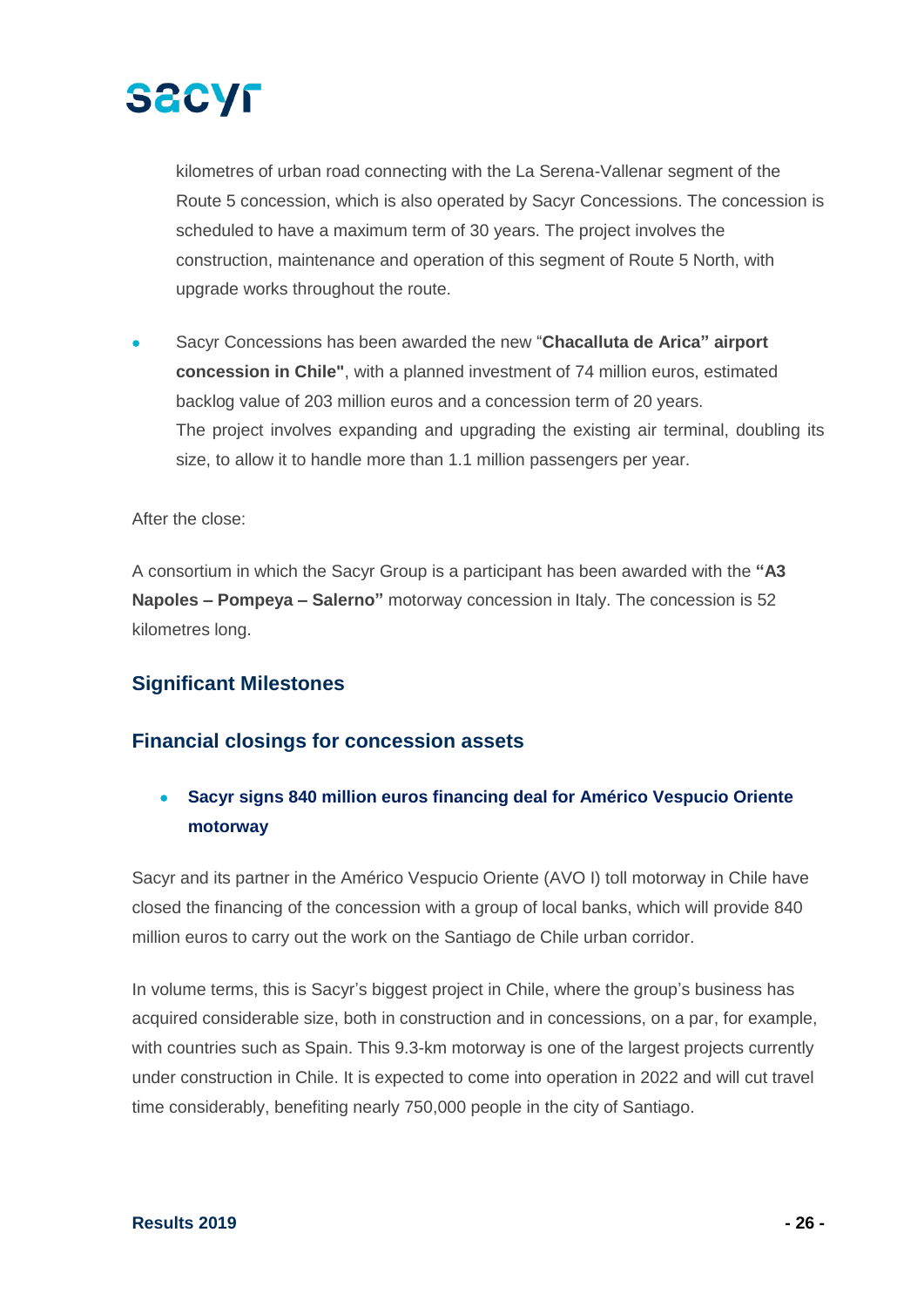# **SACYF**

The banks leading the deal, with a participation of 75%, are Banco de Chile, Banco del Estado de Chile and Banco de Crédito e Inversiones (BCI). The remaining 25% was taken by Banco Consorcio, Compañía de Seguros de Vida Consorcio Nacional de Seguros, Principal Compañía de Seguros de Vida Chile, Bice Vida Compañía de Seguros S.A. and Metlife Chile Seguros de Vida.

### • **Sacyr closes the financing of the Ferrocarril Central railway line in Uruguay in the amount of 855 million dollars (765 million euros).**

The Grupo Vía Central (GVC) consortium, led by Sacyr Concesiones, has closed on a senior loan of up to 855 million dollars (approximately 765 million euros) to finance the projected 273 km of railway line along the corridor linking the capital, Montevideo, with Paso de los Toros. The project will entail an investment of 1,070 million dollars (approximately 960 million euros). The lenders are SMBC, Intesa San Paolo, IDB, CAF and CAFAM.

The project includes the design, construction, financing, rehabilitation and maintenance, for an 18-year term, of the railway linking Montevideo and Paso de los Toros. This rail connection is a key asset for the country's development and will be the largest infrastructure project in Uruguay's history.

## • **Sacyr signs financing deal of approximately 630 million euros for Autopista al Mar 1 in Colombia.**

Sacyr has secured financing in the amount of approximately 2.19 billion Colombian pesos (around 630 million euros) for the Autopista al Mar 1 motorway concession. The Autopista al Mar 1 project is part of the Colombian government's Fourth Generation highway initiative. The Devimar concessionaire will work on the 176 km long highway, which includes, among other responsibilities, the construction of a dual carriageway between Medellín and Santa Fe de Antioquia, upgrade of the road between Santa Fe de Antioquia and the township of Peñalisa, and upgrade, operation and maintenance of a 25-kilometre stretch of the road between Santa Fe de Antioquia and Cañasgordas. At present, the Autopista al Mar 1 project is in the construction phase and progress is 30%. The project will generate 2,200 jobs, directly and indirectly.

The financing has been arranged in two tranches: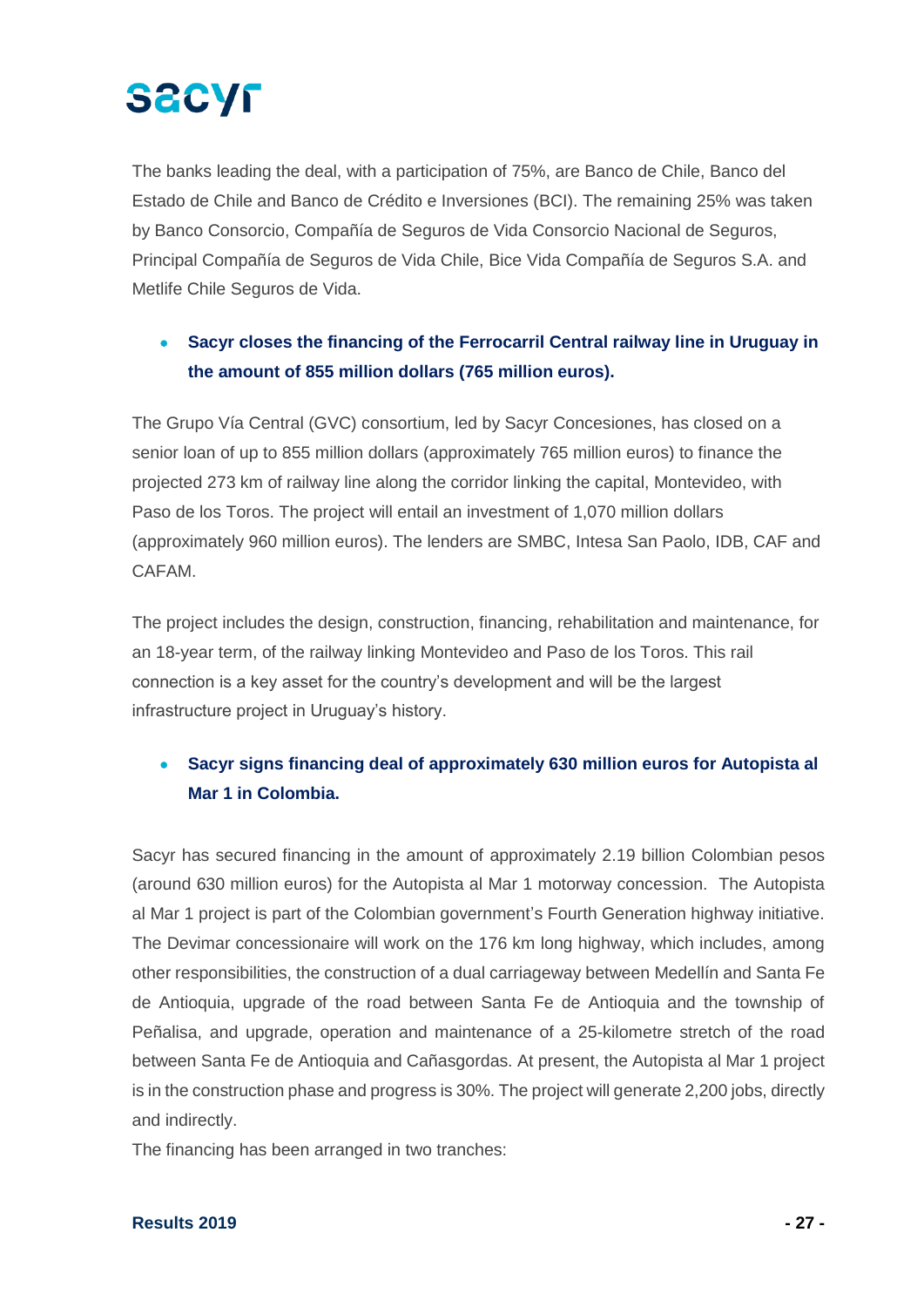

- A tranche of 220 million dollars, with the participation of Sumitomo Mitsui Banking Corporation – SMBC (Japan), KfW IPEX-Bank (Germany) and Société Générale (France).

- A tranche of 1.55 billion Colombian pesos, with the participation of Financiera de Desarrollo Nacional – FDN (Colombia), Instituto de Crédito Oficial – ICO (Spain), BID Invest (multilateral bank), CAF (Latin American Development Bank) and BlackRock (Colombian Debt Fund).

### • **Sacyr closes the financing of the Rumichaca – Pasto road in Colombia in the amount of 513 million euros.**

The concessionaire Vial Union del Sur, led by Sacyr Concessions, has put the financing in place for the Rumichaca-Pasto road for a total of 1.8 trillion pesos (513 million euros).

The international financial institutions that have participated in the financial closing are:

- Overseas Private Investment Corporation (OPIC), J.P. Morgan and Metlife of the United States.

- Banco Santander and Instituto de Crédito Oficial (ICO) of Spain.

- Sumitomo Mitsui Banking Corporation (SMBC) and Mitsubishi UFJ Financial Group (MUFG) of Japan.

- Crédit Agricole of France.
- Bank of China

## • **Sacyr closes the financing of the Route 2 and Route 7 highways in Paraguay in the amount of 440 million euros, with the participation of international banks.**

The Rutas del Este consortium has closed a deal for the financing of Routes 2 and 7 in the amount of more than 440 million euros (500 million dollars), with the participation of international banks.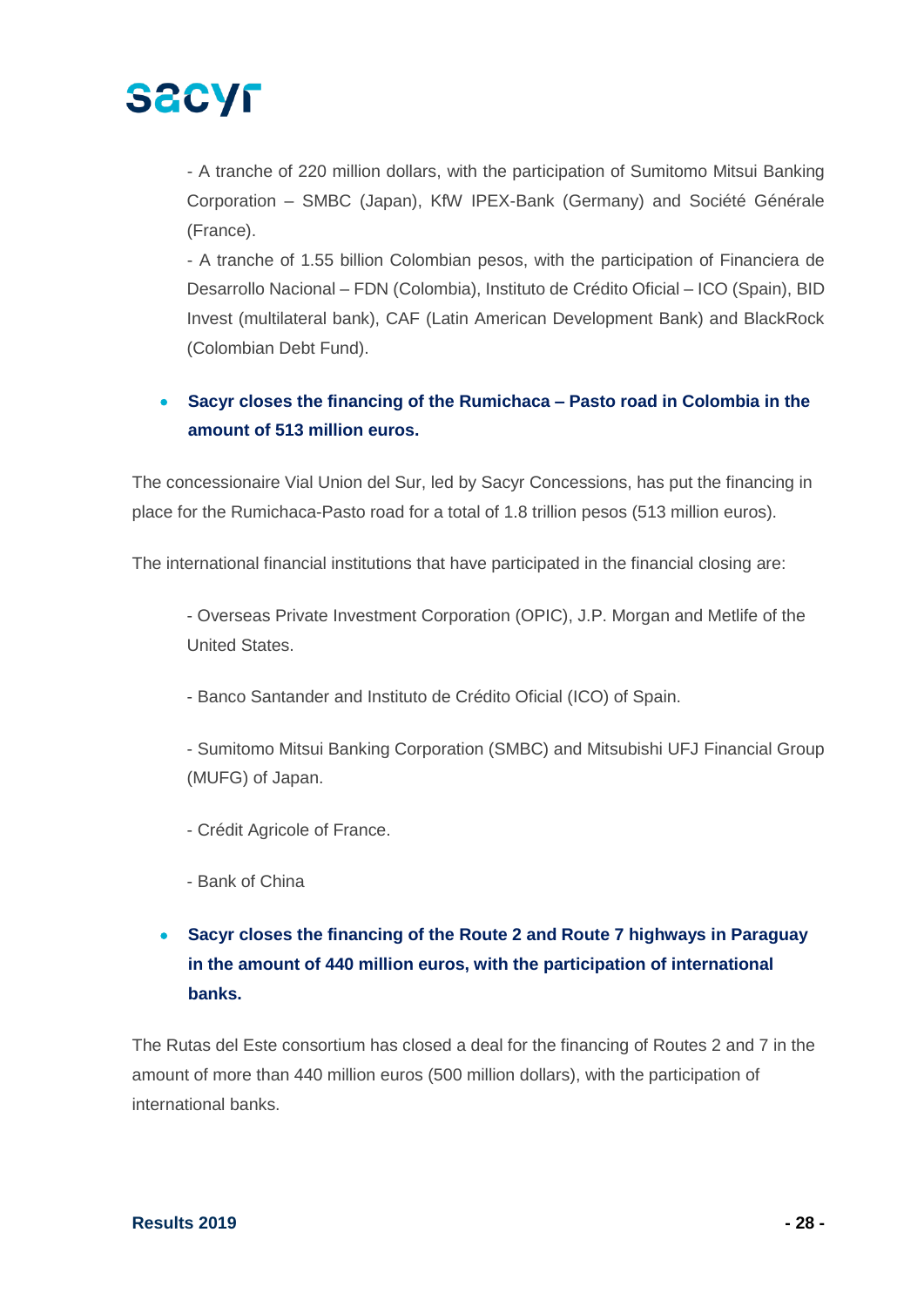# **SACYF**

Led by Sacyr Concessions, the Rutas del Este consortium has issued 240 million dollars of bonds to finance the widening of the Route 2 and Route 7 highways in Paraguay. The bonds were 2.5 times oversubscribed, demonstrating the soundness of the project and the confidence it inspires in international investors. The bonds pay interest of 5% and have a maturity of 17 years.

The Rutas del Este consortium, comprising Sacyr (60%) and the Paraguayan firm Ocho A (40%), also has up to 200 million dollars of financing from the Inter-American Development Bank (IDB Invest) to carry out the work, which will require an investment of approximately 520 million dollars.

The construction and widening of Routes 2 and 7 is the first highway project to be carried out under Paraguay's PPP law. The project is crucial to the country's growth, as these roads form the most important corridor, in which 70% of Paraguay's economic activity is concentrated.

## • **Sacyr refinances the Antofagasta hospital in Chile with two bond issues totalling 254 million euros.**

Sacyr Concessions has successfully closed, at historically low rates, two bond issues (Series A and Series B) in Chile for 190,800 million pesos, the equivalent of 253.8 million euros.

The issue was very well received in the Chilean market, with demand 2.5 times the offered price, bearing out the confidence of the investor community in the strategy being pursued in Chile and in the group's expected business performance.

The Series A bonds (153,700 million pesos, the equivalent of 204.4 million euros) will accrue fixed annual interest of 1.3% over their 12 years of life, while the Series B bonds (37,158 million pesos, equivalent of 49.4 million euros), with a term of 9 years, will accrue interest of 1.25%.

• **Sacyr closes the financing of the Puerta del Hierro motorway in Colombia in the amount of 185 million dollars (168 million euros).**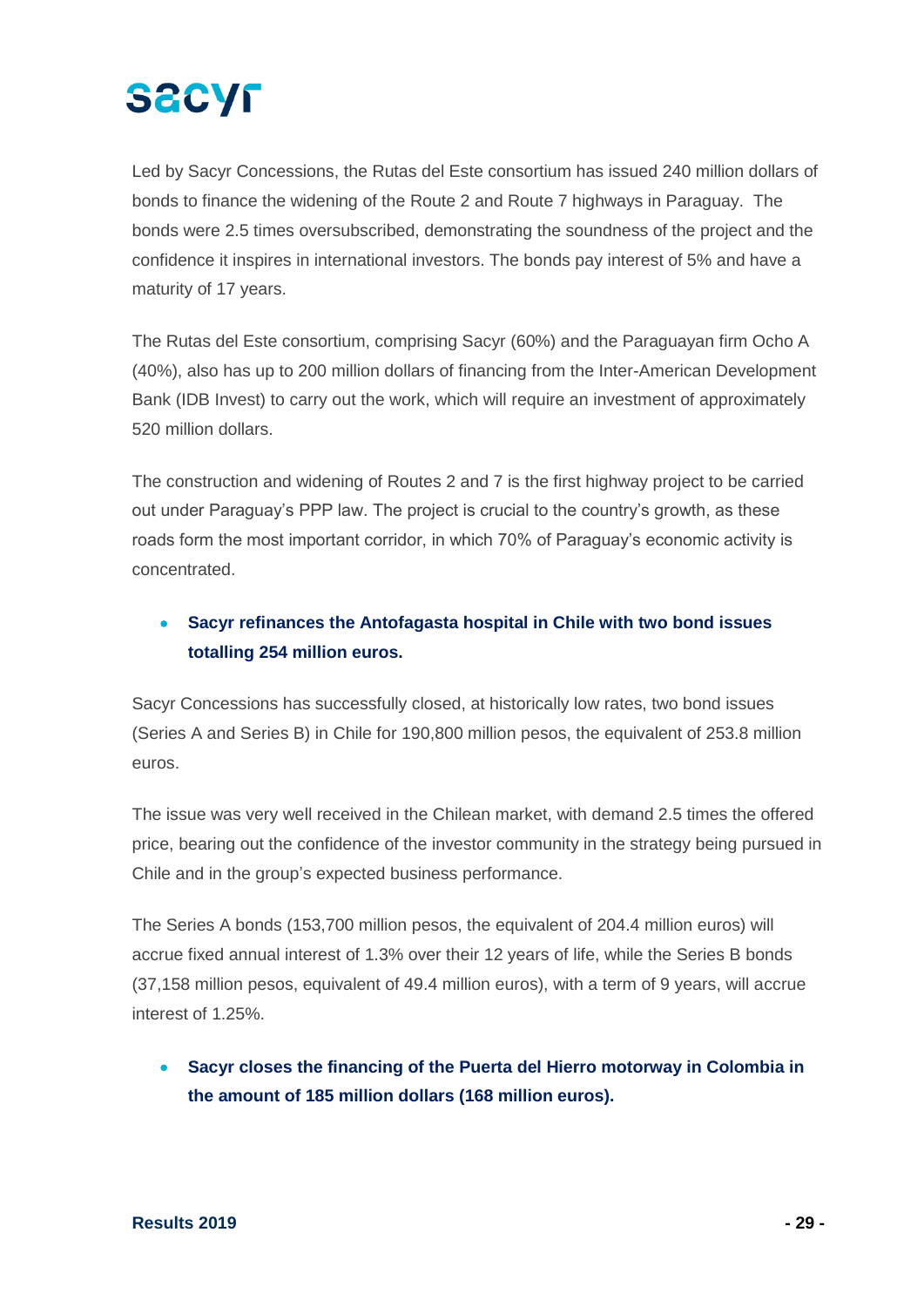# **SACYF**

Sacyr Concessions has reached financial close on the Puerta de Hierro – Palmar de Varela and Carreto-Cruz del Viso motorway concession in Colombia in the amount of 185 million dollars (168 million euros) with Banco Santander and BTG Pactual.

The Puerta de Hierro project is currently in the construction phase, over 50% completion, and work is being carried out on approximately 95 construction fronts, generating 2,563 direct and indirect jobs.

The concessionaire has also carried out around 500 social and environmental activities with the local community, including socialisation, training, workshops, productive projects and workshops, benefiting more than 6,000 people.

## **Commissioning**

• In June, Sacyr brought into service the first 5.7 km segment of the **Pedemontana-Veneta** highway and two junctions in Italy's Veneto region.

This segment, located in the province of Vicenza, will directly link the "SP111 - Nuova Gasparona" provincial road to the A31 motorway, giving direct access to the motorway from the Breganze metropolitan area and better access for the whole of the Bassano del Grappa and Marostica metropolitan area.

• In October, Sacyr brought into service the **Routes 21 and 24** concession in Uruguay, nine months ahead of schedule. This motorway is Uruguay's first publicprivate-partnership road project. The project involves the design, construction, operation and financing of the road infrastructure of Route 21, the section between Nueva Palmira and Route 2, Route 24 between Route 2 and Route 3, and the Nueva Palmira Bypass. Routes 21 and 24 make up the main West Coast transit corridor, which carries 50 per cent of the country's heavy traffic.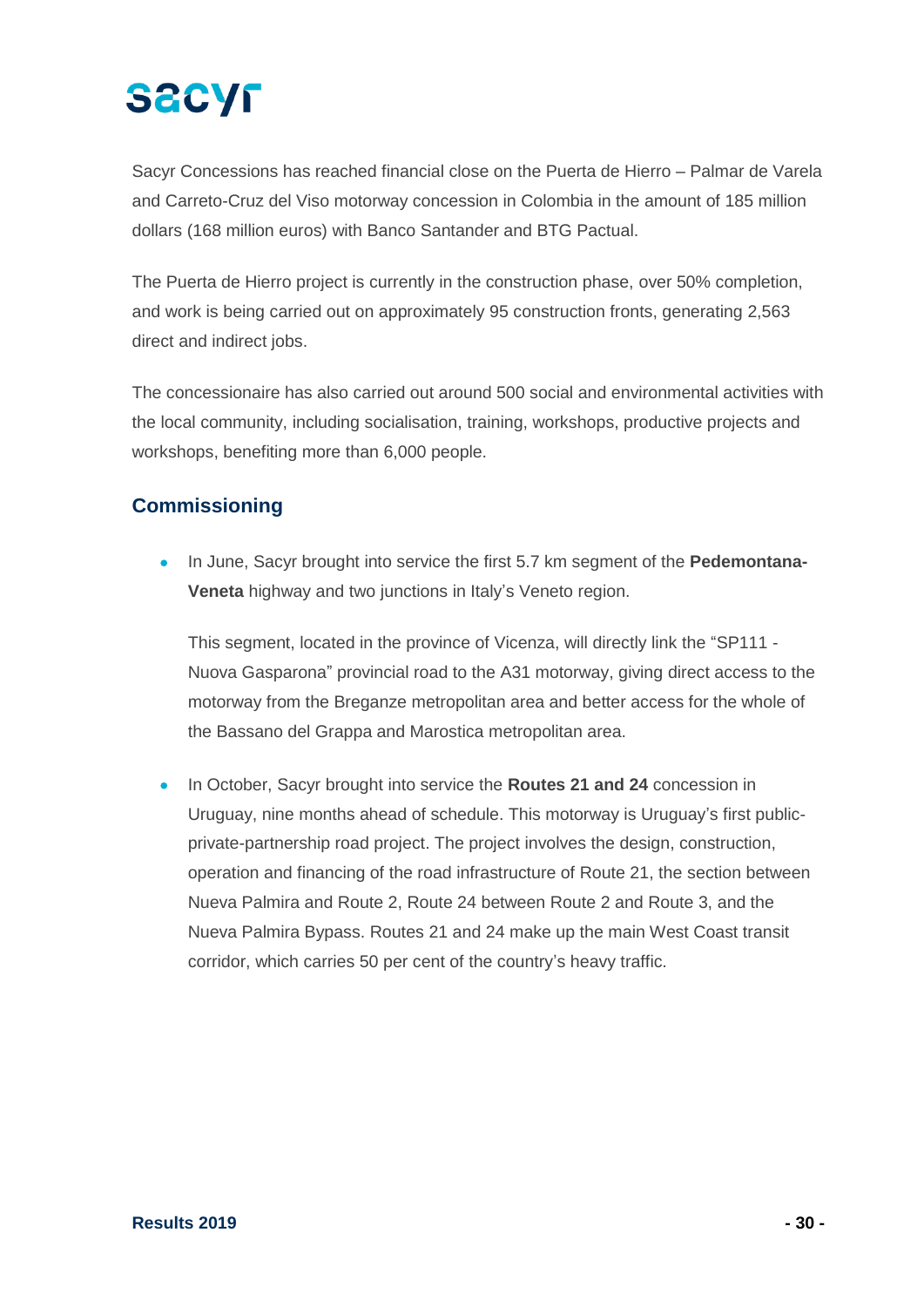

## **SACYR ENGINEERING AND INFRASTRUCTURES**

| (Thousands of euros) | <b>Dec 2019</b> | <b>Dec 2018</b> | % Chg |
|----------------------|-----------------|-----------------|-------|
| <b>Revenue</b>       | 2,074,173       | 1,713,022       | 21%   |
| <b>EBITDA</b>        | 253,086         | 168,440         | 50%   |
| <b>EBITDA</b> margin | 12.2%           | 9.8%            |       |

At 31 December 2019, the revenue of the Engineering and Infrastructures division reached 2,074 million euros, an increase of 21% compared to the previous year. This increase is the combined result of +17% growth in international markets and +45% growth in Spain.

The Engineering and Infrastructures division continues to have a large international presence, having generated 83% of its revenues outside Spain.

The growth of the Engineering and Infrastructures business is due to the strong rate of execution of backlog projects (e.g. in Colombia, Uruguay, United States, Peru, United Kingdom, Chile, Spain, and others) and the contribution of the Pedemontana–Veneta motorway project in Italy. A large part of these projects is carried out for our Concessions division, achieving major synergies for the group.

All these factors have helped bring EBITDA at 31 December 2019 to 253 million euros, representing strong growth of 50% compared to the previous year. The EBITDA margin was 12.2%, marking an improvement of 240 basis points in the profitability of this business.

### **Procurement and Backlog**

The Engineering and Infrastructures backlog reached 7,134 million euros, an increase of 15% compared to December 2018. This backlog covers 41 months of activity at the current rate of earnings and includes a large proportion (88%) of international projects. Approximately 55% of the Engineering and Infrastructures backlog consists of infrastructure projects for Sacyr Concessions.

### **Results 2019 - 31 -**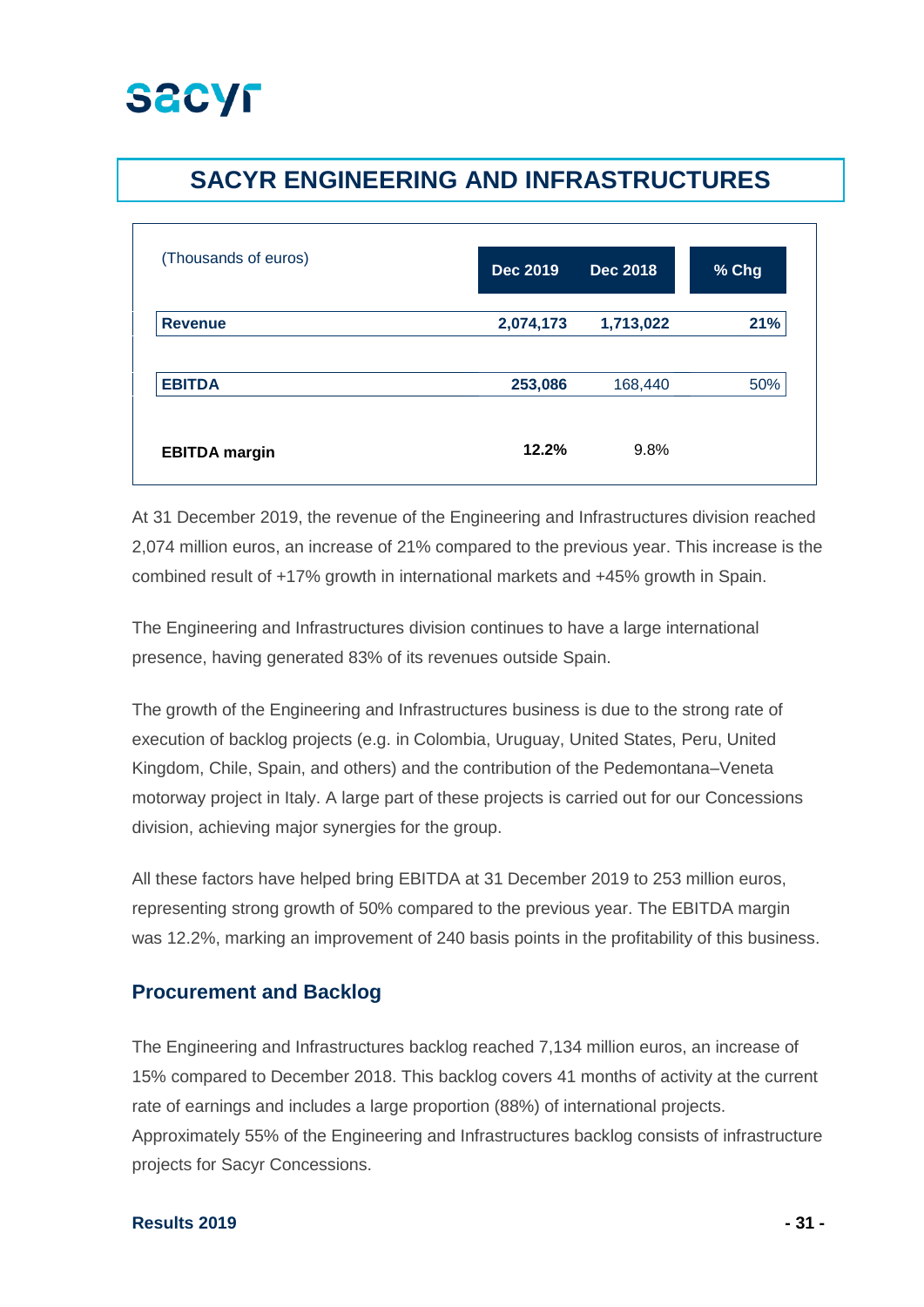

Below are some of the projects awarded in 2019.

### At international level:

- Construction and rehabilitation of the "**Ferrocarril Central"** railway in Uruguay, with an estimated total budget of 735 million euros.
- Construction of the 142 km "**Ruta 66 Camino de la Fruta"** motorway in Chile, with an estimated budget of 383 million euros.
- Rebuilding and widening of the "**IH35E interstate highway" in Texas**, with a budget of approximately 102 million euros. This project is Sacyr's first construction contract in Texas (USA).
- Construction of the "**Los Vilos-La Serena" stretch of motorway** in Chile, with an estimated backlog value of 331 million euros.
- Construction of the "**Sótero del Río hospital"** in Chile, with an estimated investment of 328 million euros.
- Construction of the new "**Polyclinic hospital" in Milan**, with a total budget of approximately 155 million euros.
- Construction of the "**Provincia Cordillera hospital"** in the commune of Puente Alto, Chile, with an investment of approximately 153 million euros.
- Construction of the "**Corredor Internacional Sur" railway line**, as part of the Portuguese high-speed rail system, for a total of approximately 130 million euros.
- Construction of the prolongation of the **Edinburgh tram**, with a total budget of approximately 120 million euros.
- **Urban development works in Qatar**, specifically in South Al Meshaf, south of Doha, for a total of approximately 114 million euros.
- Expansion of "**Chacatulla airport" in Chile**, with an estimated backlog value of 61 million euros.

#### **Results 2019 - 32 -**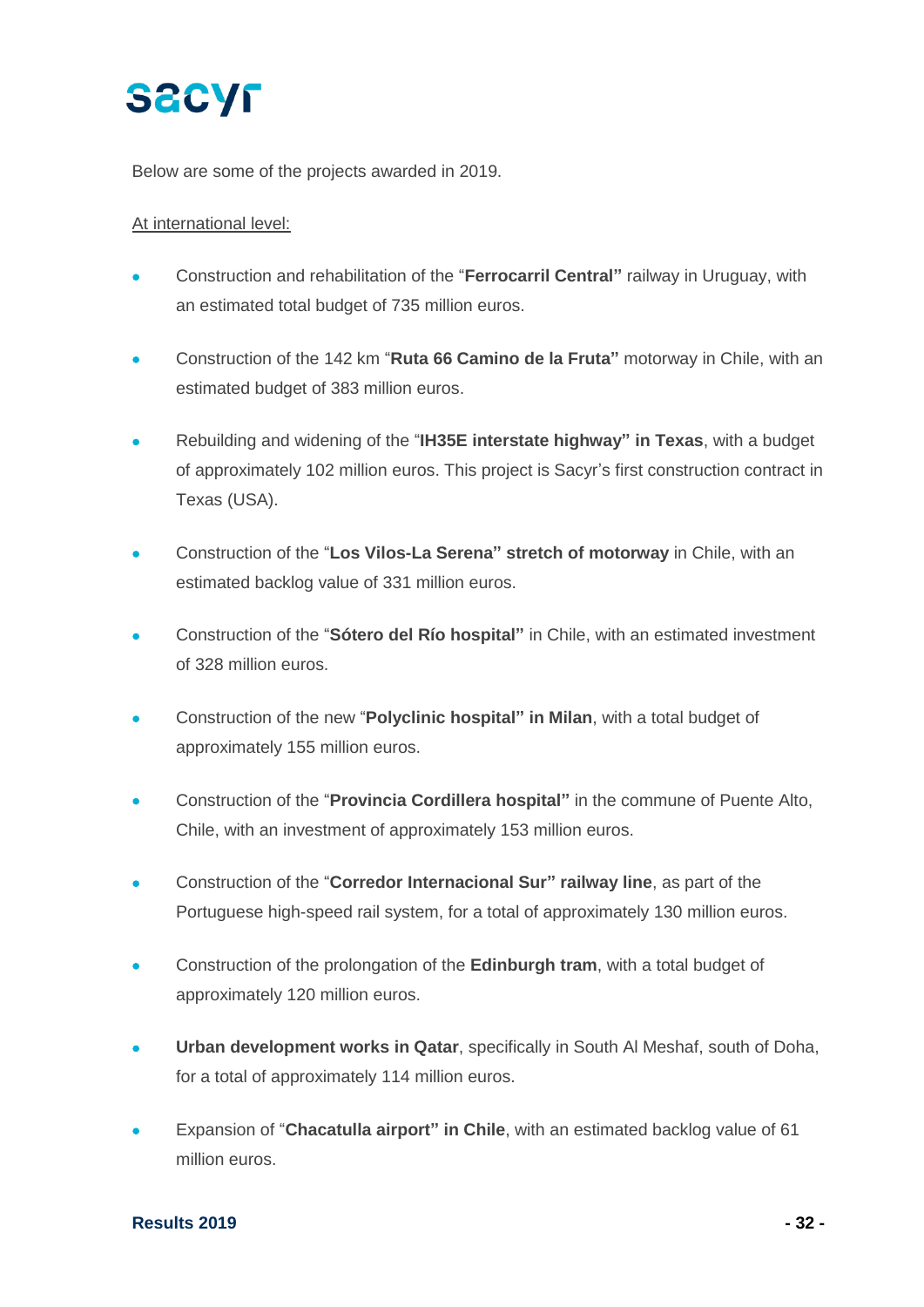- Construction of **sections 1 and 2 of the central section of the North-South railway line** in Brazil, connecting the cities of Belem with Porto Alegre, for a total of 61 million euros.
- Track maintenance and electrification works in the **Portuguese national rail network** for a total of approximately 40 million euros.
- Construction of 205 km of **road in Áncash**, north of Lima, Peru, for a total of approximately 34 million euros.
- Renovation of the "**Monumental"** building in Plaza Saldanha in Lisbon for approximately 25 million euros.
- Renovation and repair of the **Irish rail network** for a total of 21 million euros.

### In Spain:

- Construction of **various building projects** for a total of approximately 125 million euros.
- Construction of the "**Arejos-Níjar" stretch of the AVE high-speed train** in Almería, as part of the Mediterranean corridor for a total of approximately 98 million euros.
- Maintenance, electrification and construction work on **various railway lines** for a total of approximately 96 million euros.
- Construction of the new building that will link Terminals 1 and 2 of **Tenerife South Airport** in the Canary Islands for a total of approximately 44 million euros.
- Construction and maintenance of the "**Madrid-León" AVE high-speed rail lines** for a total of approximately 43 million euros.
- Construction of the "**Hernani-Astigarraga" section of the new high-speed rail (AVE) network in the Basque Country** for approximately 38 million euros.
- Widening of the **Turia Highway** (CV-35) in the Valencian Community for a total of approximately 37 million euros.

### **Results 2019 - 33 -**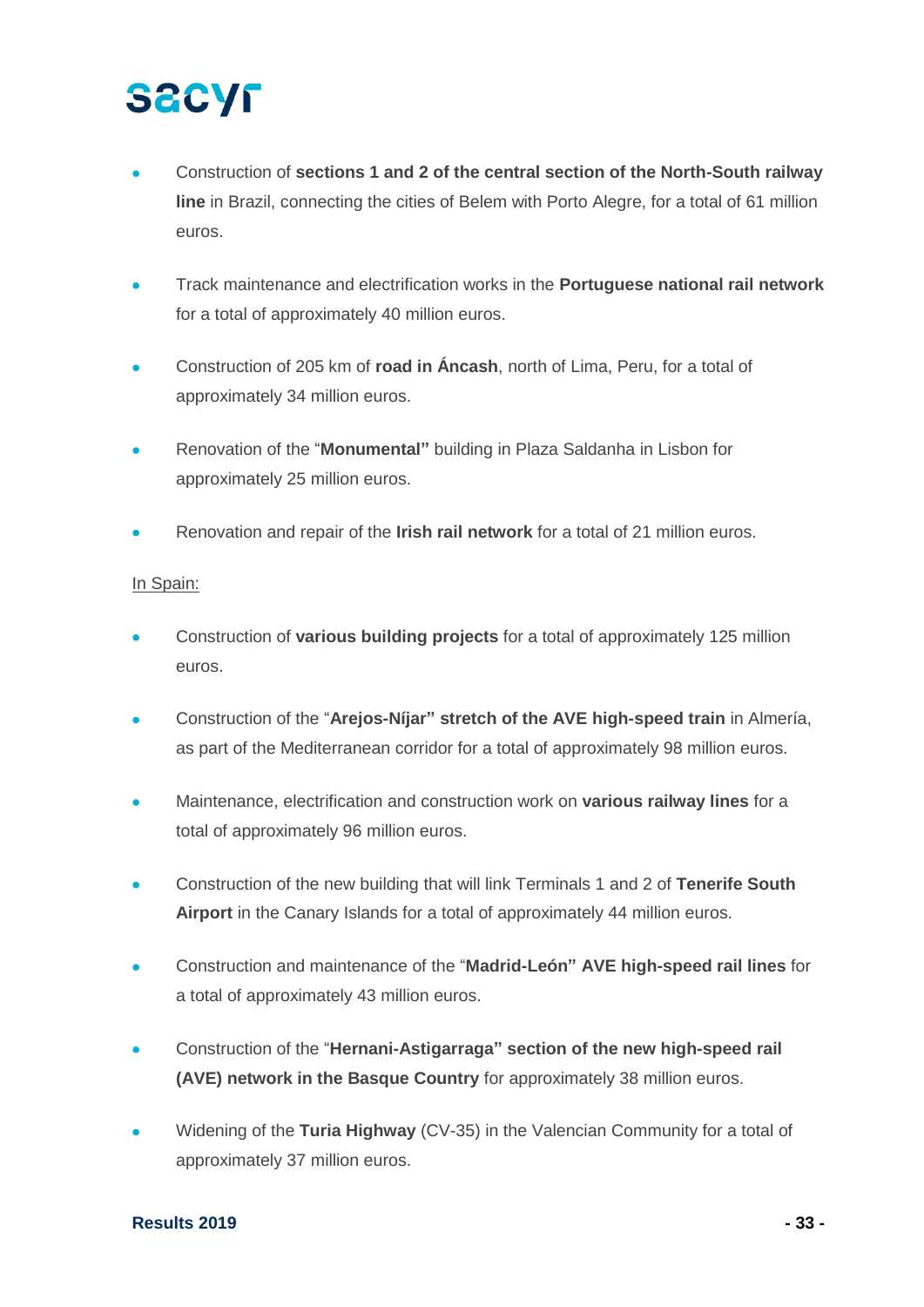- Remodelling and construction work in the **Gregorio Marañón Hospital** in Madrid for a total of approximately 34 million euros.
- Remodelling work on the **M-40 ring road which connects with A-6 motorway** in Madrid for a total of approximately 25 million euros.
- **Irrigation networks project in the Armuña irrigation area** (Salamanca) for approximately 25 million euros.

### After the close

- Sacyr Engineering and Infrastructures was awarded the construction of a 13.2-kilometre relief route for the **US59 highway** in Diboll, Texas.

### **Significant Milestones**

- Inauguration of the "**Pumarejo Bridge"** over the Magdalena River in Barranquilla, Colombia. With a total length of 2,173 metres, the "Pumarejo Bridge" is one of the longest cable-stayed bridges in Colombia and the widest cable-stayed bridge in Latin America, with a width of 38.10 metres.
- After the close, on 24 January 2020, the new "**Hisgaura Bridge"** on the Los Curos Málaga road in the Department of Santander, Colombia, was brought into service. At 580 meters long and 147 meters high at its highest point, the "Hisgaura Bridge" is the largest cable-stayed bridge in the whole of Latin America (with 128 stays) and the highest structure in the whole of Colombia.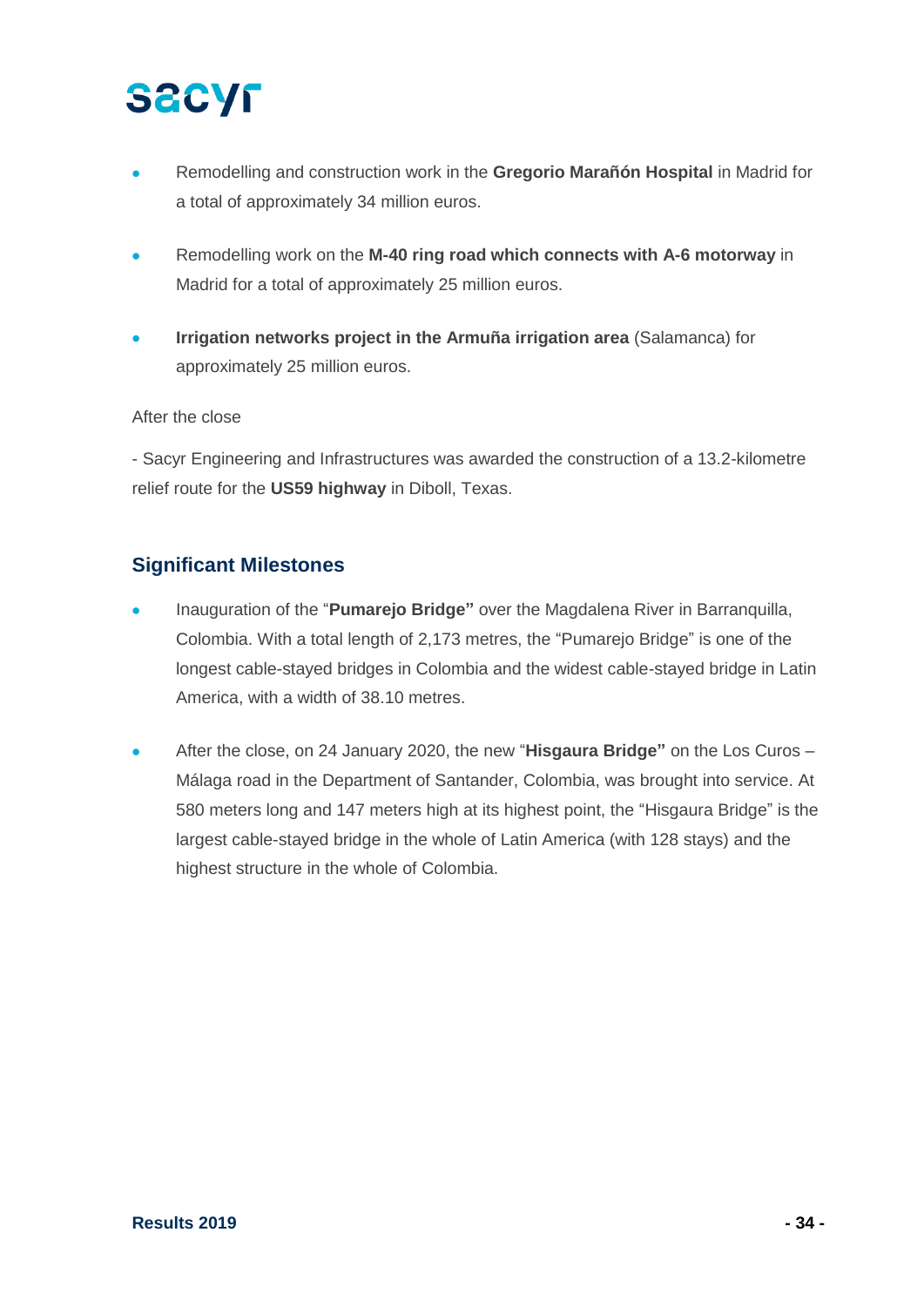

## **SACYR SERVICES**

| (Thousands of euros) | <b>Dec 2019</b> | <b>Dec 2018</b> | % Chg |
|----------------------|-----------------|-----------------|-------|
| <b>Revenue</b>       | 1,136,575       | 1,075,310       | 5.7%  |
| Environment          | 473,307         | 438,578         |       |
| <b>Multiservices</b> | 531,667         | 507,958         |       |
| Water                | 126,240         | 123,800         |       |
| Central              | 5,361           | 4,974           |       |
| <b>EBITDA</b>        | 108,906         | 94,721          | 15.0% |
| Environment          | 62,575          | 50,607          |       |
| <b>Multiservices</b> | 25,087          | 19,699          |       |
| Water                | 22,170          | 23,117          |       |
| Central              | (926)           | 1,298           |       |
| <b>EBITDA Margin</b> | 9.6%            | 8.8%            |       |

At 31 December 2019, the revenue of Sacyr Services reached 1,137 million euros, an increase of 6% compared to the previous year. This growth is thanks to the contribution of the Services business's three divisions: Environment, Multiservices and Water. It reflects the growth in the Services activity, which to an increasing extent is focused on public and private service concessions and contract profitability.

By business area, the growth is as follows:

- Environment posted growth of 8% in revenue and 24% in EBITDA, with contributions from contracts: (i) outside Spain, such as the waste collection and transport contract in Bogotá, Colombia and the commissioning of the Melbourne (Australia) waste treatment plant; and (ii) in Spain, such as the Melilla waste collection contract and the contract for underground container installation and waste collection and transport in the city of Madrid,
- Multiservices achieved revenue growth of 5% and EBITDA growth of 27%, thanks to contributions from major contracts: (i) outside Spain, including the Antofagasta Hospital service, operation and maintenance contract and various infrastructure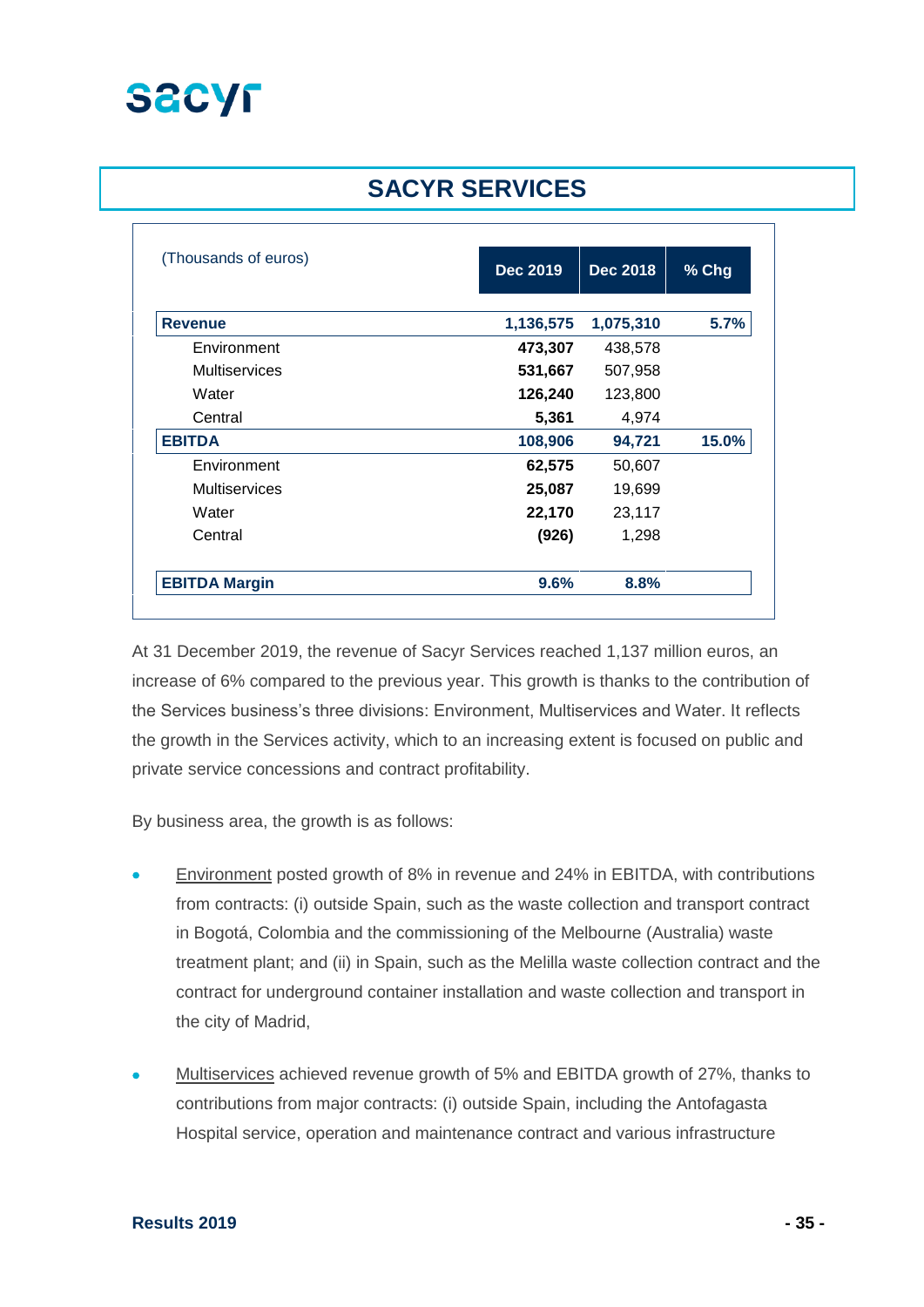

maintenance contracts in Chile, Peru, etc.; and (ii) in Spain, mostly related to home care services.

The Water division remains highly profitable, thanks to the margins on the contracts in backlog and the addition of new contracts to the backlog.

EBITDA reached 109 million euros, representing growth of 15% in 2019 compared to the previous year. This significant improvement was supported by all the division's areas, while also bringing the EBITDA margin to 9.6%, up 80 basis points on the previous year.

### **Procurement and Backlog**

The Sacyr Services backlog totals 5,124 million euros, of which 23% is international. Sacyr Servicios continues to pursue opportunities both internationally and in Spain.

Noteworthy contracts this division has won include the following:

### **Environment:**

- **Street cleaning, waste collection and waste transport services in the municipality of Santa Cruz de Tenerife** for a total of 142 million euros, with a contract term of eight years, which may be extended for a further two years.
- **Street cleaning, beach cleaning, urban waste collection and other services in the municipality of Teide, Gran Canaria,** for a total of 55 million euros and a concession term of 15 years.
- **Street cleaning and urban waste collection services in Toledo and Cádiz** for a total of 18 million euros.
- **Urban waste transfer and transport service in Viladecans, Barcelona,** for a total of 13 million euros, with a contract term of three years, renewable for a further two years.
- **Conservation of gardens, flowerbeds and urban trees in the city of Burgos** for a total of 9 million euros and a concession term of four years.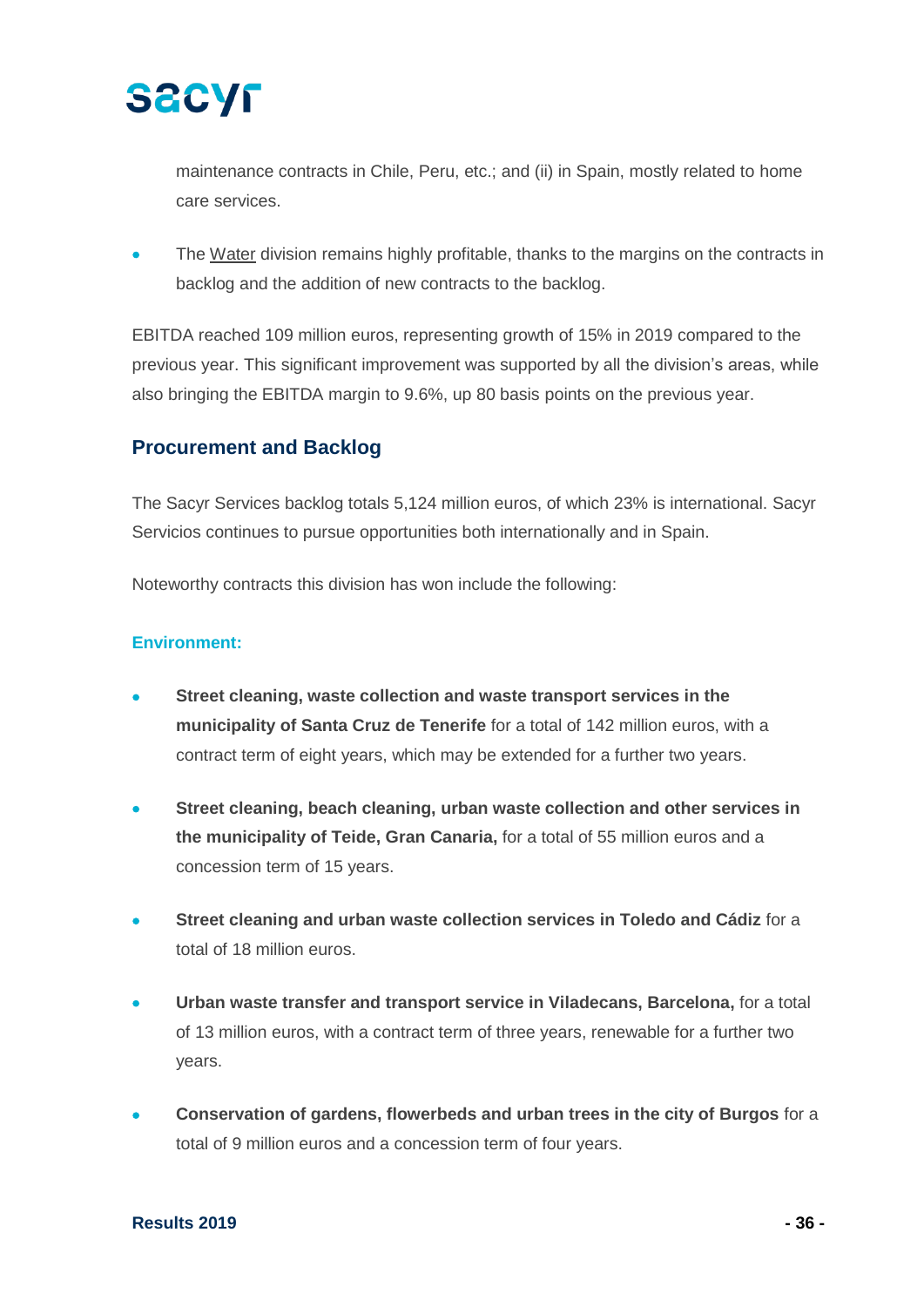• **Urban waste containerisation, collection and transport service, lot 1, for the city of La Coruña,** for a total of 8 million euros and a contract term of eight years.

### **Multiservices**

- **Cleaning services at Terminals 1 and 2 of El Prat Airport in Barcelona** for a total of 70 million euros, with a contract term of three years.
- Renewal of the **home-assistance service for Madrid City Council** for a total of 56 million euros.
- **Services supplementary to the medical care services at Tláhuac General Hospital** in Mexico City for our concessionaire.
- **Adolfo Suarez Madrid-Barajas Airport cleaning service,** phase IV, lot 1, for a total of 34 million euros, with a contract term of three years.
- **Cleaning, disinfection, rat and insect extermination, and waste management services** for various work centres of Correos y Telégrafos, Nexea Gestión Documental and Correos Express in Spain for a total of 18 million euros, with a contract term of two years.
- **Cleaning, waste management and landscape services for MallPlaza shopping centres** in Chile for a total of 16 million euros, with a contract term of four years.
- **Cleaning services in various shopping centres, offices and corporate buildings, as well as full maintenance of the Arauco Coronel shopping centre** in Chile, for a total of 15 million euros, with a contract term of three years.
- **Operation and Maintenance Contract for Routes 2 and 7** for the Rutas del Este Concessionaire in Paraguay.
- Renewal of the **home-assistance service for Barcelona City Council** for a total of 14 million euros.
- Execution of various **upkeep and maintenance operations in the ZA-04 sector** in Zamora for a total of 13 million euros, with a contract term of three years.

### **Results 2019 - 37 -**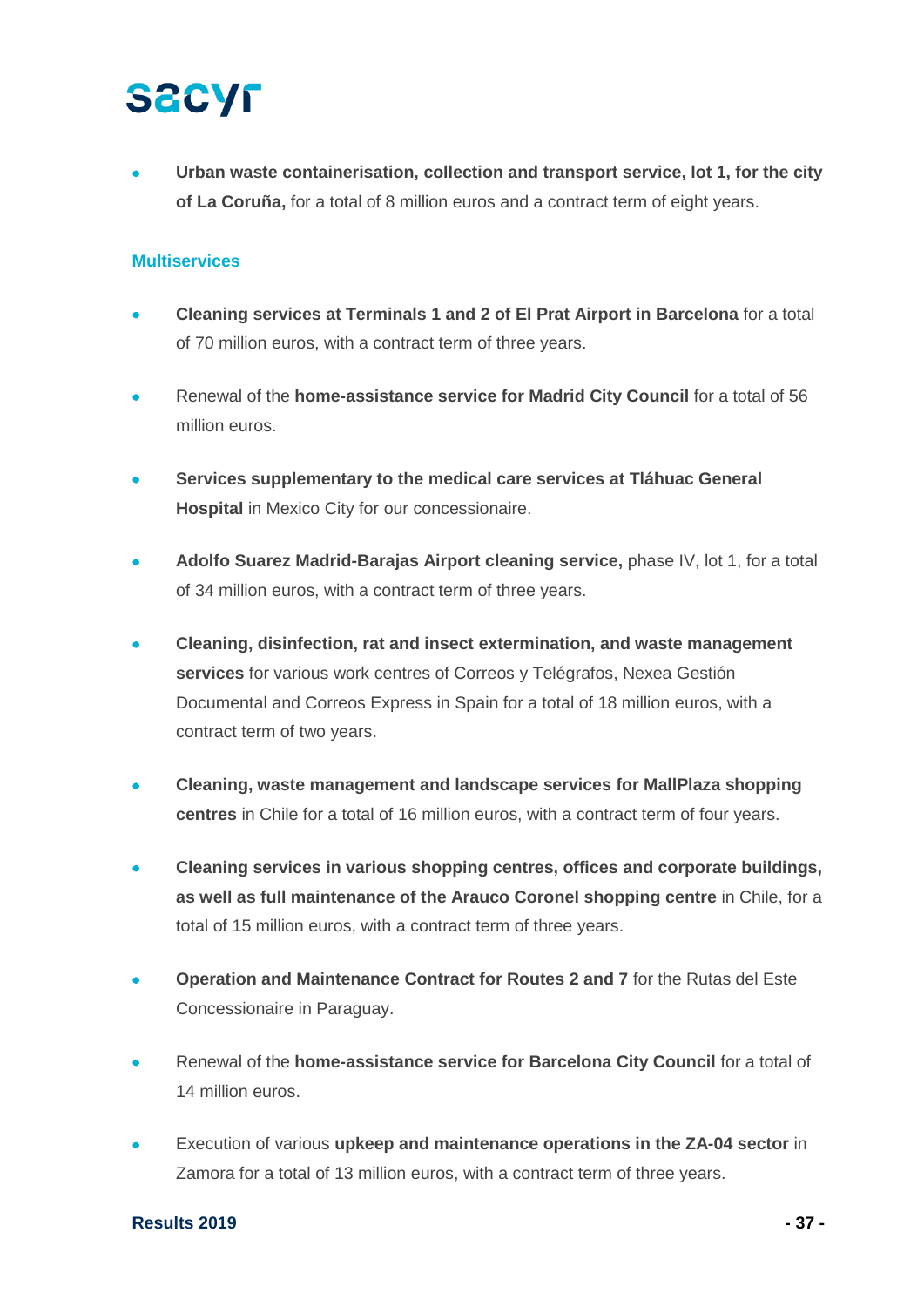- **Cleaning services for the Puerta al Mar Hospital, San Carlos Hospital and affiliated facilities in Cádiz** for a total of 14 million euros, with a contract term of two years.
- Renewal of the **upkeep and service contract for the Valles del Desierto motorway** in Chile for 13 million euros, with a contract term of four years.
- **Management and upkeep of 436 kilometres of road in the road corridor** linking the departments of Ayacucho, Huancavelica and Junín in Peru for a total of 10 million euros, with a contract term of three years.
- **Management and upkeep of the 324-kilometre road corridor between Cusco and Echarate** in Peru for a total of 8 million euros, with a contract term of three years.
- **Cleaning services for the Zamora primary care department** for a total of 6 million euros, with a contract term of two years.

### **Water**

- **Operation, maintenance and upkeep of two desalination plants in Alicante** for a total of 16 million euros, with a contract term of four years.
- **Drinking water supply and sewage service for the municipality of Biar (Alicante)** for a total of 9 million euros.
- **Operation, maintenance and upkeep of wastewater transport and treatment facilities** in the Northwest and Pyrenees areas of Navarra for a total of 5 million euros.
- **Drinking water supply and sewage management service for the town of Ribadesella (Asturias)** for a total of 5 million euros, with a contract term of five years.
- **Sanitation, lot 2, for the "Aguas de Bilbao" consortium** for a total of 4 million euros, with a contract term of three years, renewable for another two years.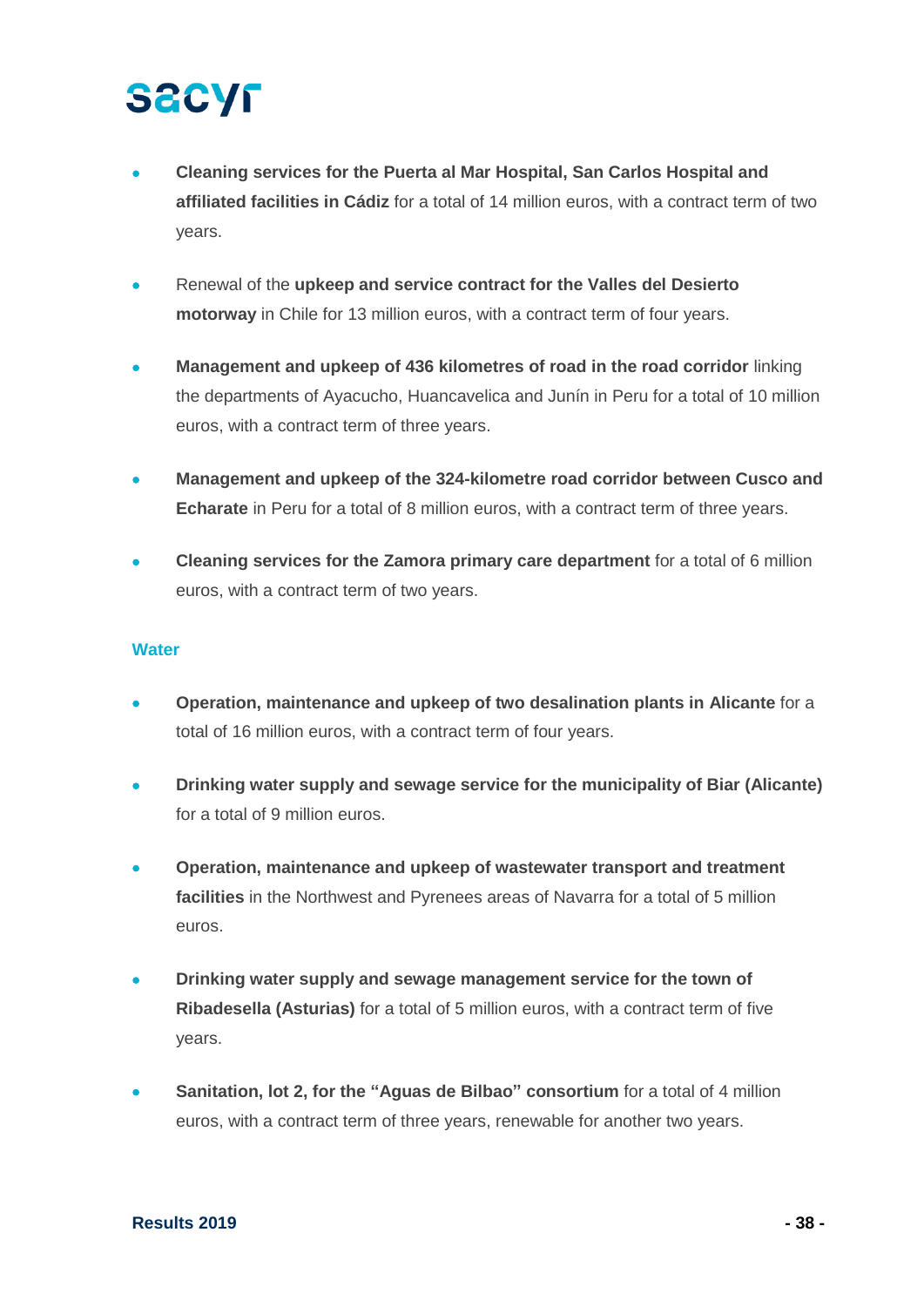### **Significant Milestones**

- In May, Sacyr brought into service **the group's first waste treatment plant in Australia**. Located in Melbourne, the facility will service the more than 1.2 million residents of the area's eight townships. It has a maximum treatment capacity of 120,000 tonnes per year.
- In early October 2019, Sacyr brought into service the **Sohar seawater desalination plant off the coast of Al Batinah (Oman).** This reverse osmosis plant is the second largest in the country and has enough capacity to produce 250,000 cubic metres of water per day to supply nearly 220,000 people. The project entailed an investment of nearly 200 million euros and will be operated by the group for a period of 20 years.

## **SACYR INDUSTRIAL**

| (Thousands of euros)                    | <b>Dec 2019</b> | <b>Dec 2018</b> | % Chg    |
|-----------------------------------------|-----------------|-----------------|----------|
| <b>Revenue</b>                          | 352,389         | 526,722         | $-33.1%$ |
| Oil and Gas                             | 117,528         | 138,743         |          |
| Industrial processing plants            | 23,925          | 91,503          |          |
| Water                                   | 43,968          | 86,481          |          |
| Elec. generation, grid and transmission | 163,649         | 208,229         |          |
| Central                                 | 3,318           | 1,766           |          |
| <b>EBITDA</b>                           | 23,126          | 36,342          | $-36.4%$ |
| <b>EBITDA</b> margin                    | 6.6%            | 6.9%            |          |

As already indicated in previous quarters, 2019 was a year of transition for the Industrial division, as various large projects in its backlog were completed. At 31 December 2019, Sacyr Industrial posted revenue of 352 million euros.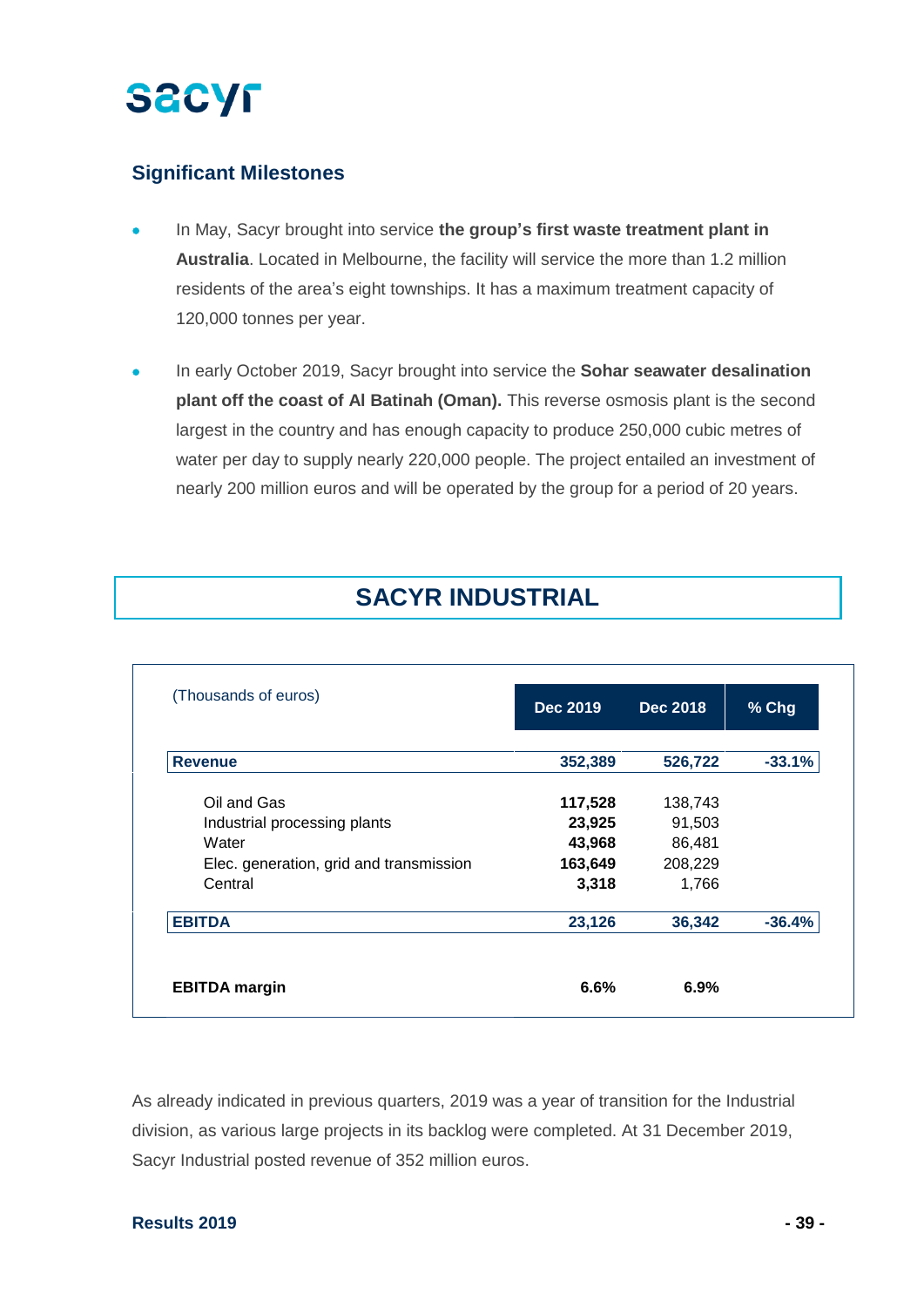- Oil and Gas revenue came to 118 million euros, a decrease compared to the previous year due to the completion of major ongoing projects, notably the gasoline module at the "La Pampilla refinery and the Nuevo Mundo compressor station, both in Peru. Also, during this period, the first scheduled recapex programme at the Nuevo Mundo plant in Peru was started.
- The Industrial processing plant business posted year-end 2019 revenue of 24 million euros, compared to 92 million euros the previous year. This contraction was influenced by the near-completion of the Chimborazo (Ecuador) and Oruro (Bolivia) cement plants and the completion of the industrial waste treatment plant in Melbourne (Australia).
- The revenue of the Water business was affected by the completion of the Sohar desalination plant in Oman, partly offset by projects in Australia, including the Neerabup (Perth) drinking water plant and the first phase of the Adelaide Irrigation Plan.
- The Electricity generation, grid and transmission area posted revenue of 164 million euros at 31 December 2019, compared to 208 million euros the previous year. The performance of the EPC business during this period was marked by the increase in the rate of execution of projects such as the three solar PV plants in Ciudad Real (Spain), the construction of wind turbines for a wind farm in Lugo (Spain) and electricity infrastructure maintenance in Chile and Panama. In 2019 the generation business contributed only 10 months of operation, as this business was sold in the last quarter, whereas in 2018 it contributed a full 12 months.

At 31 December 2019, this area posted EBITDA of 23 million euros, with an EBITDA margin of 6.6%.

### **Procurement and Backlog**

At 31 December 2019, the Industrial division's backlog stood at 679 million euros. The changes in the backlog are due to the deconsolidation of the power plants disposed of during the last quarter of the year, as discussed above.

The following projects were awarded:

### **Results 2019 - 40 -**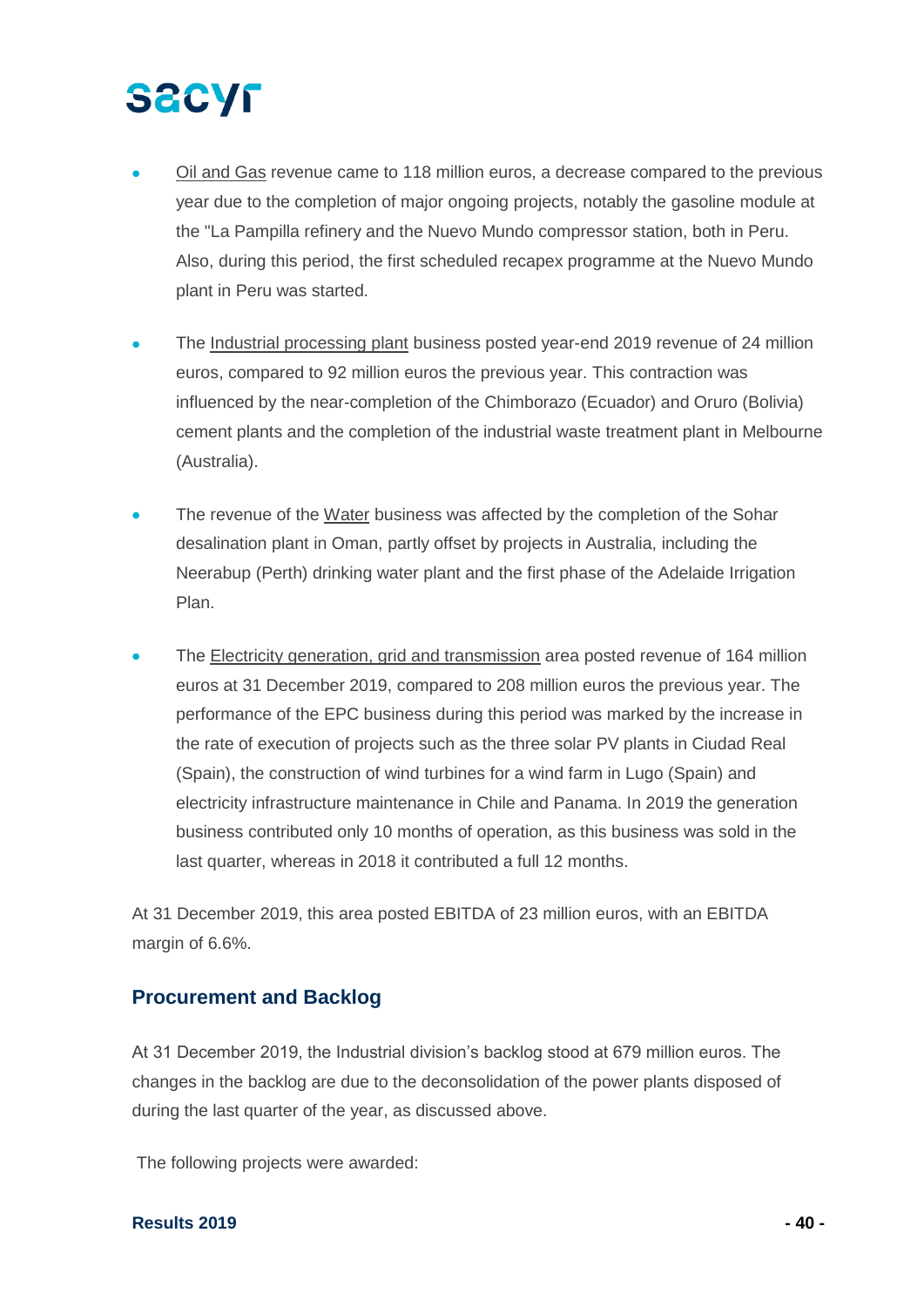# **SECYF**

- A consortium including Sacyr Industrial was awarded the construction and installation of the **Moquegua 1 and Moquegua 3 hydroelectric power plants in Peru** for a total of 102 million euros, with an execution period of 30 months. The two plants will have aggregate installed capacity of 34 megawatts.
- Construction contracts for **two wind farms**, one in Bio Bio (84MW) and one in Antofagasta (155MW), both in Chile. The projects involve laying foundations, preparing accessways (which includes upgrading the road from the unloading port) and building a collector substation and feeder for each wind farm. 28 million euros and 33 million euros, respectively.
- Construction, assembly and commissioning of the building and facilities of the primary crusher and conveyor belt and of the building and facilities of the truck repair shop at the **Quellaveco copper mine** in the department of Moquegua (Peru).
- Expansion of the **groundwater purification plant in Neerabup**, north of Perth (Western Australia). The plant's treatment capacity will be increased from 100,000 to 150,000 cubic metres per day.
- Construction of a **5MW pilot geothermal plant** in Laguna Colorada in Bolivia for 15 million euros. If the project is successful, a new 100MW plant may be built in two stages of 50MW each.
- Engineering contract and supply of materials for the construction of **a 3.3MW solar PV plant and irrigation system for 1,640.35 ha** in Castril, Spain. Sacyr Industrial (100%) for a total of 13 million euros.

## **Significant Milestones**

During this last quarter Sacyr Industrial successfully completed the construction of three solar PV plants (Picón I, Picón II and Picón III) in the municipality of Porzuna (Ciudad Real), with an installed capacity of 150MWp.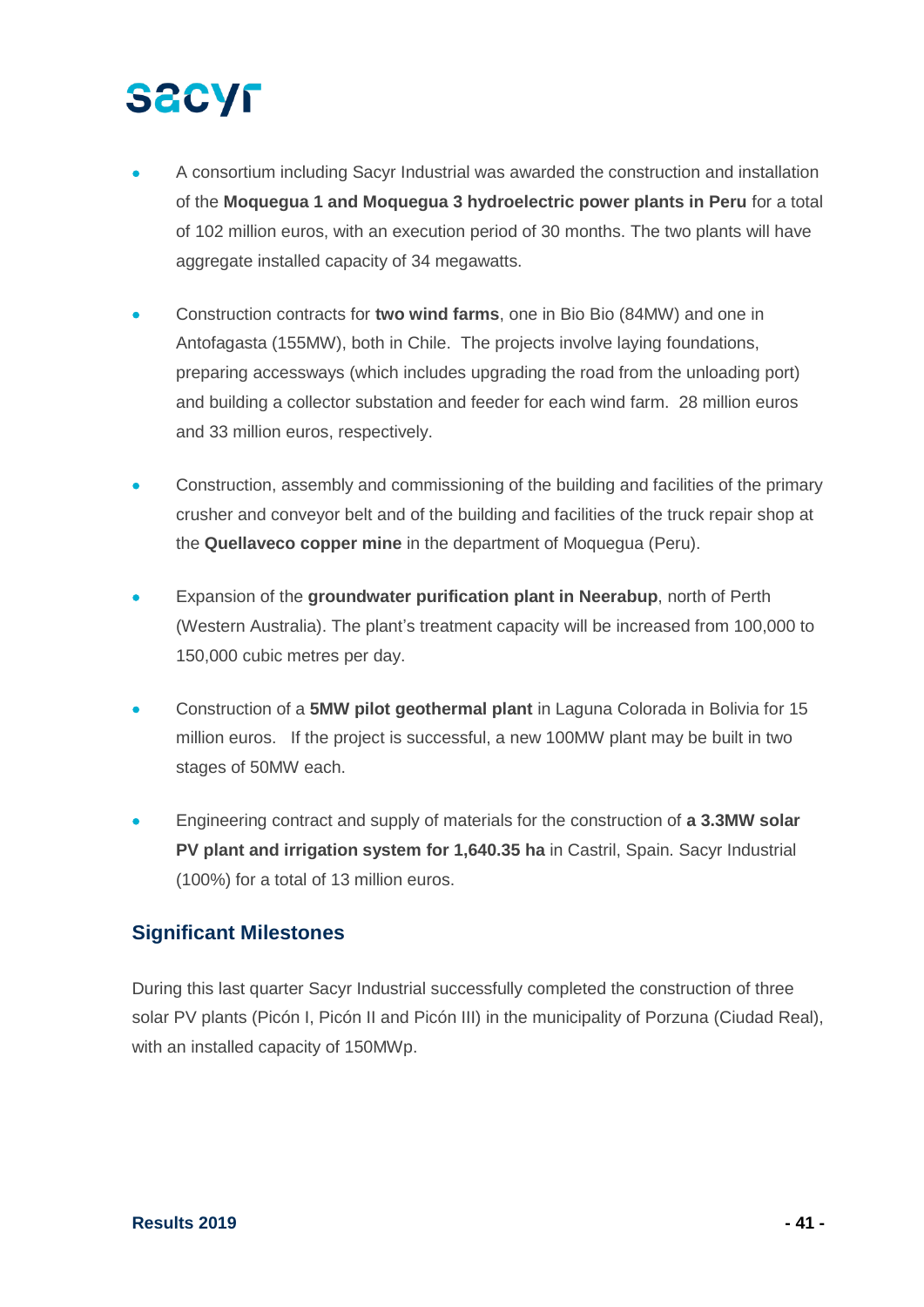

## **VI. Stock Market Performance**

| <b>SACYR</b>                                           | <b>DECEMBER</b> |           | % Chg     |  |
|--------------------------------------------------------|-----------------|-----------|-----------|--|
|                                                        | 2019            | 2018      | 19/18     |  |
| Market Price at closing (euros per share)              | 2.60            | 1.74      | 49.08%    |  |
| High share price                                       | 2.72            | 2.77      | $-1.95%$  |  |
| Low share price                                        | 1.69            | 1.54      | 10.10%    |  |
| Market Capitalization at closing (Thousands of euros)* | 1,513,216       | 1,015,018 | 49.08%    |  |
| Average Trading Volume (Thousands of euros)            | 1,008,879       | 1,466,440 | $-31.20%$ |  |
| Average Daily Trading Volume (Number of shares)        | 1,750,740       | 2,430,538 | $-27.97%$ |  |
| Liquidity (%)                                          | 100             | 100       |           |  |
| Number of shares (Thousands)                           | 582,006         | 553,555   | 5.14%     |  |
| Share Nominal Value                                    | 1 EURO          | 1 EURO    |           |  |

\* Adjusted in 2018 for the Capital Increases of February and June

### **VII. Significant Holdings**

Details of the group's significant holdings at 31 December 2019, based on the data contained in the register kept by Sociedad de Gestión de los Sistemas de Registro, Compensación y Liquidación de Valores, S.A. (Iberclear), are as follows:

|                                    | December-19 |
|------------------------------------|-------------|
| Disa Corporación Petrolifera, S.A. | 12.64%      |
| Grupo Corporativo Fuertes, S.L.    | 6.32%       |
| Beta Asociados, S.L.               | 5.95%       |
| Prilomi, S.L.                      | 4.69%       |
| Prilou, S.L.                       | 3.57%       |
| <b>Others</b>                      | 66.84%      |
|                                    |             |
| Total                              | 100.00%     |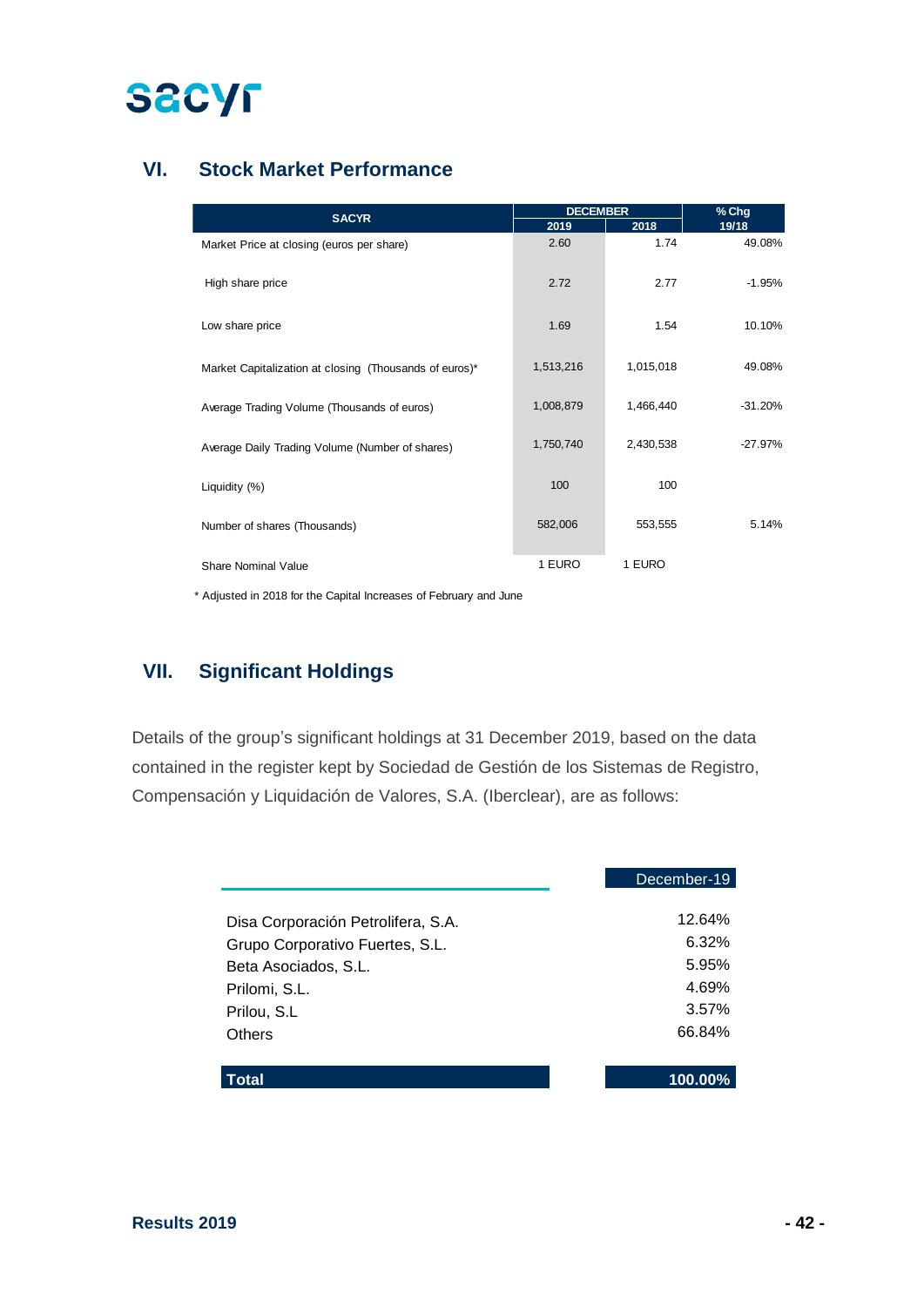

### **VIII. Appendix: ALTERNATIVE PERFORMANCE MEASURES**

The Sacyr Group presents its earnings in accordance with International Financial Reporting Standards (IFRS). The group also provides certain additional financial measurements (known as Alternative Performance Measures, or APMs), which are used by management in decision making and in evaluating the group's financial performance, cash flows and financial position.

In order to comply with the Guidelines on Alternative Performance Measures (2015/1415en) published by the European Securities and Markets Authority (ESMA), the table below gives details of each APM, including its definition, reconciliation, explanation of its use, comparisons and consistency.

The Sacyr Group considers that this additional information improves the comparability, reliability and comprehensibility of its financial information.

### **ALTERNATIVE PERFORMANCE MEASURES**

**Gross operating profit/(loss) (EBITDA):** this indicator shows operating profit or loss before depreciation and amortisation and any change in provisions, excluding extraordinary/ non-recurring profits and losses.

**Operating profit/(loss) (EBIT):** Calculated as the difference between Operating income (Revenue, Own work capitalised, Other operating income, Government grants released to the income statement) and Operating expenses (Staff costs, Depreciation and amortisation expense, Changes in provisions and Other).

**Gross debt:** Comprises Non-current financial debt and Current financial debt as shown on the liabilities side of the consolidated statement of financial position, which includes bank borrowings and issues in capital markets (bonds).

**Net debt:** Calculated as Gross debt less Other current financial assets and Cash and cash equivalents, from the asset side of the consolidated statement of financial position.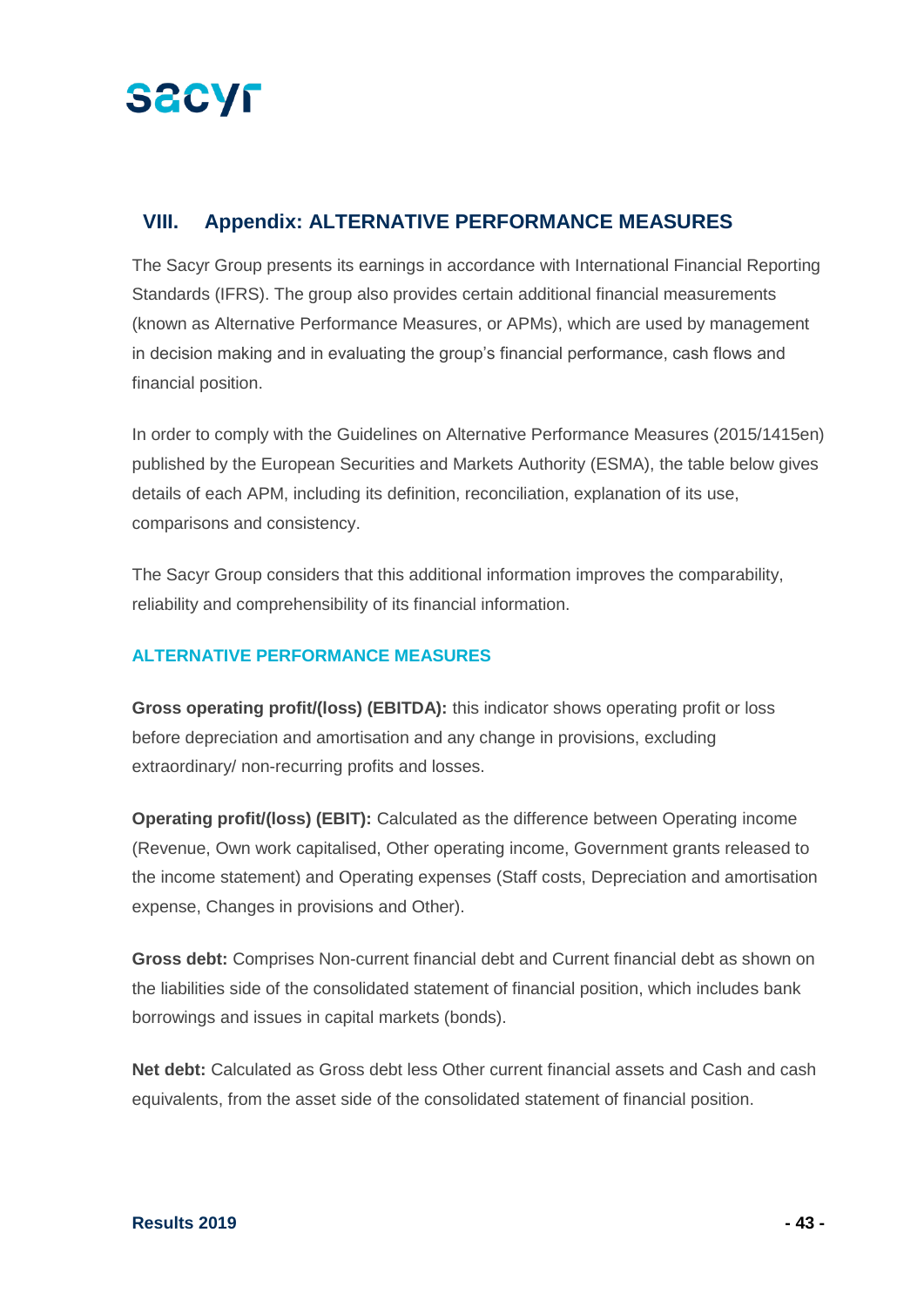**Project finance debt (gross or net):** This is the financial debt (gross or net) from project companies. In this type of debt, the guarantee received by the lender is limited to the project cash flow and its asset value, with limited recourse to shareholders.

**Corporate debt (gross or net):** Debt held by the group's Parent, comprising bank borrowings and issues in capital markets.

**Financial result:** The difference between Total finance income and Total finance costs.

**Backlog:** Value of work still to be performed under contracts already awarded and signed. Work is added to backlog when the final contract is signed. The backlog is shown as the percentage attributable to the group, depending on the consolidation method.

Once a contract has been included in the backlog, the value of the work to be performed under that contract remains in the backlog until the work has been completed or is cancelled. Nevertheless, valuation adjustments are made to reflect any changes in prices and contract terms agreed with the client. Due to a number of factors, all or part of the backlog linked to a contract may not actually become revenue. The backlog is subject to project adjustments and cancellations and cannot be taken as an exact indicator of future earnings.

Given that IFRS do not provide for any comparable financial measure, it is impossible to reconcile the backlog with the financial statements. Sacyr Management considers that the backlog is a useful indicator of the group's future revenues and a customary indicator used by companies in the sector in which Sacyr operates.

The concessions backlog represents the estimated future revenues from concessions over the concession period, based on the financial plan for each concession. It includes assumptions regarding changes in the euro exchange rate, inflation, prices, tolls and traffic volumes.

**Market capitalisation:** The number of shares at the reporting date, multiplied by the yearend share price.

**Like-for-like basis:** On occasions, certain figures are corrected to permit a year-on-year comparison, for example, by eliminating non-recurring impairment, significant changes in the consolidation scope that could distort year-on-year comparisons of indicators such as

### **Results 2019 - 44 -**